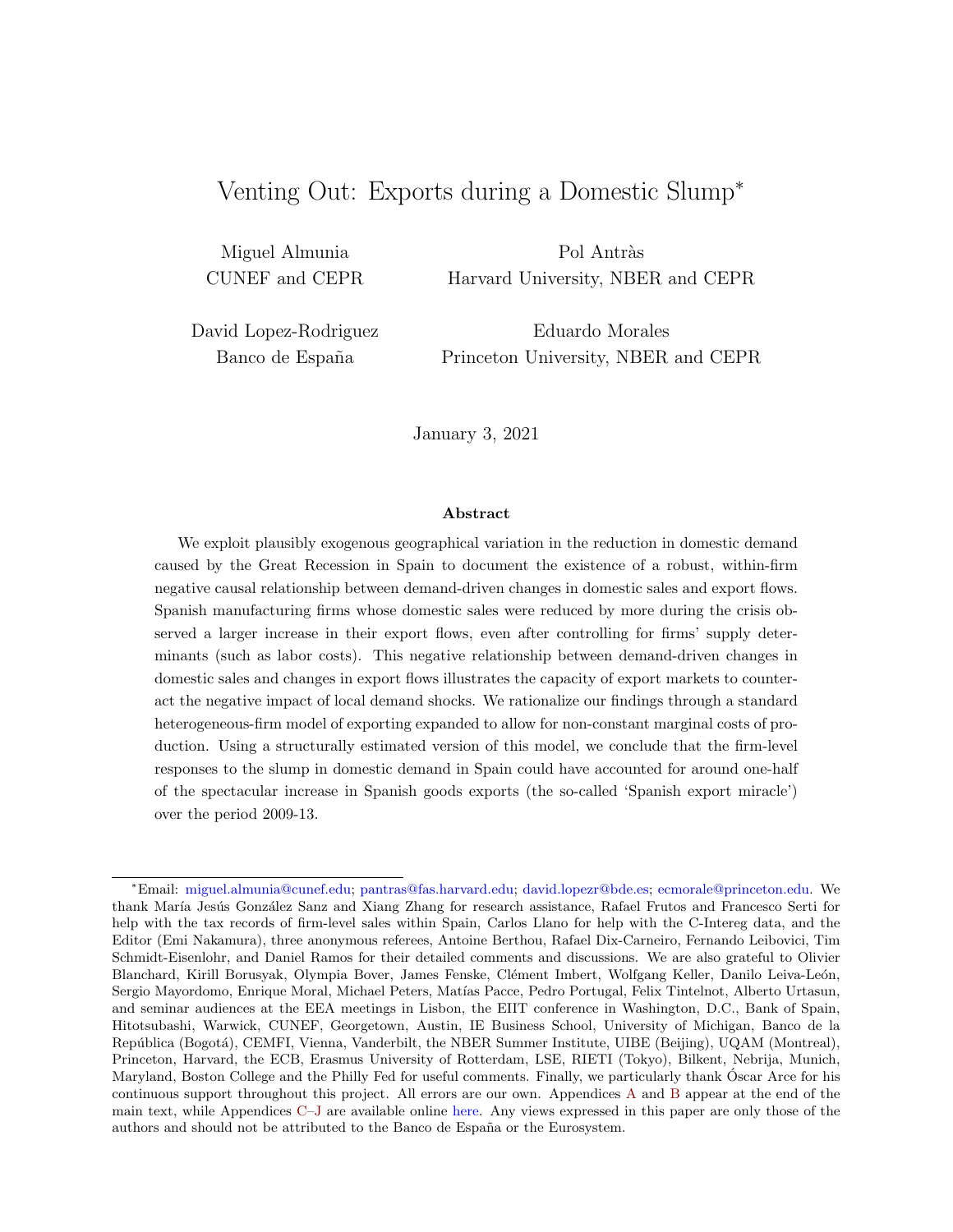# 1 Introduction

The Great Recession of the late 2000s and early 2010s shook the core of many advanced economies. Few countries experienced the consequences of the global downturn as intensively as the Southern economies of the European Monetary Union (EMU) did. Spain is a case in point. From its peak in 2008, Spain's real GDP fell by an accumulated 8.9% in the following five years, until bottoming out in 2013. During the same period, private final consumption contracted by 14.0%. Portugal and Greece also experienced marked contractions between 2008 and 2013, with their GDPs shrinking by 7.9% and 26.3%, respectively.

Despite these severe domestic slumps, merchandise exports in these economies demonstrated a remarkable resilience and partly contributed to mitigating the effects of the Great Recession. In the Spanish case, after tumbling by 11.5% in real terms during the global trade collapse of 2008-2009, Spanish merchandise exports quickly recovered and grew by 30.7% in real terms between 2009 and 2013. Overall, real Spanish merchandise exports grew by an accumulated 15.6% during the 2008- 2013 period, while real merchandise exports in the rest of the euro area increased by only 6.8% during the same years. As a result, and as shown in Figure [1,](#page-1-0) the share of euro area merchandise exports to non-euro area countries accounted for by Spain increased markedly during this period (especially in 2010-13), despite the contemporaneous decline in the relative weight of Spain's GDP in the euro area's GDP. Very similar patterns are observed for the cases of Portugal and Greece.<sup>[1](#page-1-1)</sup>



<span id="page-1-0"></span>

At first glance, this remarkable export performance appears to be consistent with the goals of the type of "internal devaluation" processes advocated by international organizations (such as the IMF, the ECB or the European Commission) since the onset of the crisis. According to these

<span id="page-1-1"></span><sup>&</sup>lt;sup>1</sup>In Appendix [D.1,](#page--1-1) we replicate Figure [1](#page-1-0) for Portugal, Greece, Ireland, Italy, Germany, France, and the Netherlands. For Portugal and Greece, and less clearly for Germany and France, we observe a negative relationship between their GDP shares in the euro area and their shares in euro area exports of goods to other countries. See Appendix [D.1](#page--1-1) for a description of the data sources underlying these figures.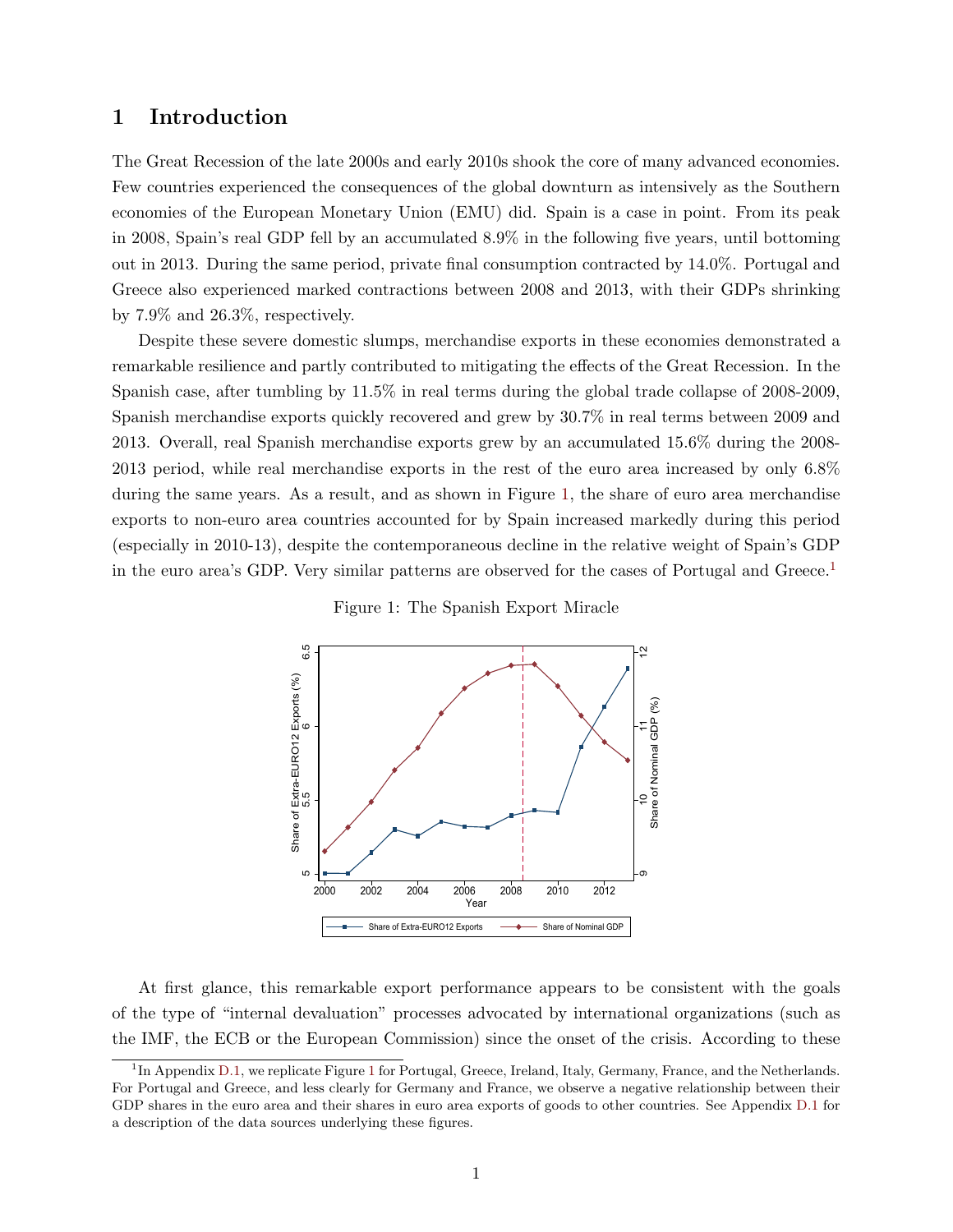organizations, wage moderation coupled with a set of structural reforms (most notably labor market reforms) were expected to lead to a fall in relative unit labor costs, allowing Southern European firms to reduce their relative export prices and increase their market shares abroad. Nevertheless, in the Spanish case, the adjustment in labor costs achieved via these policies is estimated to have been modest up to 2013, and this channel is believed to have had a limited contribution to export growth over the period 2010-13 (see, for instance, IMF, 2015, 2018; Salas, 2018).

What explains then the remarkable export growth in Spain over the period 2010-13? An ofteninvoked explanation relates the growth in exports *directly* to the collapse in domestic demand.<sup>[2](#page-2-0)</sup> According to this hypothesis, the unexpected demand-driven reduction in firms' domestic sales, in combination with the irreversibility of certain investments in inputs, freed up capacity that these firms used to serve customers abroad. More precisely, this explanation posits that, as domestic demand fell, Spanish firms were able to cut their short-run marginal costs by reducing their usage of flexible inputs (e.g., temporary workers and materials) relative to their usage of fixed inputs (e.g., physical capital and permanent workers). This fall in short-run marginal costs translated into a gain in competitiveness in foreign markets and, consequently, to an increase in exports.<sup>[3](#page-2-1)</sup>

This alternative explanation resonates with the "vent-for-surplus" theory of the benefits of international trade, which has a long tradition in economics dating back to Adam Smith.[4](#page-2-2) Despite its intuitive nature and distinguished lineage, the link between a domestic slump and export growth is hard to reconcile with modern workhorse models of international trade. The reason for this is that these canonical models – including those emphasizing economies of scale – assume that firms face constant marginal costs of production, an assumption that implies that demand shocks in one market do not affect a firm's sales in another market.

In this paper, we leverage Spanish firm-level data from 2002 to 2013, to study the empirical relevance of the "vent-for-surplus" mechanism. To do so, and given the contrasting macroeconomic behavior in the pre- and post-crisis period, we first divide our sample into a "boom" period (2002- 08) and a "bust" period (2009-13), and aim to measure the extent to which, at the firm level, a demand-driven decline in the domestic sales in the bust period relative to the boom period is associated with an increase in export sales over the two periods.

To guide us in the specification of an empirical strategy to estimate the causal impact of demanddriven changes in domestic sales on exports, we first rely on a commonly used model of firms' export behavior à la Melitz (2003). This framework helps us identify several empirical challenges that one

<span id="page-2-0"></span><sup>&</sup>lt;sup>2</sup>See "La exportación como escape" in El País,  $1/16/2016$ , for a journalistic account in Spanish with some specific case studies ([https://elpais.com/economia/2016/01/14/actualidad/1452794395\\_894216.html](https://elpais.com/economia/2016/01/14/actualidad/1452794395_894216.html)). Further firm-level examples are provided in the more recent "El milagro exportador español" in El País,  $5/27/2018$ ([http://elpais.com/economia/2018/05/25/actualidad/1527242520\\_600876.html](http://elpais.com/economia/2018/05/25/actualidad/1527242520_600876.html)).

<span id="page-2-1"></span><sup>3</sup>One can interpret this explanation as encompassing any mechanism that makes firms' short-run marginal cost curves increasing and that, thus, links the drop in firms' domestic demand to a downward movement along their supply curves. This effect is distinct from that of an "internal devaluation", which is associated with a downward shift in firms' marginal cost or supply curves caused by a reduction in the price of factors of production.

<span id="page-2-2"></span><sup>&</sup>lt;sup>4</sup>In The Wealth of Nations (1776) Book II, Chapter V, Smith writes "When the produce of any particular branch of industry exceeds what the demand of the country requires, the surplus must be sent abroad, and exchanged for something for which there is a demand at home. Without such exportation, a part of the productive labour of the country must cease, and the value of its annual produce diminish." The term "vent-for-surplus" was introduced by John Stuart Mill in his Principles of Political Economy (1848) and popularized by Williams (1929) and Myint (1958).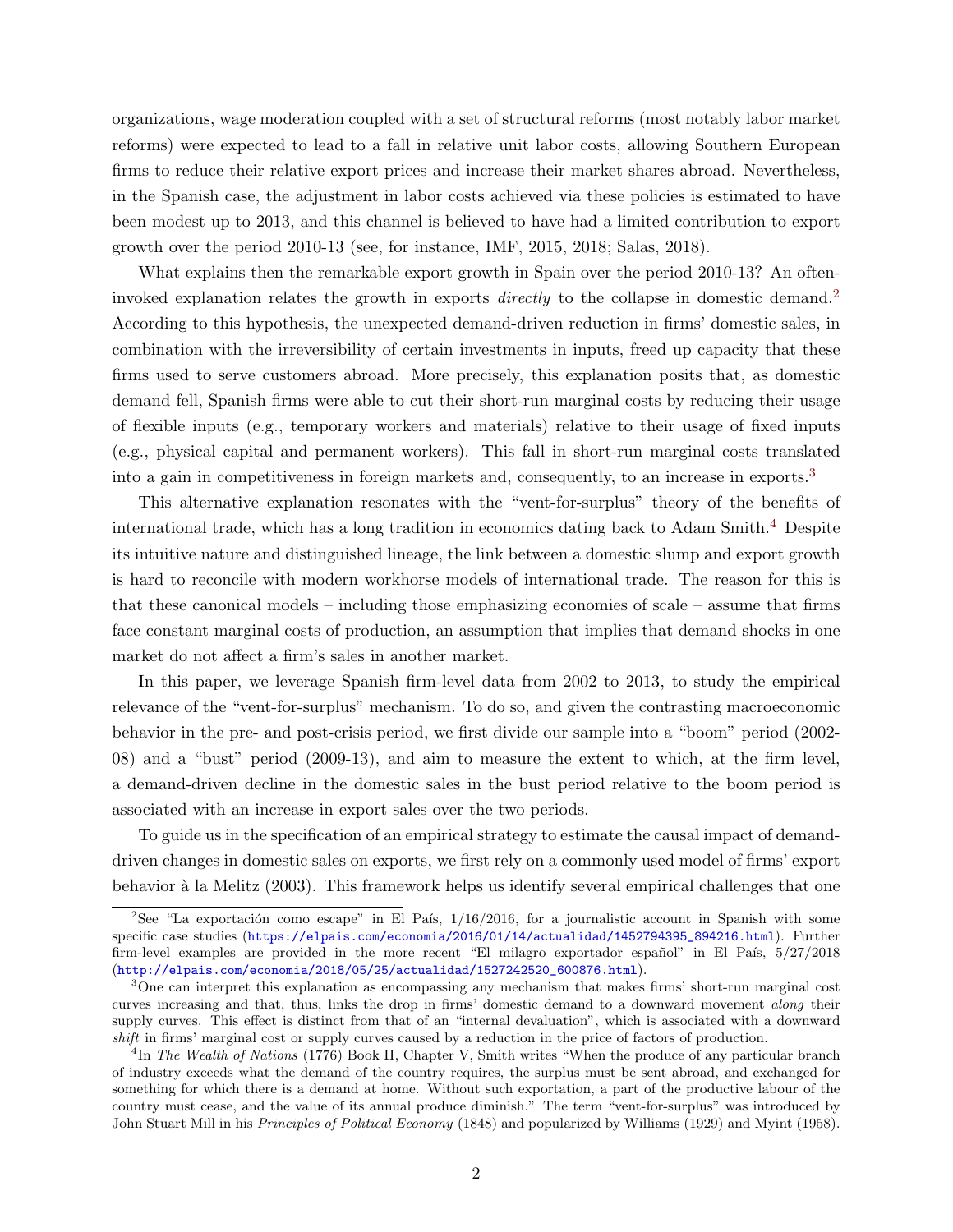encounters when measuring the relevance of the "vent-for-surplus" mechanism.<sup>[5](#page-3-0)</sup> We draw two main conclusions from our theoretical analysis. First, as long as firms' marginal cost shifters (i.e., firms' productivity and production factor costs) are not perfectly observable – and their unobserved component is not fully captured by various fixed effects – there will tend to be a positive spurious correlation between domestic sales and exports that is not informative about the impact of demanddriven changes in the former on the latter. Second, an instrumental variable approach identifies the causal impact of demand-driven changes in domestic sales on exports as long as the instrument satisfies two conditions: (i) it is a good predictor of the domestic sales of Spanish firms, and (ii) it is not correlated with firms' unobserved marginal cost or export-demand shifters.

With these considerations in mind, we first show that, at the firm level, a decline in the domestic sales in the bust period relative to the boom period is associated with an increase in export sales over the two periods. When measuring this association, we control for "boom-to-bust" changes in observed marginal cost shifters (i.e., measures of factor prices and productivity) to account for potential internal devaluation effects. However, it is likely that there are additional marginal cost shifters that we do not observe and, thus, the estimated negative association between boom-to-bust changes in domestic sales and exports likely underestimates the true positive impact on the firm's exports of demand-driven reductions in its domestic sales.

To better estimate the export impact of demand-driven changes in domestic sales, we rely on two instrumental variables that exploit the fact that the Great Recession affected different geographical areas in Spain differentially. Both instrumental variables rely on municipality-level registration data on a major household durable consumption item, vehicles, as a proxy for the extent to which the Great Recession affected the demand for Spanish manufacturing goods in each municipality. The use of vehicle purchases as a proxy for 'local demand' is justified by an extensive literature in empirical macroeconomics documenting that consumption of durable goods such as vehicles is strongly procyclical (see, for instance, the survey by Stock and Watson, 1999). More recently, Mian et al. (2013), Hausman et al. (2019), and Waugh (2019) have also documented a strong link between wealth (or income) shocks and vehicle consumption. While both of our instrumental variables rely on vehicle registration as a proxy for local demand, they differ in the assumed exposure of each firm to changes in local demand across different Spanish municipalities.

To measure the extent to which firms were differentially exposed to the demand shocks that different Spanish municipalities experienced in the years around the Great Recession, we use firmto-municipality manufacturing sales data (from tax records within Spain) for the year 2006. A clear feature of this data is that shipments by Spanish manufacturing firms are extremely localized, consistently with the facts documented in Hillberry and Hummels, (2008) for the U.S. and Diaz-Lanchas et al. (2019) for Spain. Firms' shipments within their municipality of location are on average five times larger than those to any other municipality, after controlling for bilateral distance and population. Consequently, our first instrumental variable uses boom-to-bust changes in the

<span id="page-3-0"></span><sup>&</sup>lt;sup>5</sup>The Melitz (2003) model assumes that firms face constant marginal costs of production, implying the null hypothesis of a zero effect of demand-driven changes in domestic sales on exports. However, as we show in section [7,](#page-36-0) the lessons we learn from this model in terms of the econometric challenges one faces when evaluating the "vent-forsurplus" mechanism are also applicable to more general models that feature increasing marginal costs of production.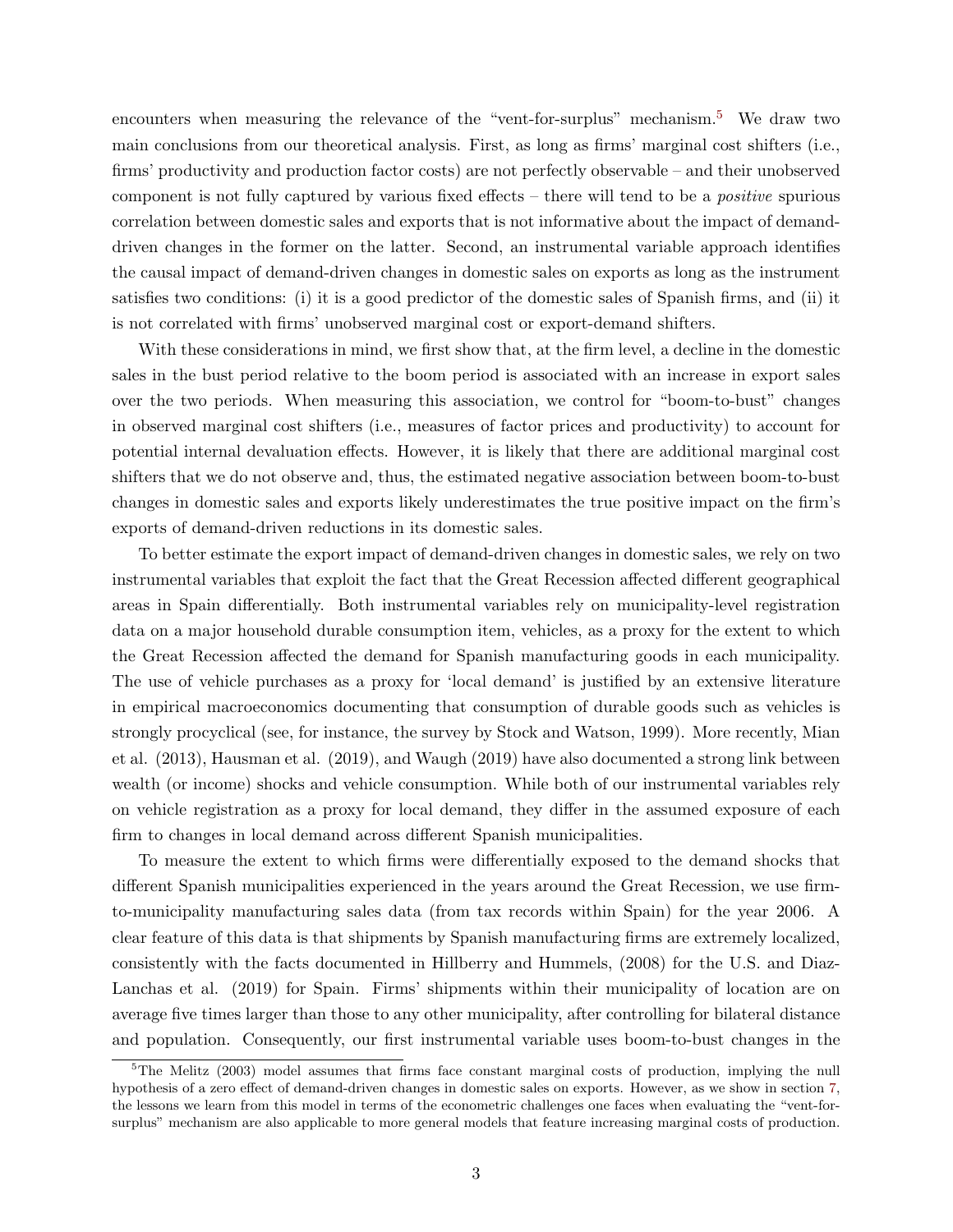stock of vehicles per capita in a municipality as instrument for the boom-to-bust changes in the Spain-wide sales of firms located in that municipality.

A second clear pattern in the firm-to-municipality manufacturing sales data is that a large fraction of Spanish firms ship outside of their municipality the bulk of their domestic sales. Consequently, we also use a second, model-based, instrumental variable that, for each firm, equals a weighted sum of our proxy for the municipality-specific local demand shocks, using as weights gravity-based estimates of the forces the determine the size of the bilateral trade flows between any two Spanish municipalities. We compute these gravity-based estimates using municipality-tomunicipality sales data (aggregated from the firm-to-municipality tax records). These estimates reveal a significant amount of "home bias" within Spain, with shipments declining in distance with an elasticity of around −0.4 even after controlling for the discontinuity in sales observed when shipping outside a firm's municipality. To ensure that this alternative instrument exploits distinct variation than the first one, we assign a zero weight to the municipality where the firm is located: this second instrument is thus a weighted-sum of the stock of vehicles per capita in all municipalities other than the municipality in which the firm is located.

The first-stage estimates for both of our instrumental variables suggest that both of them are strong (with F-statistics above 30 in both cases). Armed with these first-stage results, we then show that a larger *demand-driven* drop in domestic sales in the bust period relative to the boom period is associated with a significantly larger growth in export sales from boom to bust (conditional on exporting in both periods). Furthermore, the IV estimates based on our two instruments are significantly larger than the OLS ones. This is consistent with the biases predicted by our baseline Melitz-style model in the plausible scenario in which our covariates only imperfectly control for a firm's supply determinants. Specifically, depending on which of the two instrumental variables described above we use, we obtain estimates of the intensive-margin elasticity of exports to domestic sales in the neighborhood of  $-1.3$  or  $-1.6$ , while the OLS one is around  $-0.3$ . Besides our baseline two-period specification, which exploits changes in exports, domestic sales and our instrumental variables between the boom and bust periods, we also present panel estimates that exploit the annual frequency of our data, and which allow for the inclusion of municipality-specific time trends as additional controls. Although our annual panel OLS estimates are very similar to those obtained in the boom-to-bust specification, our IV estimates are not, the reason being that our instruments lose their predictive power at the annual frequency. Nevertheless, when considering rolling averages over two or three years, our instruments regain strength and the resulting IV estimates resemble those in the boom-to-bust specifications even when municipality-specific trends are accounted for.

A potential challenge to our identification approach is that the boom-to-bust changes in our instruments may be correlated with the extent to which unobserved shifters of the firm's marginal cost curve changed in the bust period relative to the boom period. This is arguably less problematic for our second instrument, which does not use information on demand changes in the firm's own municipality when constructing the instrument, but even in that case one may still be concerned about spatial correlation in supply shocks posing a threat to identification. With that in mind, we provide in section [6](#page-27-0) additional pieces of evidence that address some specific sources of endogeneity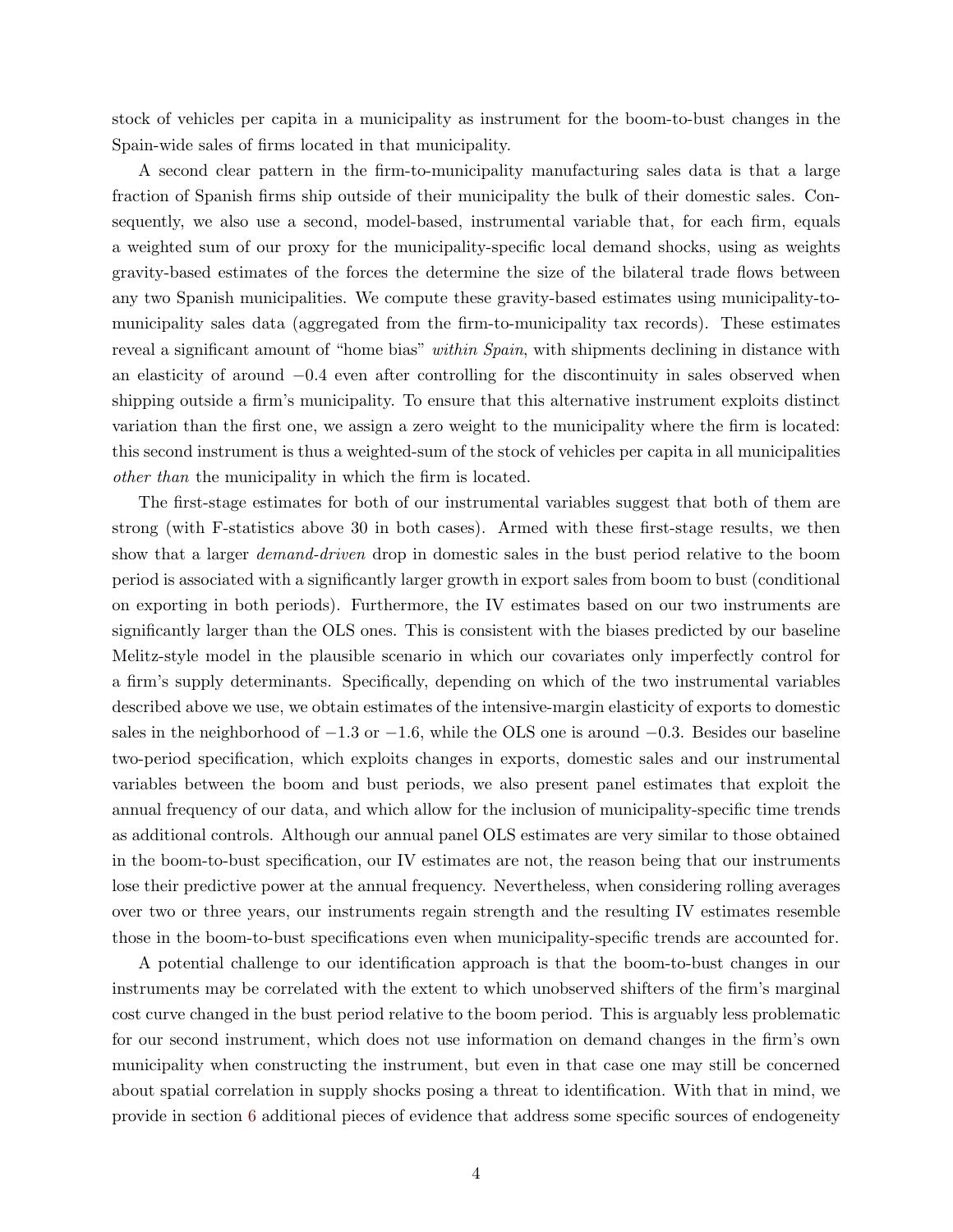that could affect the validity of our instruments.

First, an identification threat arises if differences in the severity of the contraction in vehicle purchases across Spanish municipalities are not exclusively a reflection of differences in demand shocks, but also partly a reflection of unobserved production costs affecting car manufacturers. Specifically, if a significant share of vehicles is sold in the vicinity of where they are produced, municipalities that concentrate a significant share of firms operating in the auto industry could observe a correlation in the boom-to-bust changes in production costs and nearby purchases of new vehicles. Our results are robust to this identification threat. Both the relevance of our instrument and the finding of a sizable negative elasticity between domestic sales and exports are robust to excluding firms that could have been impacted by production costs shocks affecting car manufacturers.

Second, although we control for firm-specific average wages in all specifications, compositional changes in firms' workforce may have caused changes in effective labor costs that our wage measure does not capture correctly. Indeed, an important feature of the Spanish labor market is the division of the workforce into permanent and temporary workers, the latter group being typically less productive than the former (see Dolado et al., 2002). We find, however, that the elasticity of exports with respect to domestic sales remains largely unaffected when we control for the firm's change in the share of temporary workers. Similarly, controlling for the change in financial costs experienced by exporters or for proxies of trade credit available to firms does not materially affect our main estimates. In addition, we also explore in section [6](#page-27-0) the robustness of our results to alternative constructions of our instrumental variable that rely on different proxies for the exposure of a firm to demand shocks in municipalities other than its municipality of location, as well as to alternative proxies for a firm's total factor productivity.

Having established a causal link between changes in domestic demand and exports, we generalize our baseline model à la Melitz (2003) to allow for non-constant marginal costs of production. We rationalize this cost structure by including a pre-determined and fixed factor into the firm's production function, and show that the curvature of the firm's marginal cost function is related to the elasticity of output with respect to all flexible factors. Furthermore, we demonstrate how to estimate the curvature of the marginal cost function using a simple variant of our IV estimator. Consistently with our micro-foundation, we find that our estimate of this curvature is smaller for firms whose output elasticity with respect to flexible factors is larger, though the statistical significance of this result is sensitive to which factors one classifies as "flexible".

Finally, we employ our model with increasing marginal costs and the corresponding IV estimates to quantitatively evaluate the importance of the "vent-for-surplus" mechanism in explaining the 2009-13 export miracle in Spain. More specifically, we implement a variance-decomposition exercise to determine the extent to which the domestic slump in Spain was driven by demand versus supply shocks. We then use our model to predict the boom-to-bust growth in Spanish exports that we would have observed if there had been no change in demand between the boom and bust periods. We find that, in this case, the growth in Spanish exports would have been 51.71% smaller than what we observe in the data and, thus, we conclude that slightly more than half of the Spanish export miracle of the period 2009-2013 can be attributed to the "vent-for-surplus" mechanism.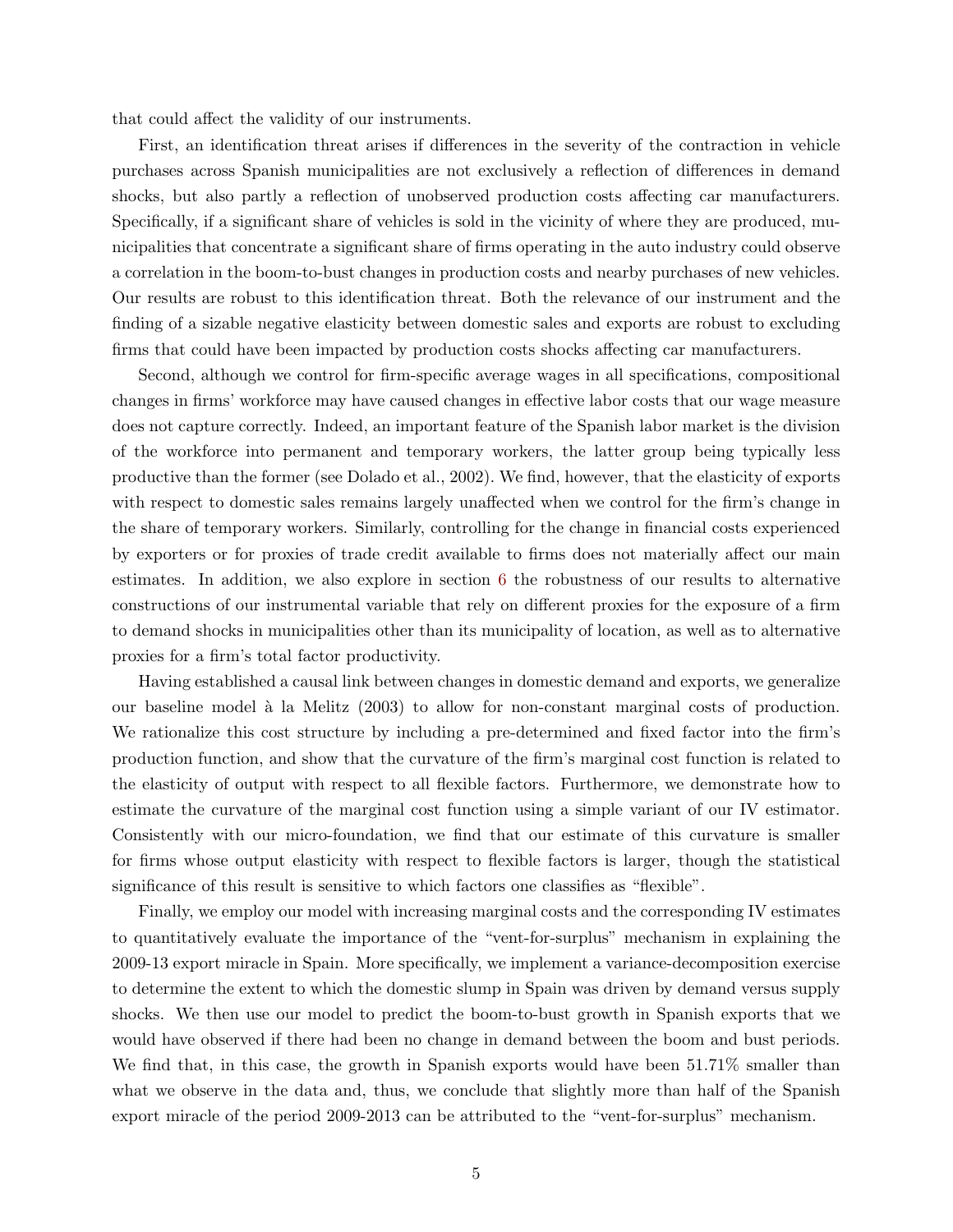Our paper connects with several branches of the literature. As mentioned above, we relate the Spanish export miracle to Adam Smith's "vent-for-surplus" theory. The international trade literature has largely ignored this hypothesis as exemplified by the fact that we have only found one mention (in Fisher and Kakkar, 2004) of the term "vent-for-surplus" in all issues of the Journal of International Economics.<sup>[6](#page-6-0)</sup> Nevertheless, there has been an active recent international trade literature focused on relaxing the assumption of constant marginal costs in the canonical (Melitz) model of firm-level trade, and has shown that, in the presence of increasing marginal costs, there is a natural substitutability between domestic sales and exports for which there is supporting empirical evidence. This literature includes the work of Vannoorenberghe (2012), Blum, Claro and Horstman (2013), Soderbery (2014), and Ahn and McQuoid (2017). Relative to this prior literature, our paper exploits plausibly exogenous variation in demand during a particularly salient episode to identify the causal effect of a demand-driven drop in domestic sales on exports. Additionally, it provides an approach to identify and structurally estimate the slope of firms' short-run marginal cost curves. Relatedly, in contemporaneous work, Fan et al. (2020) exploit variation in the extent to which Chinese authorities enforce the collection of value-added taxes to establish a negative causal link between the profitability of domestic sales and firm-level exports. Conversely, using French data over the period 1995-2001, Berman et al. (2015) document a positive causal effect of changes in firm-level exports on firm-level domestic sales. Their identification strategy (based on exogenous variation in foreign demand conditions) is quite distinct from ours and so is their setting, since 1995-2001 was a tranquil period of sustained economic growth in France. In Appendix [H.1,](#page--1-2) we use data on Spanish firms for the period 2002-07 to perform an analysis analogous to that in Berman et al. (2015), and we find no evidence supporting the positive causal relationship between exports and domestic sales that these authors previously found; on the contrary, for most specifications, we find a negative causal effect of (plausibly) exogenous changes in exports on domestic sales, in line with our core finding of substitution between exports and domestic sales.<sup>[7](#page-6-1)</sup>

The rest of the paper is structured as follows. In section [2,](#page-6-2) we lay out a baseline model of firm behavior in the spirit of Melitz (2003). In section [3,](#page-10-0) we introduce our firm-level data and, in section [4,](#page-14-0) we develop our core instrumental variable estimation approach. Our main results are presented in section [5,](#page-21-0) while we present additional evidence in favor of the "vent-for-surplus" mechanism in section [6.](#page-27-0) In section [7,](#page-36-0) we generalize our baseline model to allow for non-constant marginal costs. In section [8,](#page-39-0) we use this extended framework to quantify the contribution of the "vent-for-surplus" channel in the growth of Spanish exports. We offer some concluding remarks in section [9.](#page-46-0)

# <span id="page-6-2"></span>2 Benchmark Model: Estimation Guidelines

As indicated in the Introduction, we aim to estimate the causal impact of within-firm demanddriven changes in domestic sales on firm-level exports. To guide our empirical analysis, we first consider the implications of a model of exporting with heterogeneous firms along the lines of Melitz

<span id="page-6-1"></span><span id="page-6-0"></span> ${}^{6}$ A broader search to include top general-interest journals identified Neary and Schweinberger (1986).

<sup>7</sup>Our paper also relates to a prior literature describing the behavior of firm-level exports in Spain around the Great Recession, including Antràs (2011), Myro (2015), Eppinger et al. (2017), and De Lucio et al. (2017a, 2017b).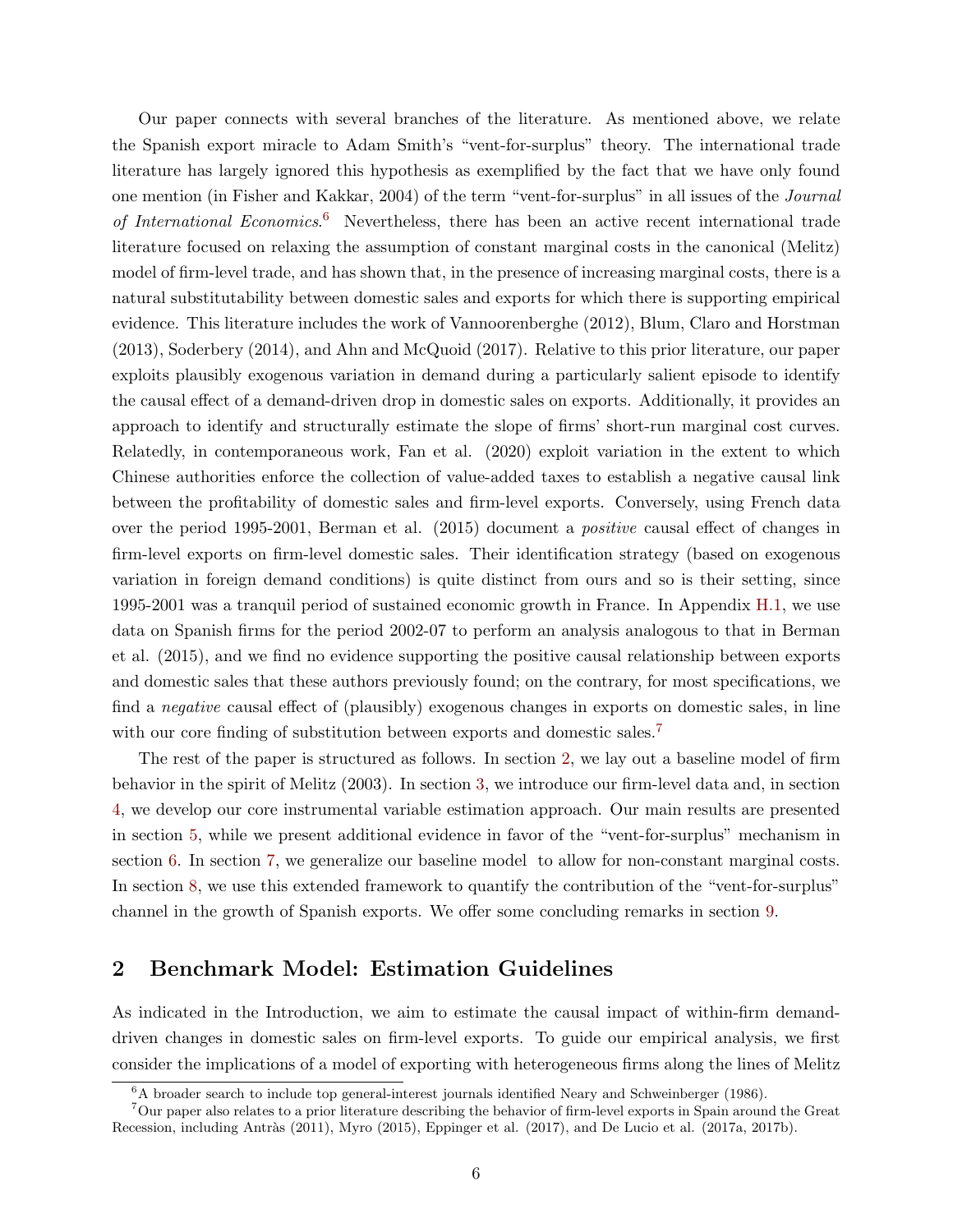(2003), the canonical model of firm-level exports in the recent international trade literature. This model features the standard assumption of constant marginal costs. After presenting evidence contradictory with this assumption, we will develop in section [7](#page-36-0) an extension of this benchmark model that allows for non-constant marginal costs. Crucially, the lessons we learn in this section about the properties of different estimators will also apply in the more general model.

### <span id="page-7-0"></span>2.1 Benchmark Model: Estimating Equation

We index manufacturing firms producing in Spain by  $i$ , the sectors to which firms belong by  $s$ , and the two potential markets in which they may sell by  $j = \{d, x\}$ , with d denoting the domestic market and  $x$  denoting the export market. In principle, both the domestic and export market are an aggregate of several destinations, but due to data limitations, we focus in the main text on this dichotomous case (we develop a multi-destination extension of our model in Appendix [E.2\)](#page--1-3).

In any given period, firm  $i$  faces the following isoelastic demand in market  $j$ ,

$$
Q_{ij} = \frac{P_{ij}^{-\sigma}}{P_{sj}^{1-\sigma}} E_{sj} \xi_{ij}^{\sigma-1}, \qquad \sigma > 1,
$$
\n(1)

where  $Q_{ij}$  denotes the number of units of output of firm i demanded in market j if it sets a price  $P_{ij}$ ,  $P_{sj}$  is the sector s price index in j,  $E_{sj}$  is the total sectoral expenditure in market j, and  $\xi_{ij}$  is a firm-market specific demand shifter.

Firm i's total variable cost of producing  $Q_{ij}$  units of output for market j is given by

<span id="page-7-1"></span>
$$
c_{ij}Q_{ij} \qquad \text{with} \qquad c_{ij} \equiv \tau_{sj} \frac{1}{\varphi_i} \omega_i,\tag{2}
$$

where  $c_{ij}$  denotes the marginal cost to firm i of selling one unit of output in market j,  $\tau_{sj}$  denotes an iceberg trade cost,  $\varphi_i$  denotes firm *i*'s productivity, and  $\omega_i$  is the firm-specific cost of a bundle of inputs. Additionally, we assume that firm i needs to pay an exogenous fixed cost  $F_{ij}$  to sell a positive amount in market j.

Firm i chooses optimally the quantity offered in each market j,  $Q_{ij}$ , taking the price index,  $P_{sj}$ , and the size of the market,  $E_{sj}$ , as given. As the marginal production cost is independent of the firm's total output and the per-market fixed costs are independent of the firm's participation in other markets, the optimization problem of the firm is separable across markets. Specifically, conditional on selling to a market  $j$ , firm  $i$  solves the following optimization problem

$$
\max_{Q_{ij}} \Big\{ Q_{ij}^{\frac{\sigma-1}{\sigma}} P_{sj}^{\frac{1-\sigma}{\sigma}} E_{sj}^{\frac{1}{\sigma}} \xi_{ij}^{\frac{\sigma-1}{\sigma}} - \tau_{sj} \frac{1}{\varphi_i} \omega_i Q_{ij} \Big\},\,
$$

and sales by firm i to market j are thus  $R_{ij} = P_{ij}Q_{ij} = \kappa \left( (\xi_{ij}\varphi_i)/(\tau_{sj}\omega_i) \right)^{\sigma-1} E_{sj}P_{sj}^{\sigma-1}$ , where  $\kappa$  is a function of  $\sigma$ . For the case of exports  $(j = x)$ , and taking logs, we can rewrite this expression as:

$$
\ln R_{ix} = \ln \kappa + (\sigma - 1) (\ln \xi_{ix} + \ln \varphi_i - \ln \omega_i) - (\sigma - 1) (\ln \tau_{sx} - \ln P_{sx}) + \ln E_{sx}.
$$
 (3)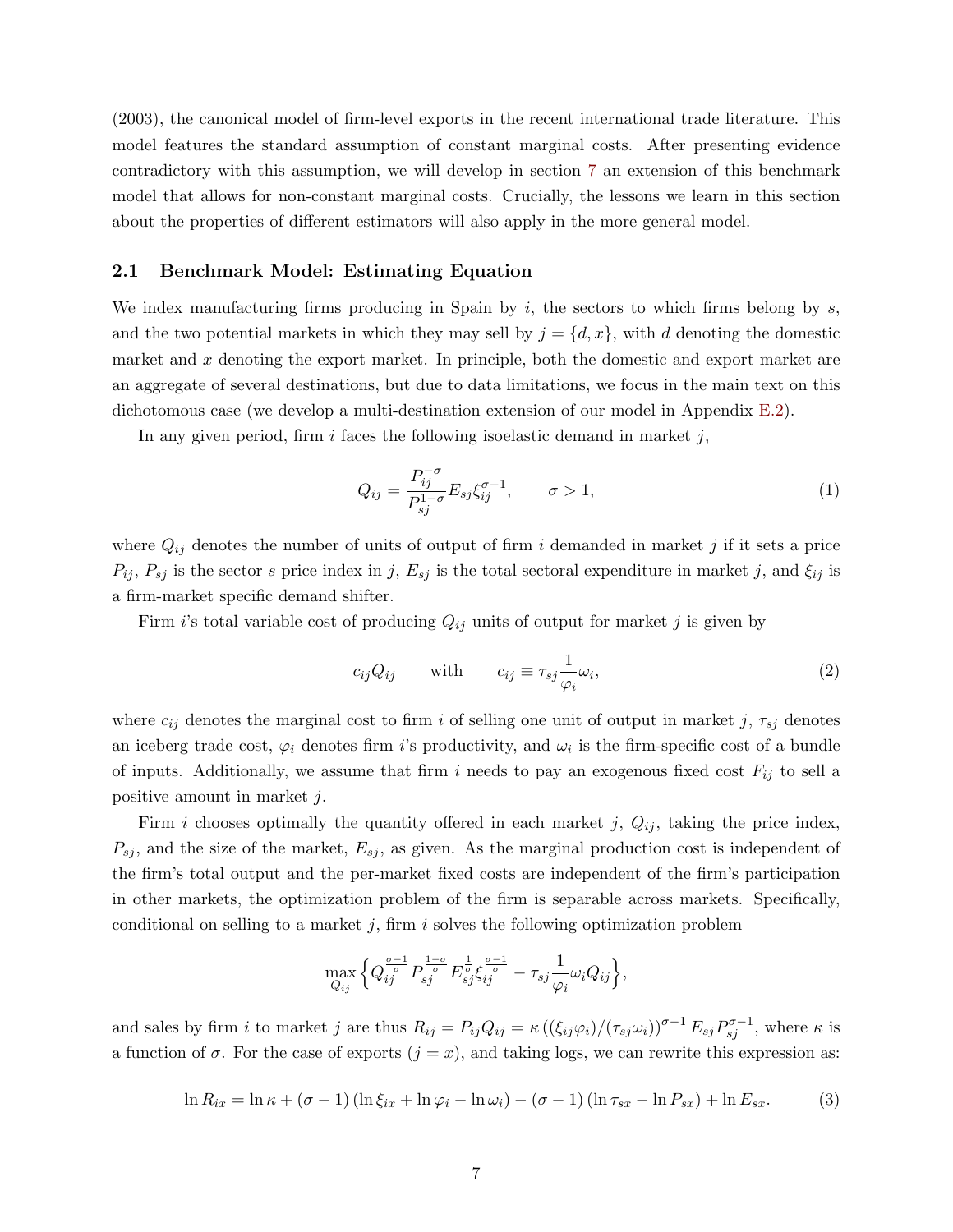The bulk of our empirical analysis will compare firm-level export behavior in a bust period, relative to a *boom* period. With that in mind, and letting  $\Delta \ln X$  denote the log change in the cross-year average value of X from boom to bust, we can express the log change in exports from boom to bust as

<span id="page-8-0"></span>
$$
\Delta \ln R_{ix} = (\sigma - 1) \left[ \Delta \ln \xi_{ix} + \Delta \ln \varphi_i - \Delta \ln \omega_i \right] - (\sigma - 1) \left( \Delta \ln \tau_{sx} - \Delta \ln P_{sx} \right) + \Delta \ln E_{sx}.
$$
 (4)

To transition to an estimating equation, we model the change in firm-specific foreign demand, productivity and input bundle cost as follows:

<span id="page-8-4"></span>
$$
\Delta \ln \xi_{ix} = \xi_{sx} + u_{ix}^{\xi},
$$
  
\n
$$
\Delta \ln \varphi_i = \varphi_s + \delta_\varphi \Delta \ln \varphi_i^* + u_i^\varphi,
$$
  
\n
$$
\Delta \ln \omega_i = \omega_s + \delta_\omega \Delta \ln \omega_i^* + u_i^\omega.
$$
\n(5)

Note that we are decomposing these terms into (i) a sector fixed effect, (ii) an *observable* part of these terms for the case of productivity  $(\varphi_i^*)$  and for input bundle cost  $(\omega_i^*)$ , and (iii) a residual term. We can thus re-write equation [\(4\)](#page-8-0) as:

<span id="page-8-1"></span>
$$
\Delta \ln R_{ix} = \gamma_{sx} + (\sigma - 1) \,\delta_{\varphi} \Delta \ln \varphi_i^* - (\sigma - 1) \,\delta_{\omega} \Delta \ln \omega_i^* + \varepsilon_{ix},\tag{6}
$$

where  $\gamma_{sx} \equiv (\sigma - 1) [\xi_{sx} + \varphi_s - \omega_s - \ln \tau_{sx} + \ln P_{sx}] + \ln E_{sx}$ , and where

<span id="page-8-3"></span>
$$
\varepsilon_{ix} = (\sigma - 1) \left[ u_{ix}^{\xi} + u_i^{\varphi} - u_i^{\omega} \right]. \tag{7}
$$

Following analogous steps as above, we derive an expression for the change in domestic sales:

$$
\Delta \ln R_{id} = \gamma_{sd} + (\sigma - 1) \,\delta_{\varphi} \Delta \ln \varphi_i^* - (\sigma - 1) \,\delta_{\omega} \Delta \ln \omega_i^* + \varepsilon_{id},\tag{8}
$$

where  $\gamma_{sd} \equiv (\sigma - 1) [\xi_{sd} + \varphi_s - \omega_s - \ln \tau_{sd} + \ln P_{sd}] + \ln E_{sd}$ , and where

<span id="page-8-2"></span>
$$
\varepsilon_{id} = (\sigma - 1) \left[ u_{id}^{\xi} + u_i^{\varphi} - u_i^{\omega} \right]. \tag{9}
$$

We use equations [\(6\)](#page-8-1) through [\(9\)](#page-8-2) to generate predictions for the asymptotic properties of several estimators of the response of log exports to demand-driven changes in log domestic sales. The assumption of constant marginal costs implies that, according to this baseline model, the parameter of interest is zero: demand-driven changes in  $\ln R_{id}$  have no causal effect on  $\ln R_{ix}$ . However, many estimators of the impact of log domestic sales on log exports based on observational data will differ from zero and, thus, be biased, even in large samples. We discuss here the asymptotic properties of different OLS and IV estimators.

Consider first using OLS to estimate the parameters of the following regression, which includes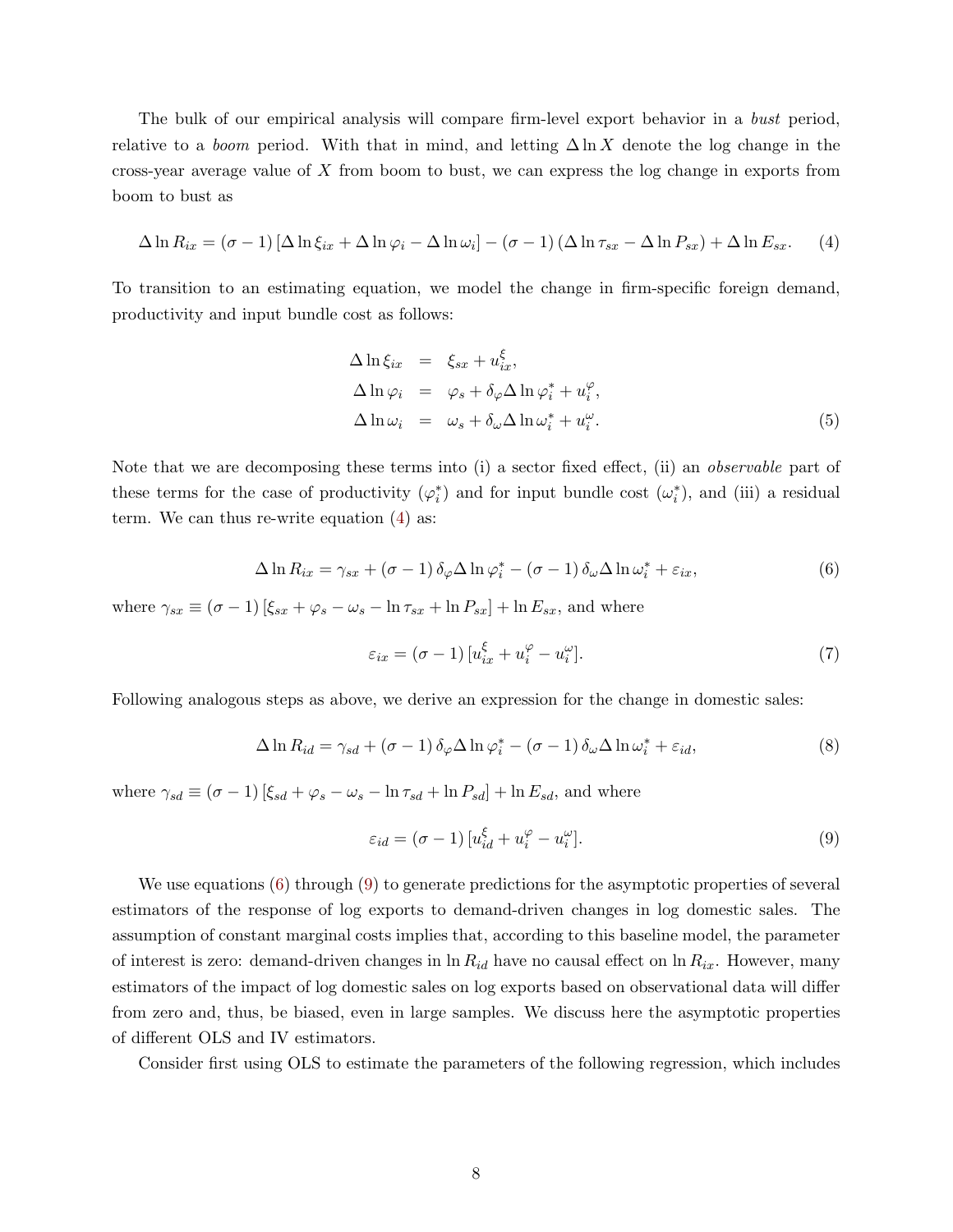the change in log domestic sales as an additional covariate in equation  $(6)$ :

<span id="page-9-0"></span>
$$
\Delta \ln R_{ix} = \gamma_{sx} + (\sigma - 1) \,\delta_\varphi \Delta \ln \varphi_i^* - (\sigma - 1) \,\delta_\omega \Delta \ln \omega_i^* + \beta \Delta \ln R_{id} + \varepsilon_{ix}.\tag{10}
$$

From equations [\(7\)](#page-8-3), [\(9\)](#page-8-2), and [\(10\)](#page-9-0), the probability limit of the OLS estimator of the coefficient on domestic sales can be written as

<span id="page-9-1"></span>
$$
plim(\hat{\beta}_{OLS}) = \frac{cov(\Delta \ln \mathcal{R}_{ix}, \Delta \ln \mathcal{R}_{id})}{var(\Delta \ln \mathcal{R}_{id})} = \frac{cov(u_{ix}^{\xi} + u_{i}^{\varphi} - u_{i}^{\omega}, u_{id}^{\xi} + u_{i}^{\varphi} - u_{i}^{\omega}))}{var(u_{id}^{\xi} + u_{i}^{\varphi} - u_{i}^{\omega})},
$$
(11)

where we denote by  $\Delta \ln \chi$  the residual of a regression of a variable  $\Delta \ln X$  on a set of sector fixed effects and the observable covariates  $\Delta \ln \varphi_i^*$ , and  $\Delta \ln \omega_i^*$ .

We draw two conclusions from equation [\(11\)](#page-9-1). First, if changes in productivity and production factor costs are not perfectly observable – and their unobserved component is not fully captured by the sector fixed effects – there will be a positive correlation between changes in exports and changes in domestic sales. Intuitively, unobserved productivity or factor cost changes will affect sales in the same direction in all markets in which a firm sells. In large samples, this will lead  $\beta_{OLS}$  to be positive and, thus, to be an upwards biased estimator of the impact of demand-driven changes in domestic sales on exports. Second, even if one proxies for changes in productivity and factor costs perfectly (i.e.,  $u_i^{\varphi} = u_i^{\omega} = 0$ ), in the presence of a non-zero correlation in the change in residual demand faced by firms in domestic and foreign markets (i.e.,  $cov(u_{ix}^{\xi}, u_{id}^{\xi}) \neq 0$ ), the estimator  $\hat{\beta}_{OLS}$  will converge to a non-zero value. As this residual demand does not capture sectorand market-specific aggregate shocks (which are controlled by the sector fixed effects), it seems plausible that  $u_{ix}^{\xi}$  and  $u_{id}^{\xi}$  will be positively correlated, leading  $\hat{\beta}_{OLS}$  again to be biased upwards.

Consider next using an IV estimator of the parameter  $\beta$  in equation [\(10\)](#page-9-0). Specifically, consider instrumenting  $\Delta \ln R_{id}$  with an observed covariate  $Z_{id}$  such that  $Z_{id}$  is either a proxy for  $\Delta \ln \xi_{id}$ or has a causal impact on this firm-specific domestic demand shifter. In this case, the probability limit of the IV estimator of  $\beta$  is

<span id="page-9-2"></span>
$$
plim(\hat{\beta}_{IV}) = \frac{cov(\Delta \ln \mathcal{R}_{ix}, \mathcal{Z}_{id})}{cov(\Delta \ln \mathcal{R}_{id}, \mathcal{Z}_{id})} = \frac{cov(u_{ix}^{\xi} + u_{i}^{\varphi} - u_{i}^{\omega}, \mathcal{Z}_{id})}{cov(u_{id}^{\xi} + u_{i}^{\varphi} - u_{i}^{\omega}, \mathcal{Z}_{id})},
$$
(12)

where, as above, we use  $\mathcal{Z}_{id}$  to denote the residual from projecting  $Z_{id}$  on a vector of sector fixed effects and the observable covariates  $\Delta \ln \varphi_i^*$ , and  $\Delta \ln \omega_i^*$ . The constant-marginal-cost model predicts that  $\hat{\beta}_{IV}$  converges in probability to the true zero causal effect of demand-driven changes in domestic sales on exports as long as the variable  $\mathcal{Z}_{id}$  satisfies two conditions: (a) it is correlated with the change in domestic sales of firm  $i$  after partialing out sector fixed effects as well as observable determinants of the firm's marginal cost; and (b) it is mean independent of the change in firmspecific unobserved productivity,  $u_i^{\varphi}$  $\varphi_i^{\varphi}$ , factor costs,  $u_i^{\omega}$ , and export demand  $u_{ix}^{\xi}$ . As illustrated by the second equality in equation  $(12)$ , an instrument can only verify conditions  $(a)$  and  $(b)$  if its effect on domestic sales works *exclusively* through the component of the change in domestic demand that is not accounted for by the sector fixed effects and the observable covariates included in the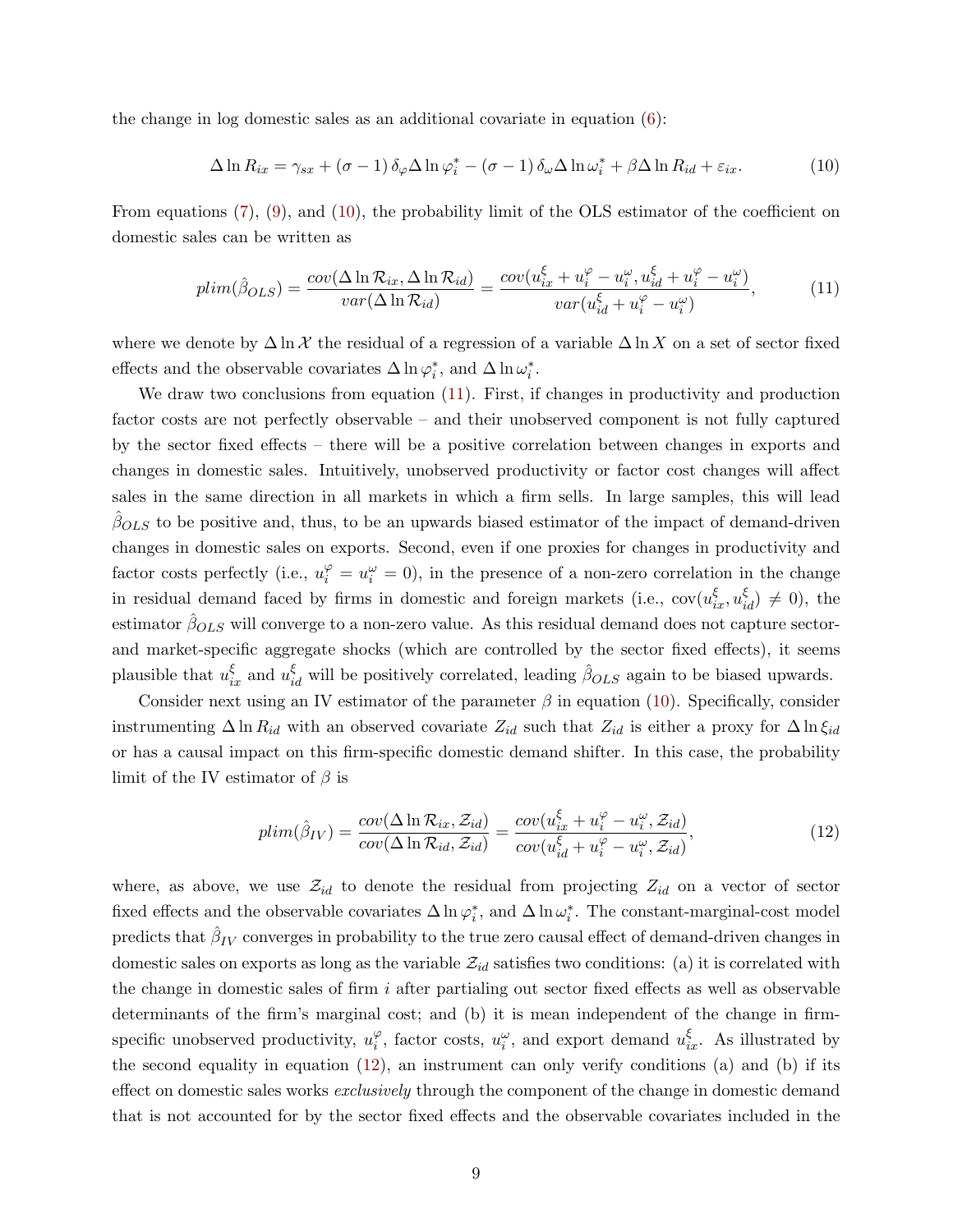estimating equation, i.e., if it works exclusively through  $u_{id}^{\xi}$ .

Although our discussion above has centered around the role of unobserved supply and export demand factors in biasing estimates of  $\beta$ , Berman et al. (2015) emphasize that measurement error in both domestic sales and exports constitutes an additional source of possible bias when estimating the effect of exports on domestic sales (or vice versa). Because in many empirical settings – ours included – domestic sales are computed by subtracting exports from the firm's total sales, measurement error in firm total sales and exports will lead to a bias in the OLS estimate  $\beta_{OLS}$  that is likely to be of the opposite sign to that generated by the unobserved supply and export demand shocks accounted for by the residuals defined in equations [\(7\)](#page-8-3) and [\(9\)](#page-8-2). Consequently, as we detail in Appendix [E.1](#page--1-1) (see also Berman et al., 2015), negative values of  $\beta_{OLS}$  in large samples may be compatible with firms having constant marginal costs as long as the researcher's measures of either total sales or exports are affected by measurement error. Nevertheless, as we also show in Appendix [E.1,](#page--1-1) if an instrument satisfies the same conditions (a) and (b) outlined above and is mean independent of the measurement error in exports, the IV estimator in equation [\(12\)](#page-9-2) will still converge to zero in the presence of measurement error in total sales and exports.[8](#page-10-1)

We have focused our discussion on the intensive margin of exports, namely the impact of domestic demand shocks on the level of exports conditional on exporting. In Appendix [E.3,](#page--1-0) we show that an analysis of the extensive margin of exports modeled as a linear probability model delivers very similar insights. More specifically, when estimating the effect of demand-driven changes in domestic sales on the probability of exporting, even if the true effect were to be zero, one is likely to obtain a positive OLS estimate whenever productivity and production factor costs are not perfectly captured by sector fixed effects and observable controls, or whenever unobserved firm-specific demand shocks are positively correlated across domestic and export markets. An instrument satisfying conditions (a) and (b) above will continue to effectively remove these biases as long as it satisfies the additional condition of being mean independent of the part of the change in the firm's fixed cost of exporting not captured by sector fixed effects and marginal cost proxies.

# <span id="page-10-0"></span>3 Setting and Data

To construct a plausibly exogenous measure of the changes in domestic demand faced by firms, we exploit geographical variation within Spain in the severity of the Great Recession of the late 2000s and early 2010s. In this section, we describe the setting and data, and we defer a more detailed account of our identification strategy to section [4.](#page-14-0)

### <span id="page-10-2"></span>3.1 The Great Recession in Spain: Description

The macroeconomic history of Spain during the period 2000-2013 is a tale of a boom followed by a bust. As shown in Figure [2,](#page-11-0) between the year 2000 and the peak of the cycle in 2008, Spain's

<span id="page-10-1"></span><sup>8</sup>As mentioned above, we generalize our model in Appendix [E.2](#page--1-3) to incorporate multiple domestic and foreign markets. Theoretically, firms' choice over multiple export destinations may render the instruments  $\mathcal{Z}_{id}$  invalid, even if they satisfy the conditions outlined in the main text. However, model simulations presented in Appendix [E.2.3](#page--1-4) illustrate that the resulting potential bias in the IV estimates is small for most parameter values.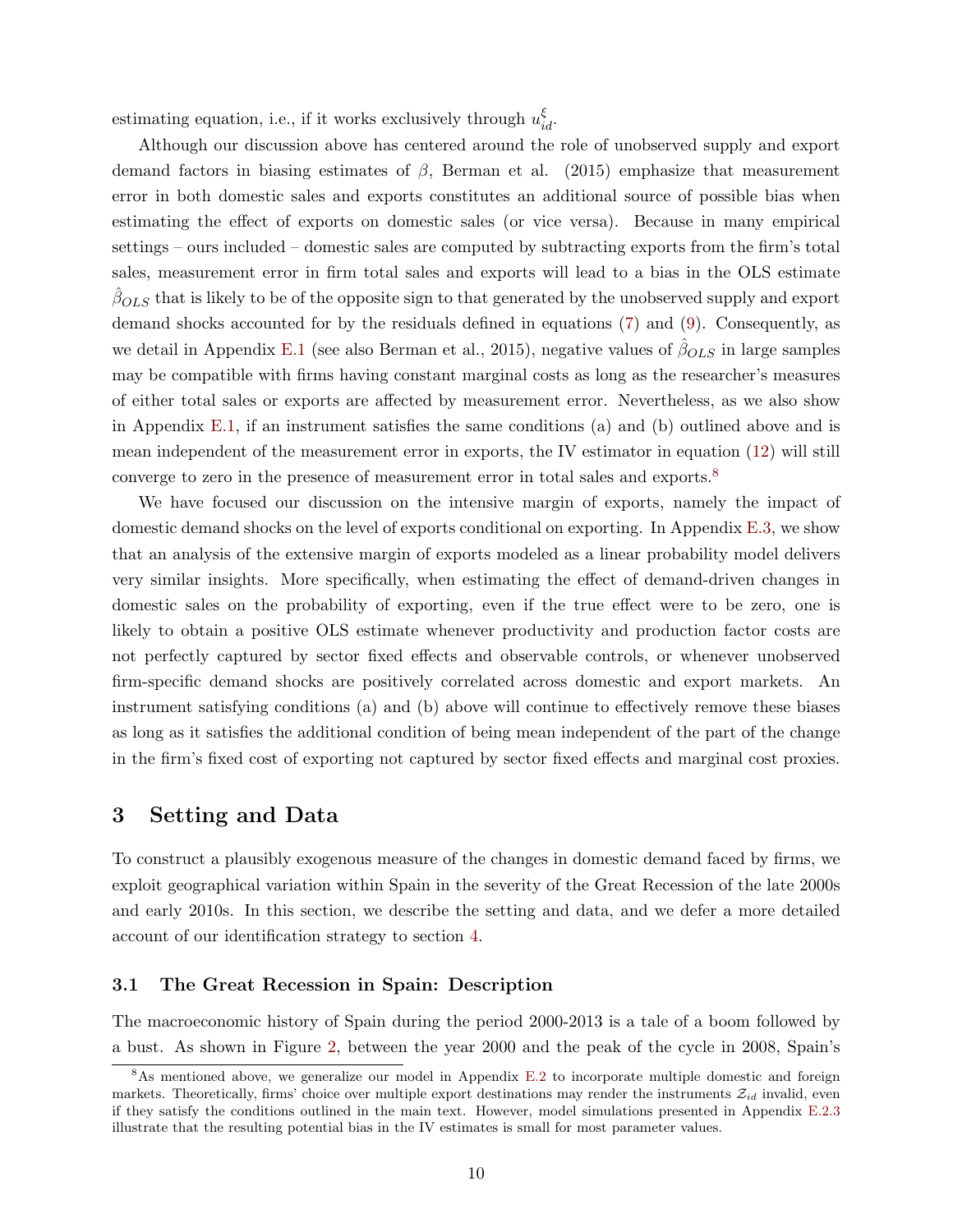

<span id="page-11-0"></span>

GDP and domestic demand grew by approximately  $20\%$  in real terms.<sup>[9](#page-11-1)</sup> In the five subsequent years until 2013, domestic demand decreased to the level of the year 2000, while real GDP fell by an accumulated 8.9%.

The particularly severe impact of the Great Recession in Spain is largely explained by the fact that the economic boom of the early 2000s was primarily fueled by a real estate bubble. The construction sector accumulated an increasing share of GDP and employment.<sup>[10](#page-11-2)</sup> For instance, in 2006, 658,000 new houses were built in Spain, a number corresponding to 80% of those built in Germany, Italy and the UK combined (EU Buildings Database). This real estate boom was in turn fostered by the increased availability of cheap credit to households, firms and real estate developers, which resulted from capital inflows related to the adoption of the euro in 2002 and the global savings glut (Santos, 2014). As a result, the ratio of mortgage credit to GDP went up from 40% in 2000 to 100% in 2008 (Basco et al. 2020). Importantly, the very high loan-to-value (LTV) ratios associated with residential mortgage credit were partly used by households to finance private consumption, particularly vehicle purchases (Masier and Villanueva, 2011).

The unraveling of the subprime mortgage market in the U.S. in the summer of 2007 had an immediate effect on the supply of credit in Spain. However, the effects were fully transmitted to the real economy only about one year later, coinciding with the fall of Lehman Brothers in September 2008 and the sudden stop in capital inflows (Basco et al., 2020). The recession officially started in the fourth quarter of 2008, and intensified during 2009 with a 3.6% annual drop in real GDP. The growth in the stock of vehicles in Spain, which had been stable at an average rate of 3.6% a year during the boom, suddenly came to a halt in 2008 (see Figure [C.1](#page--1-5) in Appendix [C\)](#page--1-0). In fact, in 2013, the national stock of vehicles in Spain was lower than in 2008 by around 52,000 units.

Importantly for the identification strategy we describe in the next section, the real estate boom and subsequent bust featured significant geographic variation, affecting mainly some parts of the

<span id="page-11-1"></span><sup>9</sup>Domestic demand is defined as final consumption expenditure by households and non-profit institutions serving households (NPISHs) plus investment plus acquisitions of public administrations minus imports.

<span id="page-11-2"></span><sup>&</sup>lt;sup>10</sup>The share of total employment in construction peaked at  $13.5\%$  in 2007 and then collapsed to 5.4% by 2014, with a similar pattern for the contribution of this sector to Spain's GDP (12.4% in 2007 and 6.8% in 2014).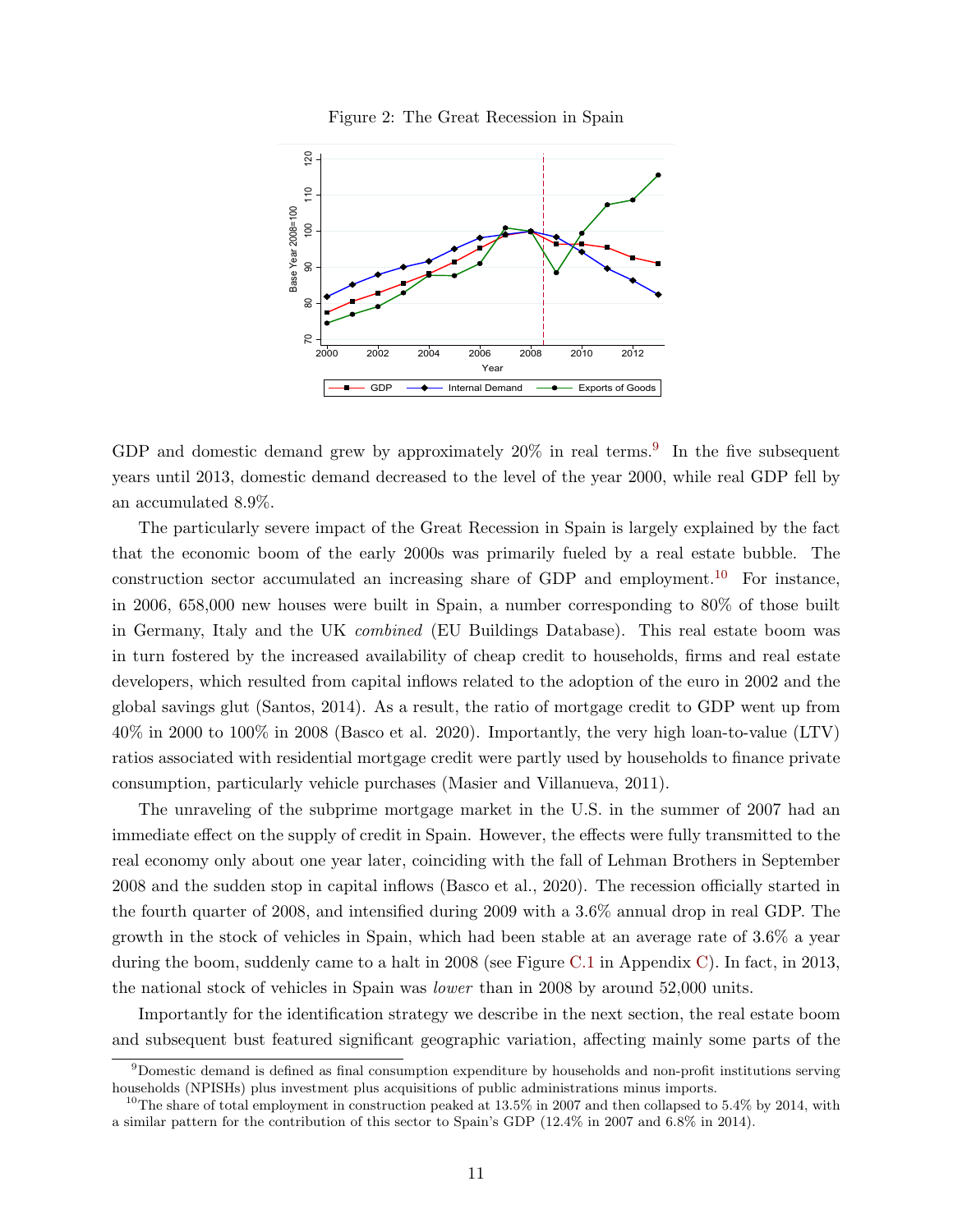Mediterranean coast and medium-sized and large cities. As we shall document in section [4,](#page-14-0) this in turn translated into substantial geographic variation in the extent to which the Great Recession affected the domestic sales of Spanish firms.

#### <span id="page-12-2"></span>3.2 The Spanish Export Miracle

As Figure [2](#page-11-0) illustrates, the evolution of Spain's aggregate merchandise exports during the period 2008-13 was significantly different from that of aggregate domestic demand. After a significant 11.5% drop in real terms during the global trade collapse of 2008-09, aggregate exports grew during the period 2009-13 at an even faster rate than during the boom years. Specifically, while exports had grown by an accumulated  $34\%$  in the eight-year period 2000-08, they grew by a very similar 31% in just the four years between 2009 and 2013. This acceleration in export growth occurred at a time during which all indicators of domestic economic activity were showing a significant decline. As a consequence, the fall in real GDP was significantly smaller than the fall in domestic demand, and the ratio of exports of goods to GDP grew from 15.1% in 2009 to 23.3% in 2013. In Appendix [D.2,](#page--1-6) we use the firms in our sample to describe the dynamics of the exports-to-sales ratio by sector.

One might wonder whether a depreciation in the euro could explain the growth in Spanish exports during the period 2009-13. Figure [1](#page-1-0) in the Introduction shows that this could not have been the main explanation, as Spanish exports to non-euro area countries clearly outperformed those of other countries in the euro area (while Spain's GDP dropped faster than the euro area average).<sup>[11](#page-12-0)</sup> It has also been argued that Spain underwent an internal devaluation during this period (through wage moderation starting in 2009, and via a labor market reform in 2012), but there is little evidence that these policies had a significant effect on relative production costs before 2012. For instance, unit labor costs in Spain were only 2.2% lower in 2012 than in their peak in 2009 (OECD Statistics). However, as we document in Appendix [D.3,](#page--1-7) Spanish manufacturing export prices (unit values from product-level export data) fell relative to export prices in other euro area countries from the onset of the crisis, before Spanish unit labor costs had started to fall.

Motivated by these facts, we will hereafter focus on an exploration of the "vent-for-surplus" hypothesis, according to which the domestic slump, by freeing up production capacity, *directly* incentivized Spanish producers to sell their goods in foreign markets. More precisely, we hypothesize that the domestic slump led firms to move down along their short-run marginal-cost schedule, thereby lowering their export prices and leading them to gain market share in export markets.<sup>[12](#page-12-1)</sup>

In principle, the 2009-13 growth in exports could have materialized along the intensive margin (with continuing exporters increasing their exports) or along the extensive margin (via net entry into the export market). Descriptive evidence suggests that the bulk of the growth was driven by the intensive margin. Using detailed Spanish Customs data, De Lucio et al. (2017a) find that net firm entry (i.e., new exporters net of firms quitting exporting) contributed a mere 14% to the

<span id="page-12-0"></span> $11$  $11$  Figure 1 also shows that most of the *relative* take-off of Spain occurred after 2010. The same is not true when looking at Spain's share in overall goods exports (including exports to euro area countries); in that case, Spain's share increased markedly already in 2009. This suggests that the increase in Spanish exports (relative to euro area countries) immediately following the Great Recession was largely driven by increased exports within the euro area.

<span id="page-12-1"></span><sup>&</sup>lt;sup>12</sup>This is in contrast with the type of downward shift in marginal costs associated with internal devaluations.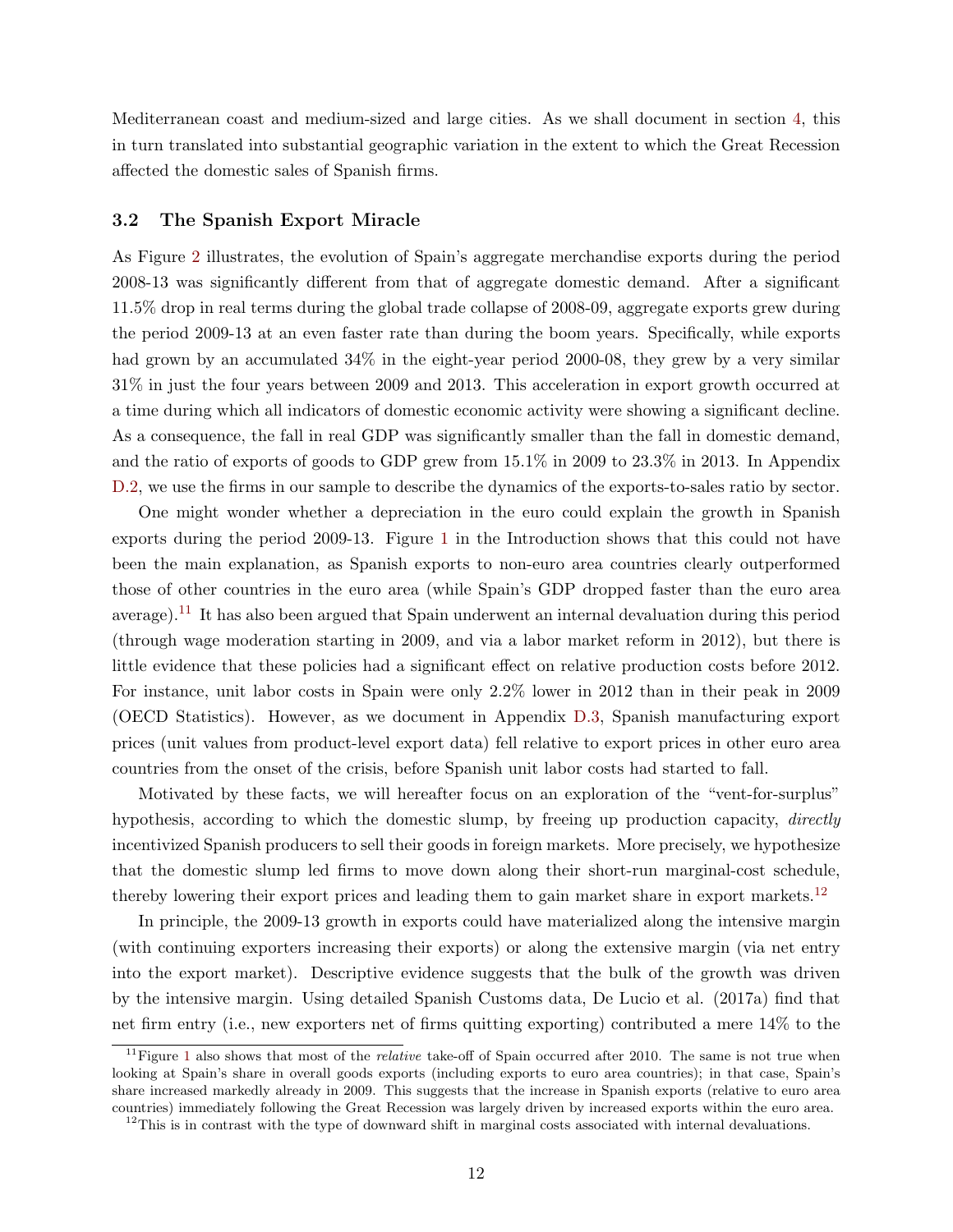export growth between 2008 and 2013, while the remaining 86% was driven by continuing exporters. Similarly, in our sample, we find that continuers contributed 91% of the growth in exports between the boom and the bust periods, and the extensive margin only accounted for  $9\%$  of export growth.<sup>[13](#page-13-0)</sup>

#### <span id="page-13-1"></span>3.3 Data Sources

Our data cover the period 2000-13 and come from various confidential administrative data sources. The first is the Commercial Registry (Registro Mercantil Central). It contains annual financial statements for around 85% of registered firms in the non-financial market economy in Spain. Among other variables, it includes information: sector of activity (4-digit NACE Rev. 2 code), 5-digit zip code of location, net operating revenue, material expenditures (cost of all raw materials and services purchased by the firm in the production process), labor expenditures (total wage bill, including social security contributions), number of employees (full-time equivalent), and total fixed assets. We provide more details regarding this dataset in Appendix [B](#page-53-0) (see also Almunia et al., 2018).

The second dataset is the foreign transactions registry collected by the Bank of Spain (Banco de  $Espan\tilde{a}$ . For both exports and imports, it contains transaction-level information on the fiscal identifier of the Spanish firm involved in the transaction, the amount transacted, the product code (SITC Rev. 4), the country of the foreign client, and the exact date of the operation (no matter when the payment was performed). Starting in 2008, however, the dataset's information on the product code and on the destination country became unreliable. The reason for this is that, to save on administrative costs, the entities reporting to the Bank of Spain were given the option of bundling a set of transactions together. In those cases, each entry reflects only the country of destination and product code of the largest transaction in that bundle (see Appendix [B](#page-53-0) for more details). This feature of the dataset precludes us from studying exports at the firm-productdestination-year level during the crisis, but we can still reliably aggregate this transaction-level data to obtain information on total export volume by firm and year.

This international trade database has an administrative nature because *Banco de España* legally required financial institutions and external (large) operators to report this information for foreign transactions above a fixed monetary threshold. Until 2007, the minimum reporting threshold was fixed at 12,500 euros per transaction. Since 2008 until the end of the mandatory registry in 2013, information had to be reported for all transactions performed by a firm during a natural year as long as at least one of these transactions exceeded 50,000 euros. In order to homogenize the sample, for the period 2000 to 2007, we only record a positive export flow in a given year for firms that had at least one transaction exceeding 50,000 euros in that year (see Appendix [B](#page-53-0) for more details). The foreign transactions registry collected by the Bank of Spain was discontinued in early 2014, which precludes us from extending our analysis past the year 2013.

<span id="page-13-0"></span>In both datasets, a firm is defined as a business constituted in the form of a Corporation

 $^{13}$ De Lucio et al. (2017a) also show that a third of the contribution of continuing exporters is due to entry into new destination countries and products, while the other two thirds are due to growth in existing product-country combinations. Unfortunately, the nature of the export data available to us does not allow us to explore the firm-level extensive margin at the product or destination country level.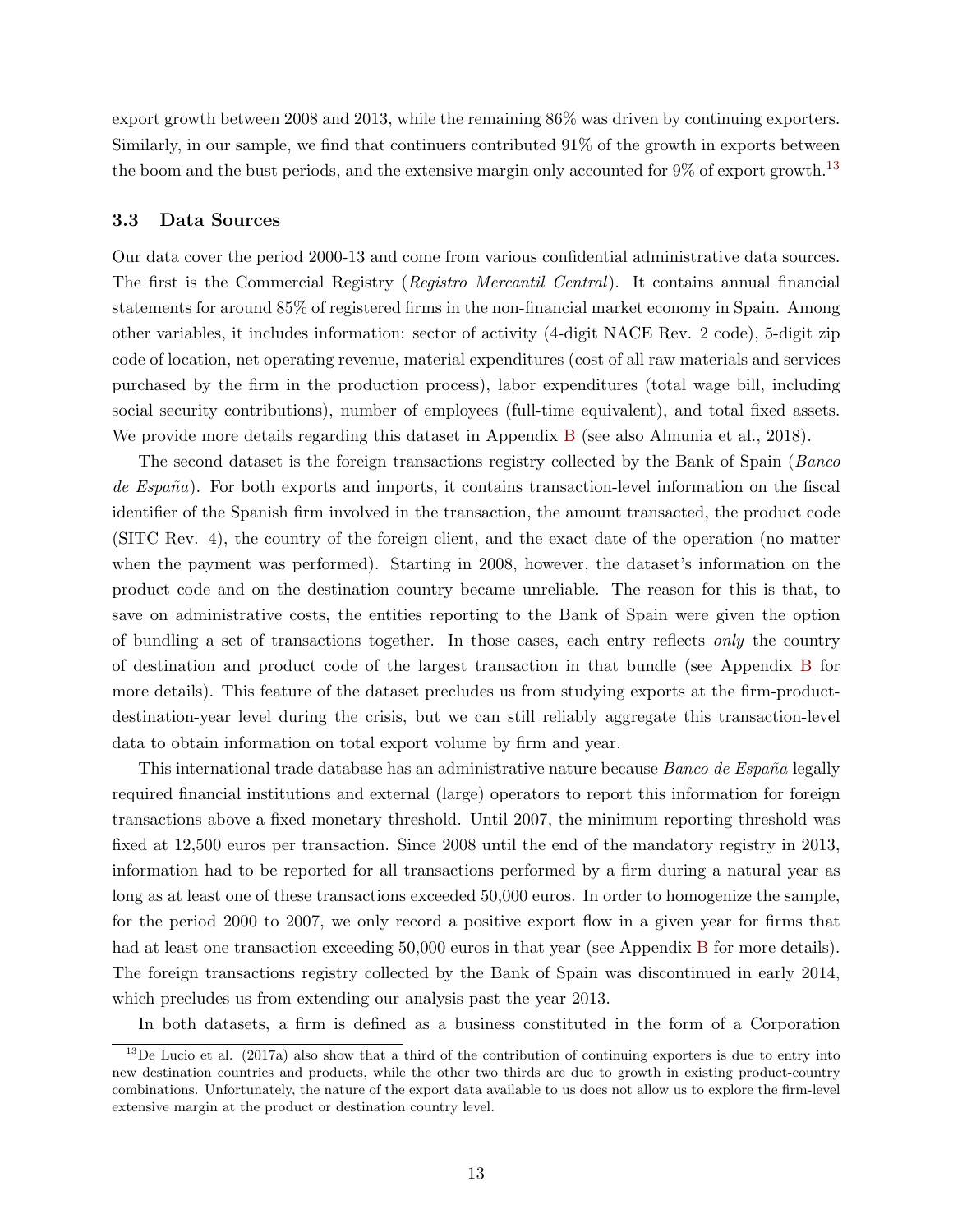(Sociedad Anónima), a Limited Liability Company (Sociedad Limitada), or a Cooperative (Cooperativa). We merge both datasets using each firm's fiscal identifier. Using the merged database, we define each firm's domestic sales as the difference between its total sales and its total exports.

To check the accuracy of the information contained in the resulting dataset, we compare its implied annual aggregate output, employment, total wage bill and goods exports with the official publicly available data. Figure [C.3](#page--1-8) in Appendix [C](#page--1-0) shows that our dataset tracks well the evolution over time of these aggregates. Due to the reporting thresholds described above, aggregate exports in our sample fall a bit short of aggregate exports in the Customs data, but the gap is similar in the boom and bust periods (the average coverage is  $91.8\%$  in 2000-08 and  $91.3\%$  in 2009-13).<sup>[14](#page-14-1)</sup>

We complement the firm-level data described above with yearly municipality-level data on the stock of vehicles per capita. The information on the stock of vehicles by municipality is provided by the Spanish Registry of Motor Vehicles, compiled by the General Directorate of Traffic (Dirección General de Tráfico), while the information on the population by municipality is provided by the Spanish National Statistical Office (*Instituto Nacional de Estadística*). When matching this municipality-level data with our firm-level data, we need to deal with the fact that the information on the location of firms is provided at the zip code level, and that the mapping between municipalities and zip codes is not one-to-one: larger municipalities are often assigned multiple zip codes and, in a very small number of cases, a single zip code is assigned to more than one municipality. In the former case, we associate the same value of the stock of vehicles per capita to all firms located in the same municipality, independently of the zip code of location; for firms in zip codes containing multiple municipalities, we associate with them a stock of vehicles per capita constructed as an average of the stocks of vehicles per capita across these municipalities.

We also employ information from two datasets provided to us by the Spanish Tax Agency  $(Agencia Estatal de Administración Tributaria, AERT)$ : first, aggregate data on municipality-tomunicipality flows for all firms in the manufacturing sector, excluding sales of entities in the auto industry; and, second, firm-to-municipality sales only for those manufacturing firms in our sample that exported in the boom as well as in the bust.<sup>[15](#page-14-2)</sup> The AEAT was willing to share with us only one year of data, so we work with data for the year 2006 as it is the first year for which a comprehensive digitization of the data is available.

When exploring the robustness of our results, we use information on additional variables. The underlying sources for these variables are discussed in Appendix [B.](#page-53-0)

# <span id="page-14-0"></span>4 Identification Approach

In this section, we first describe our identification approach, and later highlight various potential threats affecting this strategy and how we seek to address them.

<span id="page-14-1"></span> $14$ Most of the gap in coverage is explained by the fact that a nontrivial share of Spanish exports is carried out by legal entities or individuals that are not registered as firms undertaking economic activity in Spain, and are thus exempted from submitting their financial statements to the Commercial Registry. The share of goods exports by non-registered entities was on average around 8% in 2010-13 (own calculations based on public Customs data).

<span id="page-14-2"></span><sup>&</sup>lt;sup>15</sup>We thank Francesco Serti for having brought to our attention the existence of these data.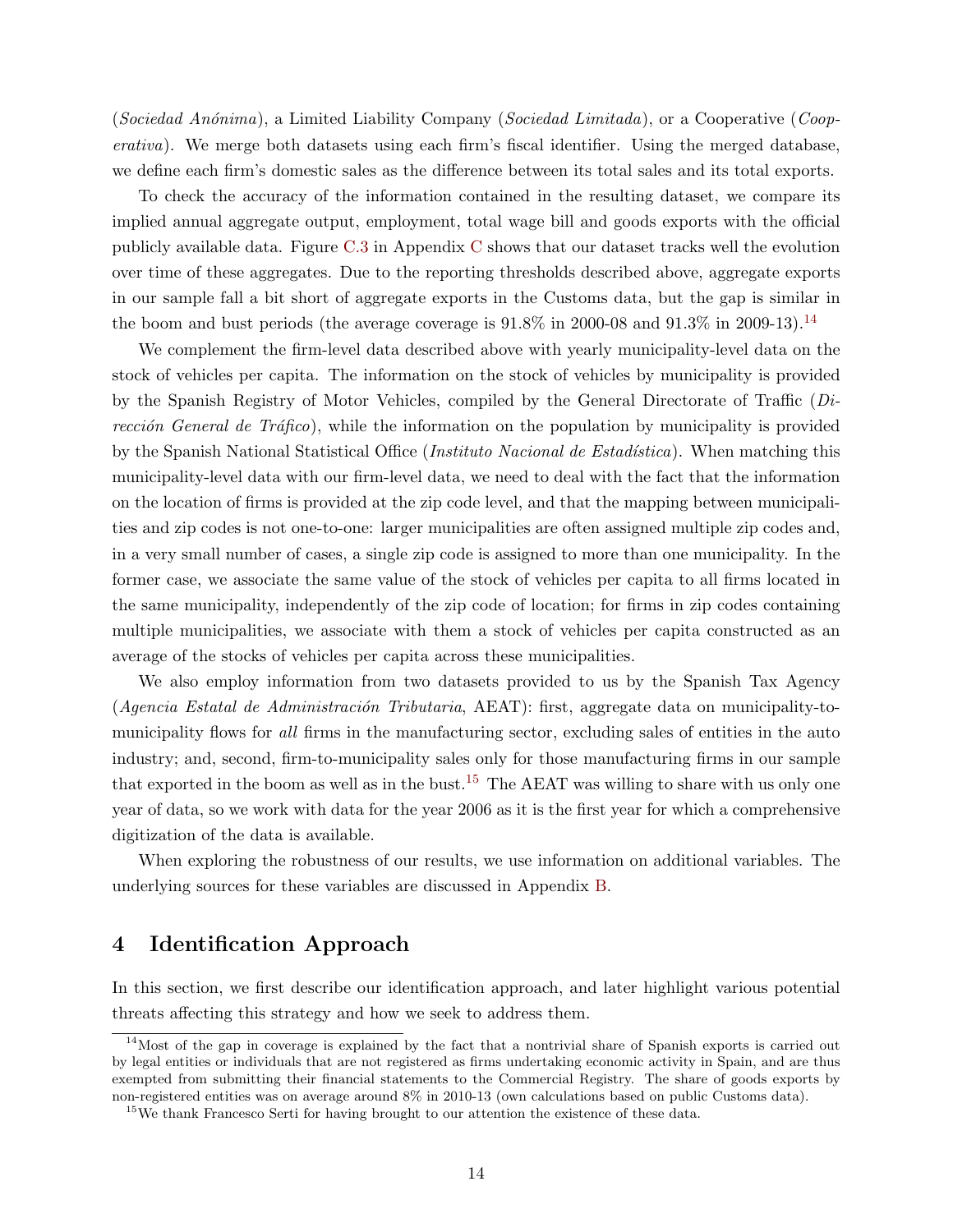#### <span id="page-15-2"></span>4.1 Geography-Based Proxies of Demand Changes

As explained in section [3.1,](#page-10-2) a key characteristic of the Great Recession in Spain is that it affected different regions differently. Panel (a) in Figure [3](#page-16-0) illustrates this fact. The figure plots the standardized percentage change in domestic sales for the average manufacturing firm located in each of the 47 Spanish peninsular provinces and operating in at least one year of the boom period (2002- 08) and at least one year of the bust period  $(2009-13).$ <sup>[16](#page-15-0)</sup> The provinces where the average firm experienced a reduction in domestic sales smaller than the national average are in darker color, while those where the average firm experienced a larger reduction in domestic sales are in lighter color. Figure [3](#page-16-0) thus illustrates that firms located in the Northern and Western regions saw changes in domestic sales larger (less negative) than the average, while firms located in the center of the country and in Southern and Eastern regions experienced relatively large domestic sales reductions. Furthermore, deviations from the national average are sizable in many cases.

The heterogeneity in the changes in domestic sales that we document in panel (a) of Figure [3](#page-16-0) could have been caused by heterogeneity in supply factors or by heterogeneity in factors affecting local demand for manufacturing goods. We next propose an approach to measuring variation in local demand for manufacturing goods.

Our approach consists in proxying changes in local demand for manufacturing goods using observed changes in demand per capita for one particular type of manufacturing products (vehicles) for which we have highly geographically disaggregated data. Panel (b) in Figure [3](#page-16-0) shows that there is substantial variation in the degree to which the number of vehicles per capita changed across provinces between the boom and the bust years.[17](#page-15-1) Specifically, the provinces in the Northwest and in the Southwest experienced a relative increase in the number of vehicles per capita, while the region around Madrid and the provinces in the Northeast and along the Mediterranean coast experienced a relative reduction. As in panel (a) of Figure [3,](#page-16-0) the regional deviations from the national averages in panel (b) are large for many provinces.

By illustrating provincial averages, Figure [3](#page-16-0) hides substantial spatial variation at the subprovince level (across municipalities) in the boom-to-bust changes in both average firm-level domestic sales and changes in the stock of vehicles per capita. We illustrate this variation in Figure [C.4](#page--1-8) in Appendix [C.4](#page--1-9) for the case of the two most populated Spanish provinces: Madrid and Barcelona.

Our core empirical strategy exploits the variation illustrated in Figure [C.4](#page--1-8) to identify the impact of domestic demand shocks on firms' exports operating through its effect on the firms' domestic (Spain-wide) sales. Specifically, we divide our sample into a "boom" period (2002-08) and a "bust" period (2009-13), and assess the extent to which a demand-driven decline in a firm's domestic sales in the bust period relative to the boom period is associated with a relative increase in its export

<span id="page-15-0"></span><sup>&</sup>lt;sup>16</sup>Figure [C.2](#page--1-11) in Appendix C.2 shows the yearly average number of firms and exporters by province for the period 2002-08. Economic activity in Spain is concentrated mostly in the coast (Galicia, Basque Country, Catalonia, Valencian Community, Murcia and Andalusia) and in the center (Madrid). Exporting firms are concentrated in the center (Madrid) and in the Mediterranean coast (Catalonia and Valencian Community).

<span id="page-15-1"></span><sup>&</sup>lt;sup>17</sup>Changes in the stock of vehicles per capita between the boom and the bust years could have been due either to purchases of new vehicles or to scrapping of old ones. We measure the change in the stock, rather than just new purchases, to avoid that our measure of domestic demand for manufacturing firms is contaminated by the effect of the "cash for clunkers" program (Plan PIVE) that the Spanish government put in place during the bust period.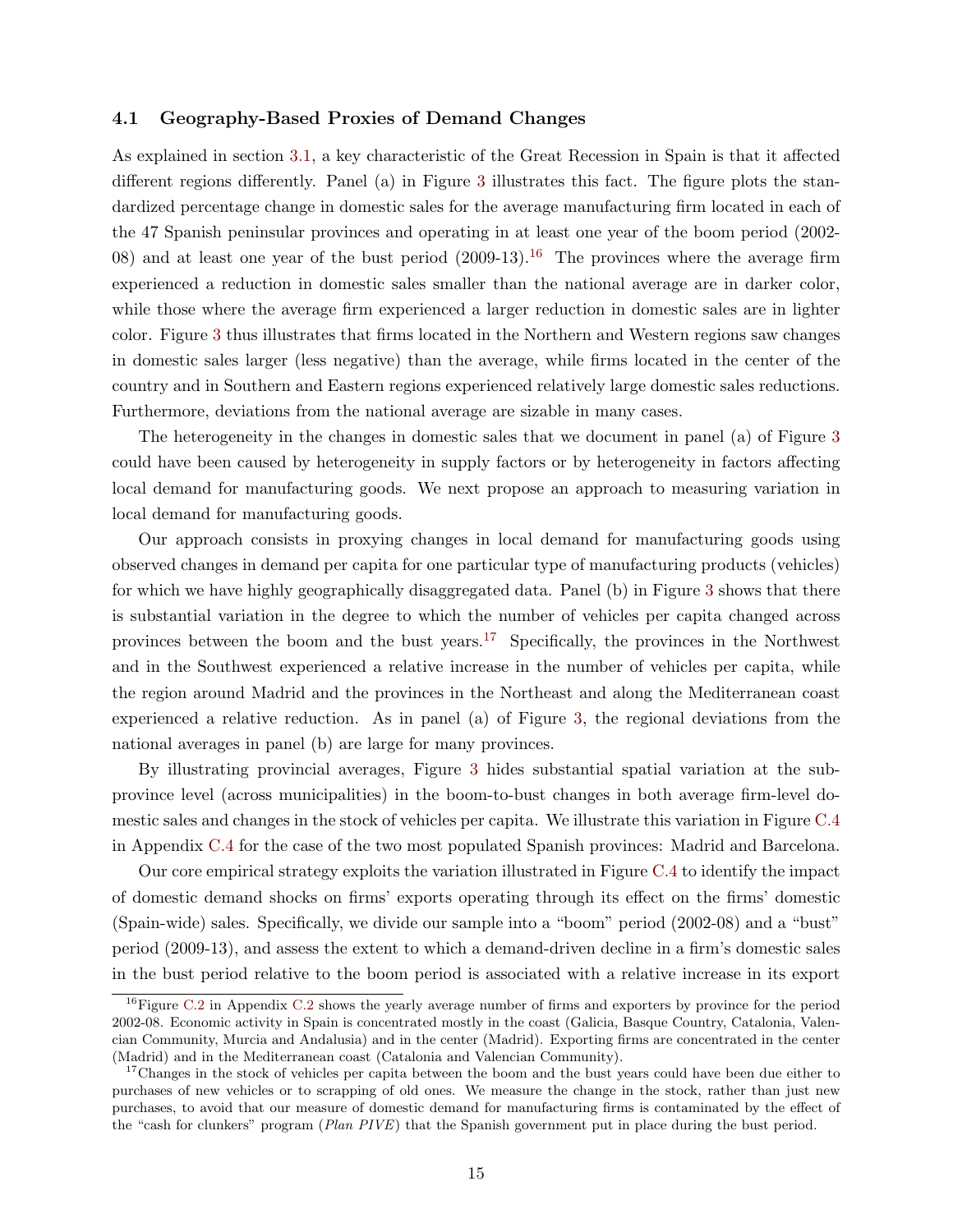#### Figure 3: The Great Recession in Spain: Variation Across Provinces

<span id="page-16-0"></span>



Notes: For each province, panel (a) illustrates the standardized percentage change in average firm-level domestic sales between the period 2002-08 and the period 2009-13, where the average is computed across manufacturing firms active in at least one year in both periods. Therefore, if this variable takes value  $p$  for a given province, it means that the average firm located in this province experienced a relative change in average yearly domestic sales between 2002-08 and 2009-13 that was p standard deviations above the change experienced by the average province. Panel (b) illustrates the standardized percentage change in vehicles per capita between the period 2002-08 and the period 2009-13. The color scale is in standard deviations as in panel (a).

sales between these two periods. We choose this 'long-differences' approach as our baseline because the macroeconomic evidence in Figure [C.3](#page--1-8) cleanly identifies the year 2009 as the break between two distinct periods. Having said this, we will show that our results are similar when breaking the sample into shorter subperiods, with the exception of panel regressions with yearly data, a frequency at which our instruments cease to have significant predictive power (see section [5.2\)](#page-24-0).

To build a measure of the boom-to-bust change in domestic demand for each Spanish firm, we follow a two-step procedure. First, we use observed boom-to-bust changes in the stock of vehicles per capita at the municipality level as a proxy for the boom-to-bust changes in the demand for manufacturing goods in those municipalities. For this, we rely on a body of work (see Stock and Watson, 1999) documenting that durable goods consumption, and vehicle purchases in particular, are strongly procyclical, and are thus a useful proxy for changes in 'local demand'.<sup>[18](#page-16-1)</sup> Second, with this measure of local demand at hand, we construct instruments capturing the boom-to-bust changes in domestic demand experienced by firms located in different Spanish municipalities. We do this in two distinct and complementary ways.

Our first instrument (or local instrument) builds on the work of Hillberry and Hummels (2008) highlighting the extremely localized nature of manufacturing shipments in the U.S.: we posit and verify that changes in municipality-level demand (as captured by changes in vehicles per capita) are a good predictor for changes in domestic (Spain-wide) sales of Spanish firms producing in the corresponding municipality.

<span id="page-16-1"></span>Our second instrument (or gravity-based instrument) instead acknowledges that the majority of

 $^{18}$ Relatedly, Mian et al. (2013) document that variation in the extent to which the U.S. subprime mortgage default crisis of 2007-10 affected household housing wealth in different areas in the U.S. translated into geographical variation in vehicle purchases. Hausman et al. (2019) and Waugh (2019) provide corroborating evidence in other settings.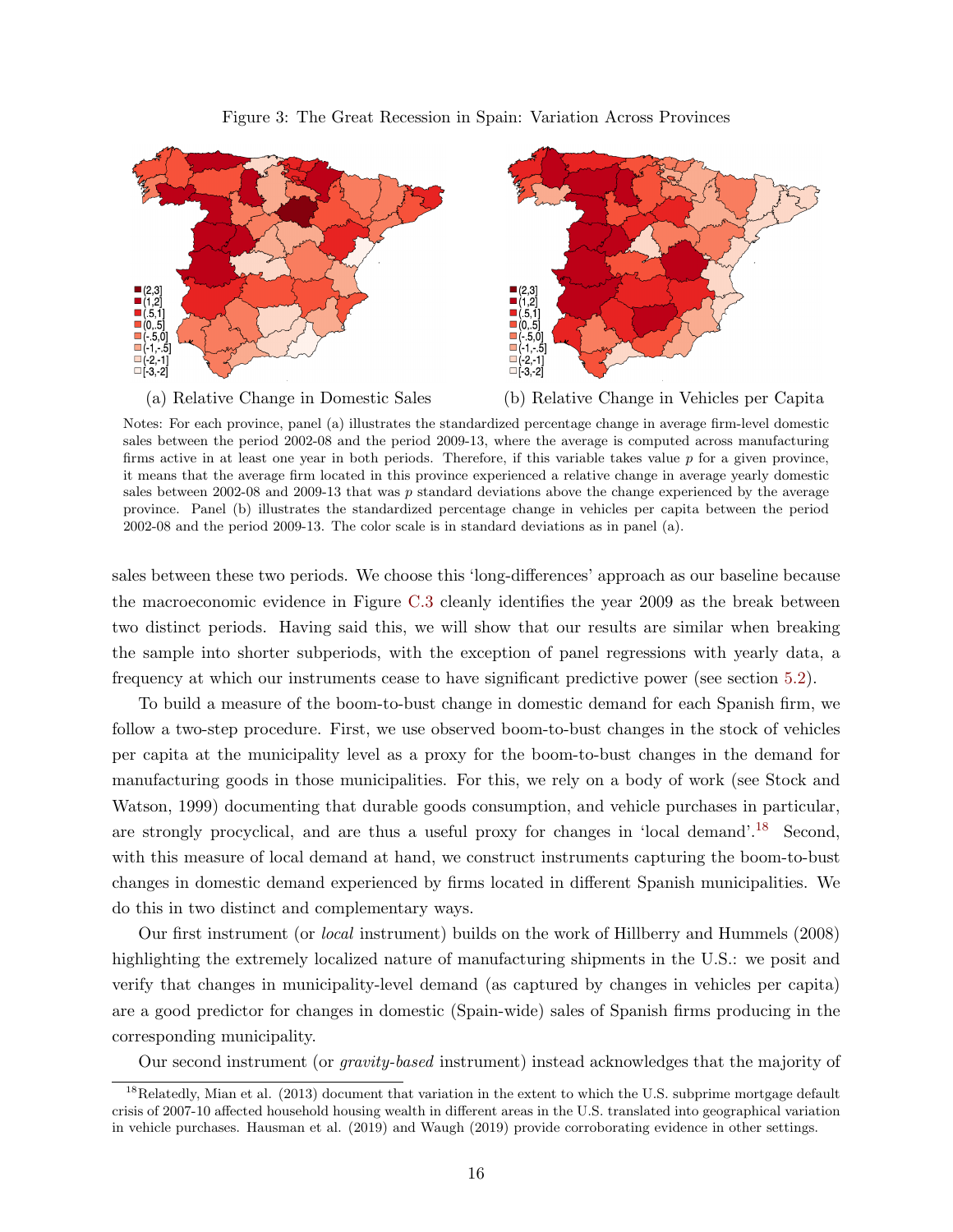a firm's sales are actually shipped outside its municipality of location, and constructs a theoreticallygrounded measure that takes into account the exposure of firms to local demand shocks in municipalities *other* than their municipality of location. To measure the different exposure of each firm to other municipalities' local demand shocks, we rely on information on the location of these firms together with municipality-to-municipality trade flows data (aggregated across all manufacturing firms) for the year 2006. We use these data to estimate municipality-to-municipality gravity regressions, and use the estimated coefficients for log population and log distance to build the relevant weights needed to construct our gravity-based measure of firm-level exposure to local demand shocks, which is a weighted sum of the local shocks (i.e., changes in the stock of vehicles per capita) in all locations other than the one in which the firm is based. As a robustness check, we also experiment with alternative *gravity-based* instruments that rely on alternative sets of weights.

To be more precise, our two baseline instruments take the form

$$
\Delta \ln Z_{id} = \begin{cases}\n\Delta \ln V_{\ell(i)} & \text{for the local instrument,} \\
\Delta \ln \left( \sum_{\ell' \neq \ell(i)} (Pop_{\ell'})^{\hat{\beta}_{pop}} (Dist_{\ell'(\ell)})^{\hat{\beta}_{dist}} V_{\ell'} \right) & \text{for the gravity-based instrument,} \\
\end{cases}
$$
\n(13)

where  $V_{\ell}$  are vehicles per capita in municipality  $\ell, \ell(i)$  is the municipality in which firm i is located, Pop<sub>l</sub> is population in location  $\ell'$ ,  $Dist_{\ell'(\ell(i))}$  is the distance between municipalities  $\ell'$  and  $\ell(i)$ , and  $\beta_{pop}$  and  $\beta_{dist}$  are estimates of the coefficients on (destination) population and on bilateral distance in a gravity equation estimated using Spain's municipality-to-municipality sales data. Our gravitybased instrument is closely related to the so-called Harris market access measure, a widely used measure of demand in economic geography studies (see Redding and Venables, 2004). Such a demand measure arises naturally in multi-market versions of the Melitz (2003) model; in fact, as Jacks and Novy (2018) show, this demand term also arises in more general frameworks, including all models that yield a structural gravity equation à la Anderson and van Wincoop  $(2003).^{19}$  $(2003).^{19}$  $(2003).^{19}$ 

Estimates of our municipality-to-municipality gravity equation for Spanish manufacturing flows in the year 2006 are presented in columns 1 through 3 of Table [1.](#page-18-0) These estimates are based on the municipality-to-municipality aggregate trade flows data provided to us by the Spanish Tax Agency (see section [3.3\)](#page-13-1). The first column presents estimates for a specification with municipality of origin fixed effects, log population of the destination municipality, and log distance between origin and destination. The results illustrate the relevance of gravity forces, with shipments increasing in destination population with an elasticity of  $\hat{\beta}_{pop} = 0.493$ , and declining in distance with an elasticity of  $\beta_{dist} = -0.429$ . The inclusion in column 2 of dummies for own-municipality and own-province

<span id="page-17-0"></span> $19$ There are two important differences between our measure of market access and standard uses of market access as a proxy for demand. First, we measure the change in demand in a location not as the change in a destination fixed effect estimated from a gravity equation, but as the change in the stock of vehicles per capita in that location. Second, as the value of our instrument for a municipality excludes the change in vehicles per capita in such municipality, our instrument excludes what Redding and Venables (2004) denote the domestic market access term. The first difference is a consequence of the fact that we observe within-Spain flows only for the year 2006; the second one is due to our aim to make this second instrument distinct from the first one based on local demand (and also more plausibly exogenous). Similar market access terms have been defined in Harris (1954), Hanson (2005) and Donaldson and Hornbeck (2016).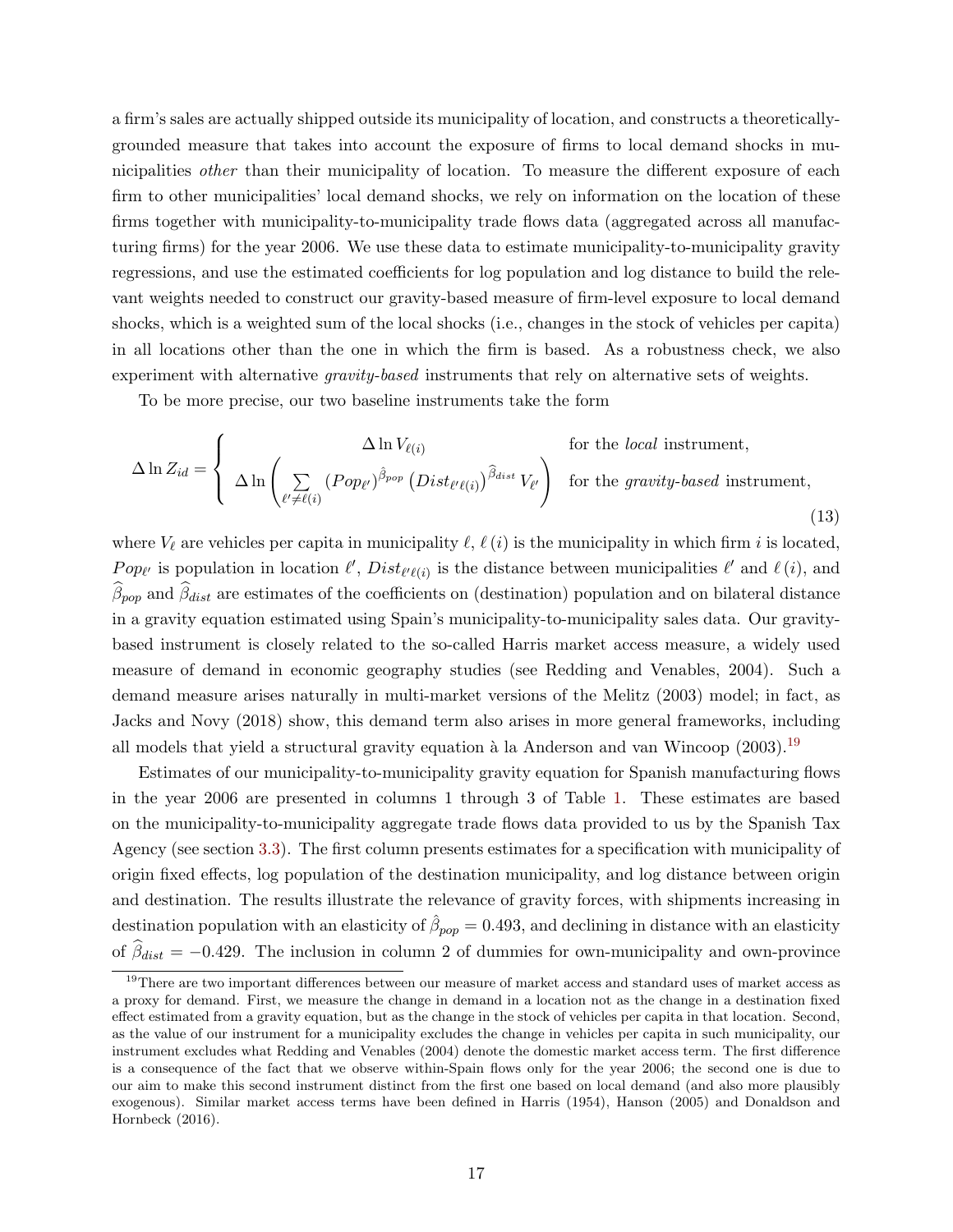<span id="page-18-0"></span>

| Dependent Variable:              |                |                | Ln(Trade Flows)       |             |                |
|----------------------------------|----------------|----------------|-----------------------|-------------|----------------|
|                                  | (1)            | (2)            | (3)                   | (4)         | (5)            |
| Ln(Population)                   | $0.493^a$      | $0.490^a$      | $0.485^a$             | $0.300^{a}$ | $0.322^a$      |
|                                  | (0.031)        | (0.031)        | (0.030)               | (0.012)     | (0.015)        |
| Ln(Distance)                     | $-0.429^a$     | $-0.378^{a}$   |                       | $-0.150^a$  | $-0.145^a$     |
|                                  | (0.011)        | (0.019)        |                       | (0.021)     | (0.019)        |
| Dummy for own-municipality flows |                | $1.607^a$      |                       |             |                |
|                                  |                | (0.111)        |                       |             |                |
| Dummy for own-province flows     |                | $0.131^{b}$    |                       |             |                |
|                                  |                | (0.065)        | $-1.159^a$            |             |                |
| Dummy for distance 5-10Km        |                |                | (0.079)               |             |                |
| Dummy for distance 10-50Km       |                |                | $-1.924^a$            |             |                |
|                                  |                |                | (0.090)               |             |                |
| Dummy for distance 50-100Km      |                |                | $-2.465^a$            |             |                |
|                                  |                |                | (0.114)               |             |                |
| Dummy for distance 100-200Km     |                |                | $-2.718^a$            |             |                |
|                                  |                |                | (0.113)               |             |                |
| Dummy for distance 200-500Km     |                |                | $-2.962^a$            |             |                |
|                                  |                |                | (0.120)               |             |                |
| Dummy for distance 500-1000Km    |                |                | $-3.237^a$            |             |                |
|                                  |                |                | (0.120)               |             |                |
| Dummy for distance $>1000$ Km    |                |                | $-3.590^a$<br>(0.141) |             |                |
|                                  |                |                |                       |             |                |
| Observations                     | 417,936        | 417,936        | 417,936               | 675,715     | 675,589        |
| R-squared                        | 0.30           | 0.31           | 0.30                  | 0.15        | 0.31           |
| Municipality of origin FE        | Yes            | Yes            | Yes                   | Yes         | N <sub>o</sub> |
| Sector FE                        | N <sub>o</sub> | N <sub>o</sub> | N <sub>o</sub>        | Yes         | N <sub>o</sub> |
| Firm FE                          | No             | No             | No                    | No          | Yes            |

Table 1: Estimates from Gravity Equations at Municipal Level

Note: <sup>a</sup> denotes  $1\%$  significance, <sup>b</sup> denotes  $5\%$  significance, <sup>c</sup> denotes  $10\%$  significance. Standard errors clustered at the province (of origin) level are reported in parenthesis. The data on municipality-level trade flows for manufacturing firms is for the 2006 fiscal year. Ln(Population) denotes the log of the population of the destination municipality in 2006. Ln(Distance) denotes the log of the distance, in kilometers, between the two municipalities in each pair. The estimates in columns 1 to 3 use municipalityto-municipality sales data; the estimates in columns 4 and 5 use firm-to-municipality data.

flows slightly reduces this distance elasticity, while these two dummies appear to have themselves a positive and significant effect on shipments. This suggests that part of the negative effect of distance on within-Spain municipality-to-municipality shipments is related to a discontinuous fall in shipments at the municipality border and at the province border. The extent of "home bias" at the municipality level is remarkably large: it implies that, *ceteris paribus*, shipments are  $\exp(1.607) \approx 5$ times larger within a municipality than outside. The existence of such strong local home bias is in line with the findings of Hillbery and Hummels (2008) for the U.S., although the magnitude is larger in our setting.<sup>[20](#page-18-1)</sup> This finding buttresses the potential relevance of our first *local* instrument.

<span id="page-18-1"></span> $^{20}$ Díaz-Lanchas et al. (2019) also estimate a very sizeable 'zip code effect' on the basis of a random sample of shipments by road within Spain during the period 2003-07 (the C-Intereg database). Although we do not have access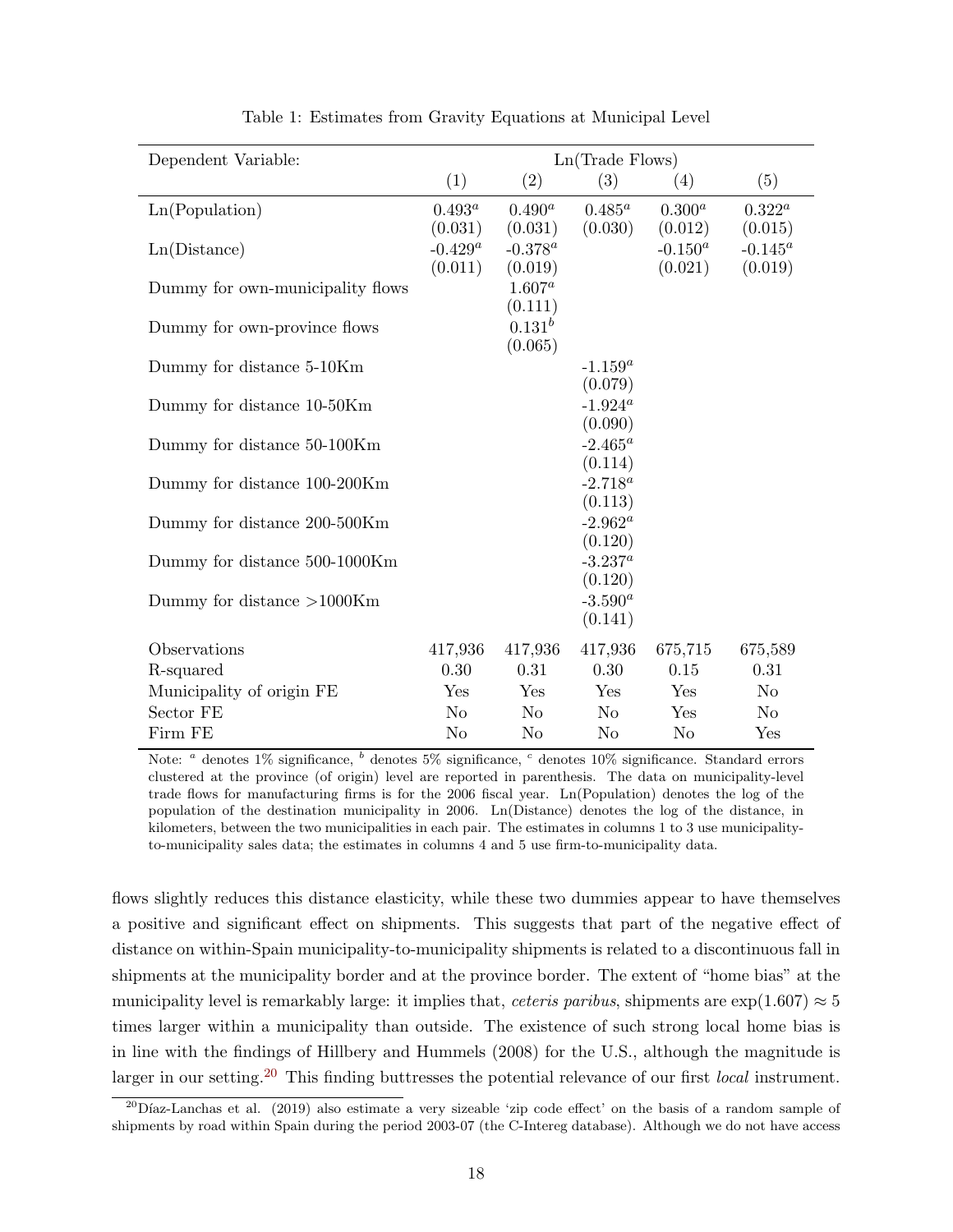Column 3 presents estimates for a specification analogous to that in column 1 but employing a set of distance dummies to capture the effect of distance on sales. The results show that, controlling for municipality of origin fixed effects and for the population of the municipality of destination, sales decay monotonically with distance.

In columns 4 and 5 of Table [1,](#page-18-0) we estimate gravity equations at the firm-destination level exploiting the information on the second of the datasets provided to us by the Spanish Tax Agency, which contains firm-to-destination shipments for the subset of firms that exported both in the boom as well as in the bust (see section [3.3\)](#page-13-1). The specification in column 4 is analogous to that in column 1, while that in column 5 additionally accounts for firm fixed effects. The results are in line with those in column 1, but with somewhat smaller log population and log distance coefficients, as one would expect given that these specifications do not account for extensive margin variation in the set of municipalities firms sell to. $^{21}$  $^{21}$  $^{21}$ 

#### <span id="page-19-2"></span>4.2 Threats to Validity of the Identification Approach

The main concern with our identification approach is that our municipality-level measures of demand changes between the boom and the bust may be correlated with changes in marginal cost shifters affecting the firms located either in the corresponding municipalities or in neighboring ones. This exclusion restriction is central to the validity of our strategy, so we next outline how we try to deal with this potential threat to the validity of our identification approach.

First, we control in our specifications for sector fixed effects. Thus, we base our identification on observing how domestic sales and exports changed between the boom and the bust for different firms operating in the same sector but located in regions experiencing different exposure to local demand changes. By controlling for sector fixed effects, we control for sector-specific foreign demand shocks, sector-specific trade cost shocks, and domestic supply shocks affecting all Spanish firms operating in the same sector, irrespective of their location (see the definition of  $\gamma_{sx}$  in equation [\(6\)](#page-8-1)). For example, these fixed effects control for shocks such as the expiration of the Multi Fiber Arrangement on January 1, 2005, which eliminated all European Union quotas for textiles imported from China, and which increased the competition that Spanish textile manufacturers faced both in the domestic and foreign markets.[22](#page-19-1)

Second, as different firms operating in the same sector may experience different supply shocks,

to this information at the zip code level, we have obtained aggregated province-to-province shipments from that database. In Appendix [D.4,](#page--1-12) we compare some aggregate statistics on firms' within-Spain sales from our sales data based on tax records and from the C-Intereg data. The extent of provincial home bias is very similar in both datasets.

<span id="page-19-0"></span><sup>&</sup>lt;sup>21</sup>We have also estimated gravity equations that use the firm-to-destination data and include the border and distance dummies introduced in columns 2 and 3. Notably, we again find a remarkably large coefficient of 1.308 for the own-municipality dummy variable.

<span id="page-19-1"></span> $22$ Sector fixed effects may not effectively control for all heterogeneity across firms in their export demand shocks; specifically, firms located in different Spanish regions may be differentially affected by export demand shocks even if they operate in the same sector. A possible source of this heterogeneity in demand shocks is the different exposure of firms located in different Spanish regions to changes in demand in different foreign countries (e.g., firms located in Southern regions are more exposed to demand changes in Northern African countries than firms located in the north of Spain). In Appendix [E.4,](#page--1-13) we provide suggestive evidence that this type of heterogeneity in export demand shocks does not, in practice, affect the validity of our instrument.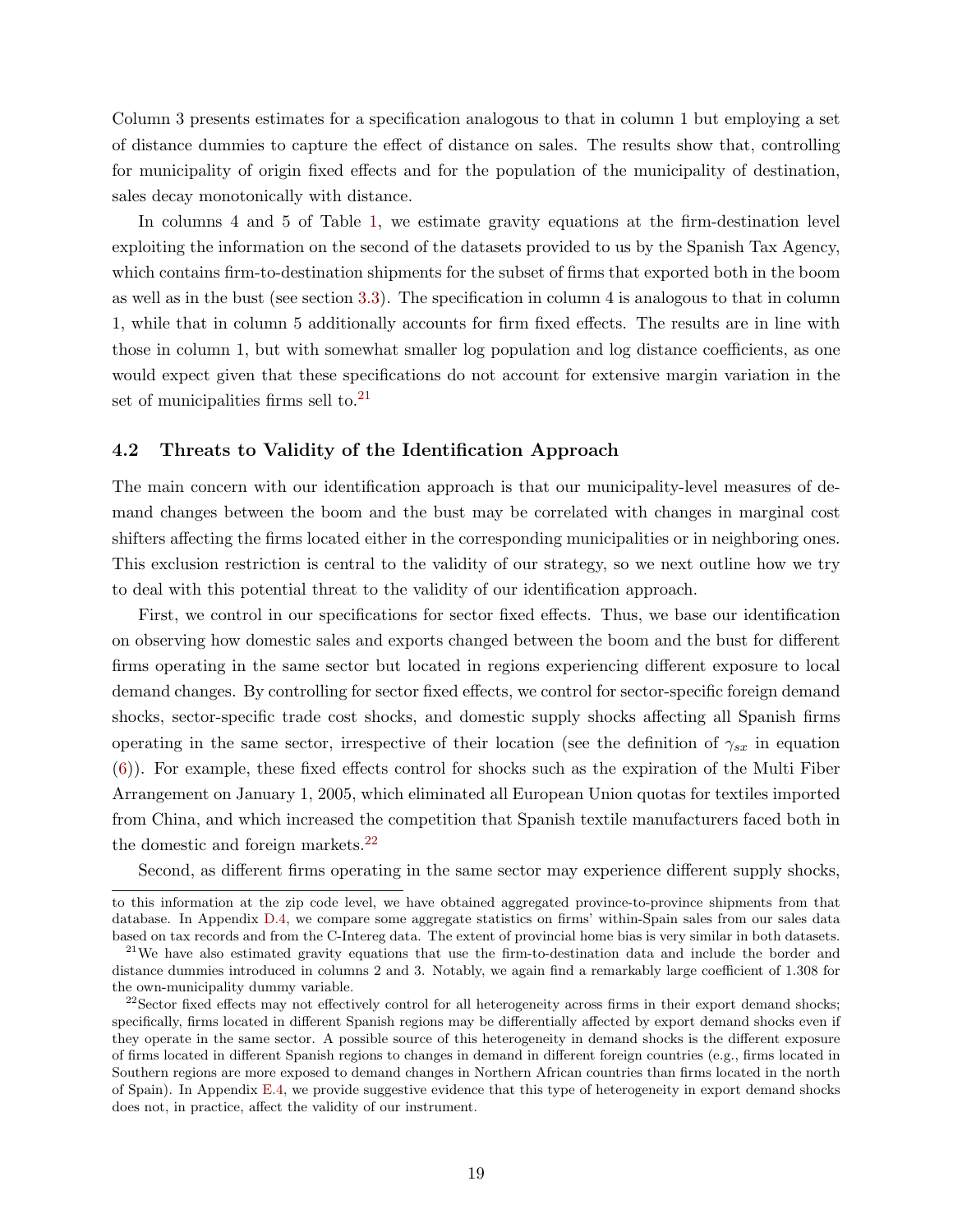we also control throughout for firm-specific measures of productivity and labor costs. By controlling for changes in wages and productivity at the firm level, we aim to identify the effect that changes in local demand had on firms' exports through channels other than the internal devaluation channel. More specifically, these controls help address the concern that the reduction in unit labor costs observed in Spain during the period 2009-13 might have been heterogeneous across different Spanish municipalities in a manner that is correlated with our instruments.

A third concern is that, even after controlling for sector fixed effects and proxies for firm-level productivity and wage costs, there may still be unobserved residual location-specific marginal cost shifters that might be correlated with our proxy for changes in local demand. For instance, changes in labor payments not properly controlled for by our measure of firm-level wages may impact the purchasing power of consumers living in the corresponding municipalities, and thus affect vehicle purchases. This identification threat is likely to be particularly salient for our 'local' instrument. In the construction of our gravity-based instrument, we do not use information on the change in the number of vehicles per capita in the municipality of location of a firm, which helps assuage this concern as long as there is no a strong spatial correlation in the unobserved residual marginal cost shifters. Furthermore, to address concerns motivated by this possible spatial correlation in residual supply shocks, we present in section [6](#page-27-0) estimates from regression specifications in which we control for additional measures of municipality-specific boom-to-bust changes in economic conditions.

A fourth concern relates to the presence of a nontrivial number of car manufacturers in our sample of Spanish manufacturing firms. These firms' supply shocks are especially likely to have impacted the boom-to-bust changes in the stock of vehicles per capita in their own municipality and in geographically close ones. More specifically, if a disproportionate share of cars in Spain was sold in municipalities that are geographically close to where the car was manufactured, supply shocks in these firms may affect the number of vehicles per capita not just by affecting the purchasing power of consumers in certain municipalities, but by affecting directly the supply of cars in those municipalities. Roughly three quarters of all cars purchased in Spain are imported (as indicated by data from the Spanish National Institute of Statistics); thus, supply shocks affecting car manufacturers are likely to have a limited impact on the total amount of cars in Spain. However, to deal with this threat to identification, we exclude all firms operating in the auto industry (NACE Rev. 2 code 29) in all the regressions we present. Additionally, we also explore in section [6](#page-27-0) how our results are impacted when excluding from our sample: (i) all firms located in a zip code that hosts at least one firm in the auto industry employing more than 20 workers; (b) all firms located in a zip code or in the proximity of a zip code with a significant share of manufacturing employment accounted for by the auto industry; and (c) all firms producing in sectors that are either leading input providers or leading buying industries of the vehicles manufacturing industry.

Finally, it is important to remark that, as illustrated in equation [\(12\)](#page-9-2), any unobserved factor costs that are negatively correlated with either of the two instruments we use will cause the corresponding IV estimator to be positively biased. For example, if the tightening of the credit supply in a region caused firms' marginal production costs to increase and consumers' demand to fall, the resulting endogeneity of our instrument would bias our IV estimator upwards. Thus, negative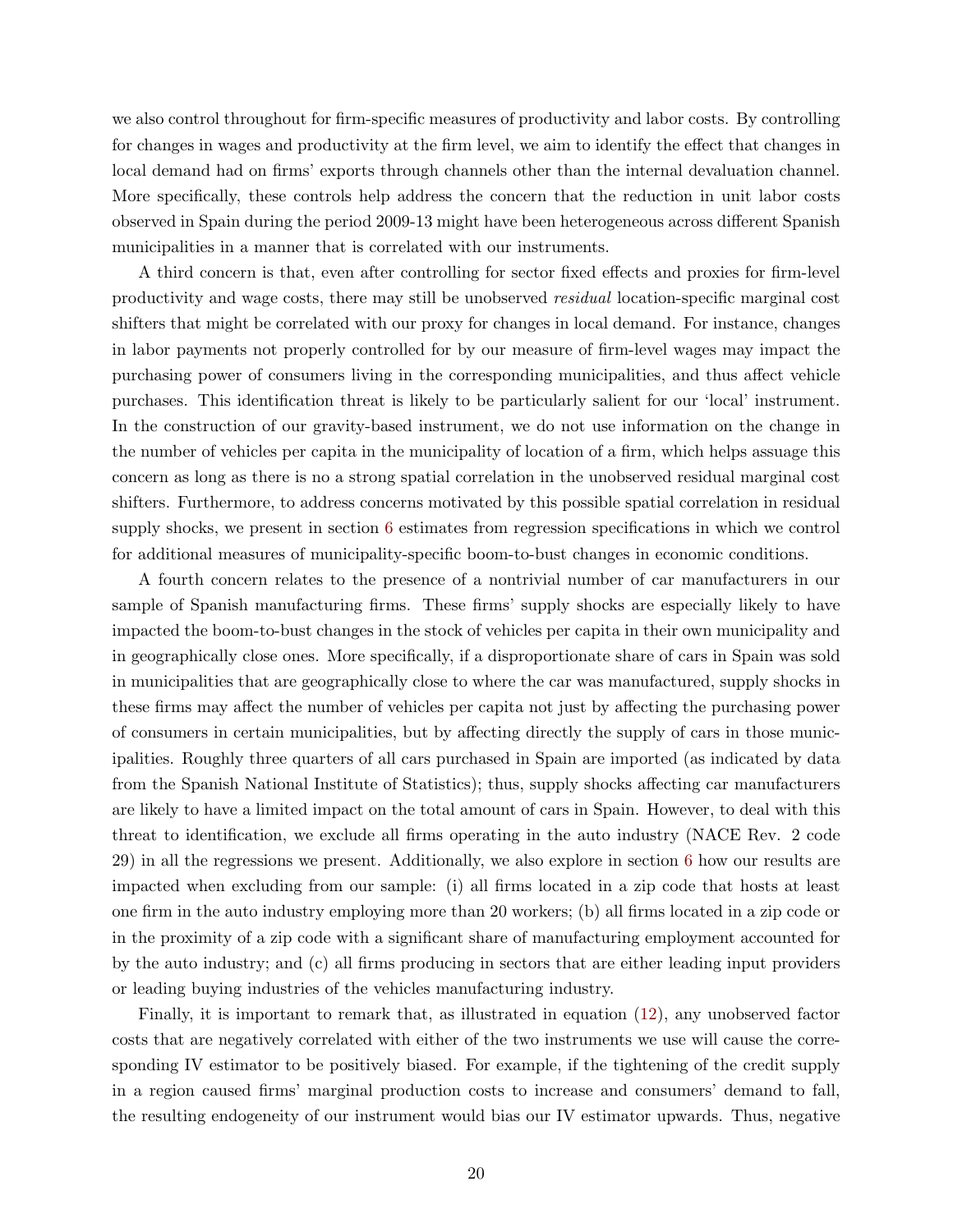IV estimates of the elasticity of firm-level exports with respect to a firm's domestic sales would still reflect patterns in the data that would be inconsistent with the constant marginal cost model described in section [2,](#page-6-2) and that would be suggestive of the existence of a negative relationship between demand-driven changes in domestic sales and exports.

## <span id="page-21-0"></span>5 Baseline Results

In this section, we present our baseline results on the impact of demand-driven changes in domestic sales on firms' behavior in the export market. Specifically, we present in sections [5.1](#page-21-1) and [5.2](#page-24-0) evidence of the impact of the Great Recession on Spanish firms' intensive margin of exports. In section [5.3,](#page-26-0) we present analogous evidence of its impact on the extensive margin.

#### <span id="page-21-1"></span>5.1 Intensive Margin

Table [2](#page-22-0) presents OLS estimates of the elasticity of boom-to-bust changes in firms' exports with respect to boom-to-bust changes in domestic sales for continuing exporters – i.e., firms that exported both in the boom as well as in the bust. There are 8, 009 such firms in our dataset.

As discussed in section [2,](#page-6-2) unobserved (residual) supply factors tend to make the OLS estimate of a firm's change in domestic sales on its change in foreign sales positive even in a world with constant marginal costs. Conversely, measurement error in both total sales and exports tends to make this OLS estimate negative. As illustrated in column 1 of Table [2,](#page-22-0) when no controls are included, we estimate an OLS elasticity of export flows with respect to domestic sales that is very close to zero. In column 2, we control for the change in firms' productivity (estimated following the procedure in Gandhi et al., 2020, as detailed in Appendix [F\)](#page--1-0), and in column 3 for the change in the firm's average wages. Consistent with the discussion in section [2,](#page-6-2) controlling for these supply shocks reduces the OLS estimate of the coefficient on domestic sales. In fact, the coefficient turns significantly negative  $(-0.298)$ , indicating that, once we control for the observable part of firms' supply shocks, domestic sales and exports are negatively correlated. Columns 4, 5 and 6 aim to control for additional unobserved determinants of firms' marginal costs that vary between the boom and the bust. To do so, and motivated by the specification in equation [\(10\)](#page-9-0), we sequentially add sector fixed effects (in column 4), province fixed effects (column 5) and municipality fixed effects (column 6). The resulting estimates continue to be negative and indicate that a 1% decrease in a firm's domestic sales, keeping its productivity and average wages constant, is associated with close to a 0.3% increase in its overall export flows.

In Table [3,](#page-23-0) we turn to our baseline two-stage least squares (TSLS) estimates of the elasticity of the firm's boom-to-bust change in exports with respect to its boom-to-bust demand-driven change in domestic sales. As discussed in section [2,](#page-6-2) if our local and gravity-based instruments are orthogonal to both unobserved supply factors and the measurement error in both total sales and exports, and firms' marginal costs are constant, the corresponding TSLS estimators should converge to zero. The first-stage estimates reported in columns 1 to 4 of Table [3](#page-23-0) reveal that firms located in municipalities that experienced a larger drop in either their local (panel A) or gravity-based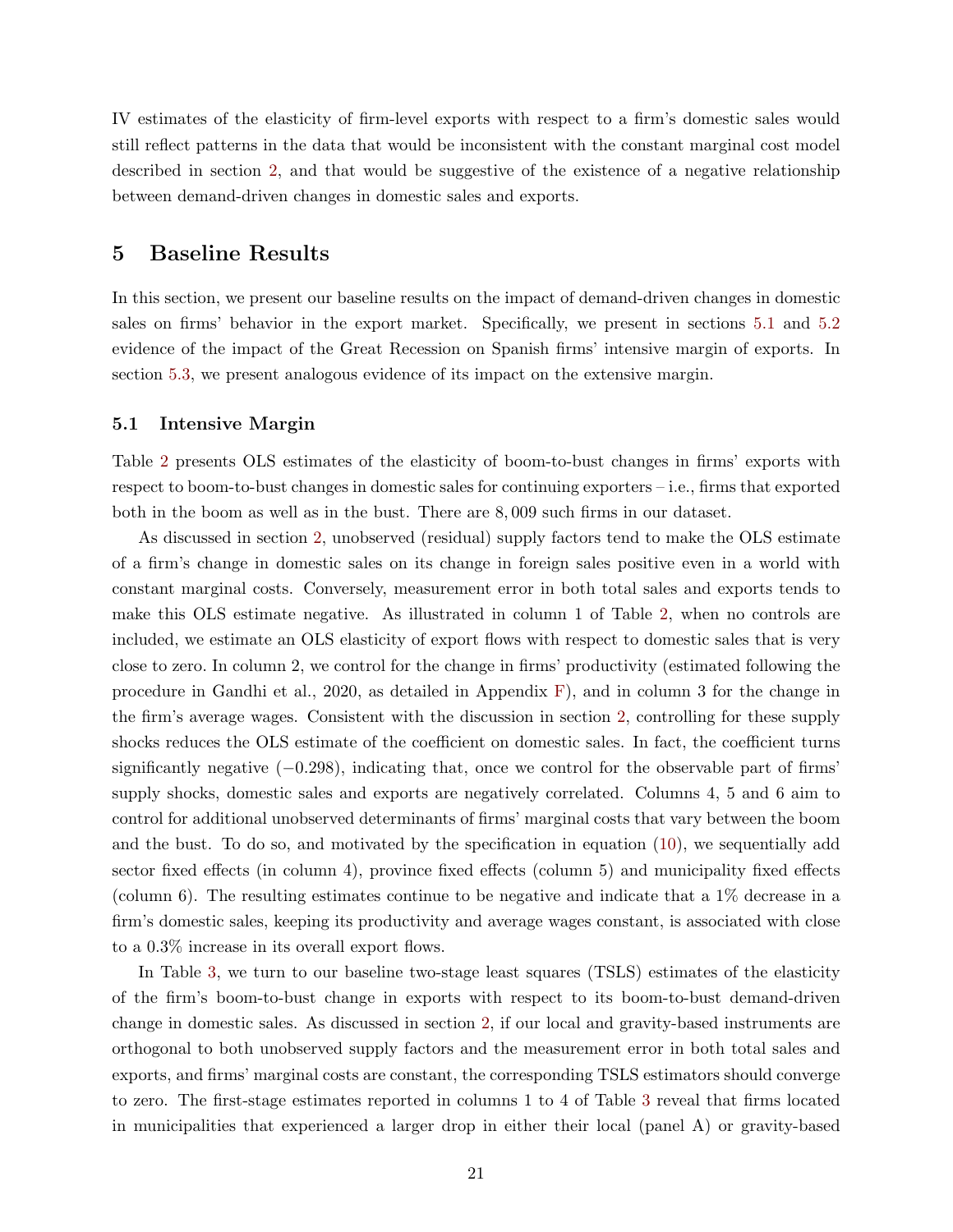<span id="page-22-0"></span>

| Dependent Variable:         | $\Delta$ Ln(Exports) |                       |                       |                       |                       |                       |  |  |
|-----------------------------|----------------------|-----------------------|-----------------------|-----------------------|-----------------------|-----------------------|--|--|
|                             | (1)                  | $\left( 2\right)$     | $\left( 3\right)$     | (4)                   | (5)                   | (6)                   |  |  |
| $\Delta$ Ln(Domestic Sales) | 0.063<br>(0.044)     | $-0.209^a$<br>(0.049) | $-0.298^a$<br>(0.043) | $-0.292^a$<br>(0.032) | $-0.284^a$<br>(0.032) | $-0.271^a$<br>(0.036) |  |  |
| $\Delta$ Ln(TFP)            |                      | $1.142^a$<br>(0.043)  | $1.448^a$<br>(0.046)  | $1.535^a$<br>(0.057)  | $1.522^a$<br>(0.055)  | $1.514^a$<br>(0.057)  |  |  |
| $\Delta$ Ln(Average Wages)  |                      |                       | $-0.744^a$<br>(0.062) | $-0.723^a$<br>(0.072) | $-0.712^a$<br>(0.070) | $-0.706^a$<br>(0.067) |  |  |
| Observations                | 8,009                | 8,009                 | 8,009                 | 8,009                 | 8,009                 | 7,502                 |  |  |
| R-squared                   | 0.001                | 0.100                 | 0.126                 | 0.162                 | 0.171                 | 0.278                 |  |  |
| Sector FE                   | N <sub>0</sub>       | No                    | N <sub>0</sub>        | Yes                   | Yes                   | Yes                   |  |  |
| Province FE                 | N <sub>0</sub>       | N <sub>0</sub>        | N <sub>0</sub>        | N <sub>0</sub>        | Yes                   | N <sub>o</sub>        |  |  |
| Municipality FE             | N <sub>0</sub>       | No                    | N <sub>0</sub>        | N <sub>0</sub>        | N <sub>0</sub>        | Yes                   |  |  |

Table 2: Intensive Margin: Ordinary Least Squares Estimates

Notes:  $a$  denotes 1% significance,  $b$  denotes 5% significance,  $c$  denotes 10% significance. Standard errors clustered at the province level are reported in parenthesis. For any X,  $\Delta$ Ln(X) is the difference in  $\text{Ln}(X)$  between its average in the 2009-2013 period and its average in the 2002-2008 period. The estimation sample includes all firms exporting in at least one year in the period 2002-2008 and in the period 2009-2013.

(panel B) proxy for demand also suffered a larger decline in their domestic (Spain-wide) sales. This relationship is robust to controlling for our measures of firms' changes in productivity and labor costs, for sector fixed effects and, when using the local instrument, for province fixed effects: the statistics of F-tests of the null hypothesis that the coefficient on our instruments is equal to zero in the first-stage regressions is in all specifications above threshold values generally applied to detect weak instrument problems, the only exception being the value of 7.85 in column 1 of panel  $B^{23}$  $B^{23}$  $B^{23}$ 

The second-stage estimates (reported in columns 5 to 8 of Table [3\)](#page-23-0) reveal elasticities of exports with respect to domestic sales that are significantly larger in absolute value than the OLS elasticities reported in Table  $2^{24}$  $2^{24}$  $2^{24}$  This suggests that, even after controlling for sector fixed effects and firm proxies of productivity and average labor costs, there still remains substantial unobserved determinants of firms' marginal costs that induce a spurious positive correlation between their sales in the domestic and foreign markets. Our preferred estimates in column 8 indicate an elasticity of exports with respect to domestic sales of around −1.3 for our local instrument and of around −1.6 for our gravity-based instrument. These negative estimates are suggestive of the firm's marginal cost function not being flat.

One might be concerned that, because firms' total sales are a key input in the computation of our proxy for a firm's productivity, our empirical results are just unveiling a mechanical negative correlation between exports and domestic sales once one holds total sales revenue constant (by controlling for it). Although log TFP and log total sales are obviously positively correlated (as one would expect in light of the model described in section [2\)](#page-6-2), the correlation is far from perfect,

<span id="page-22-2"></span><span id="page-22-1"></span> $^{23}$ In Appendix Figure [C.5,](#page--1-14) we present binned scatterplots of both the first-stage and reduced-form relationships.

<sup>&</sup>lt;sup>24</sup>The unrealistically high point estimate and the corresponding large standard error reported in column 5 of panel B should be discounted on the basis that, as shown in column 1, our instrument is weak in this regression specification.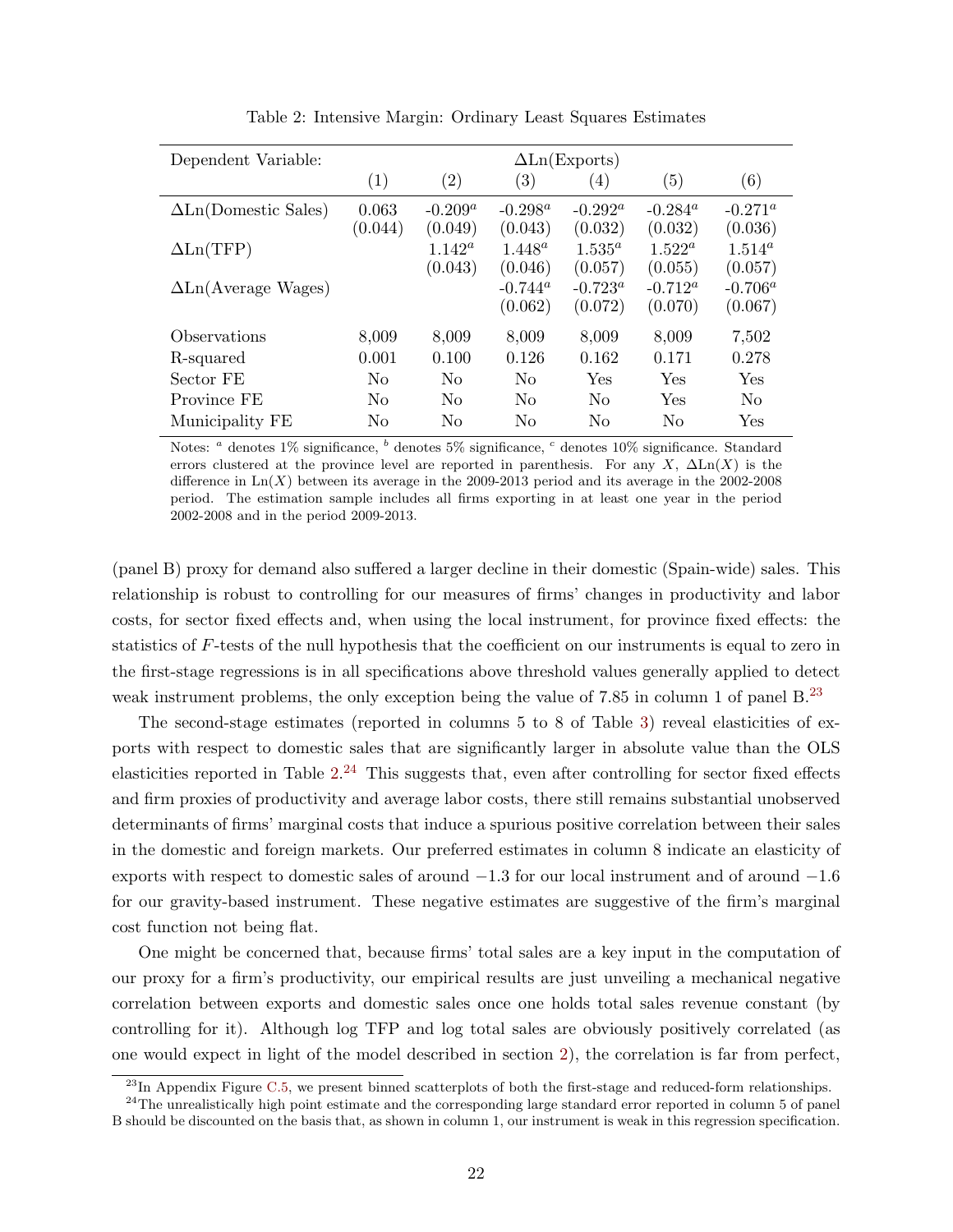<span id="page-23-0"></span>

|                                | Panel A: Local Instrument |                             |                |             |                                   |                      |             |             |  |
|--------------------------------|---------------------------|-----------------------------|----------------|-------------|-----------------------------------|----------------------|-------------|-------------|--|
| Dependent Variable:            |                           | $\Delta$ Ln(Domestic Sales) |                |             |                                   | $\Delta$ Ln(Exports) |             |             |  |
|                                | (1)                       | (2)                         | (3)            | (4)         | (5)                               | (6)                  | (7)         | (8)         |  |
| $\Delta$ Ln(Domestic Sales)    |                           |                             |                |             | $-2.428^a$                        | $-1.272^a$           | $-1.185^a$  | $-1.327^a$  |  |
|                                |                           |                             |                |             | (0.685)                           | (0.306)              | (0.276)     | (0.337)     |  |
| $\Delta$ Ln(Vehicles p.c.      | $0.310^{a}$               | $0.455^a$                   | $0.474^a$      | $0.418^{a}$ |                                   |                      |             |             |  |
| in municipality)               | (0.064)                   | (0.071)                     | (0.072)        | (0.073)     |                                   |                      |             |             |  |
| $\Delta$ Ln(TFP)               |                           | $0.800^{a}$                 | $0.992^a$      | $0.980^{a}$ |                                   | $1.983^{a}$          | $2.320^{a}$ | $2.533^{a}$ |  |
|                                |                           | (0.027)                     | (0.031)        | (0.032)     |                                   | (0.244)              | (0.277)     | (0.323)     |  |
| $\Delta$ Ln(Average Wages)     |                           |                             | $-0.606^a$     | $-0.511^a$  |                                   |                      | $-1.279^a$  | $-1.240^a$  |  |
|                                |                           |                             | (0.035)        | (0.043)     |                                   |                      | (0.184)     | (0.178)     |  |
| Observations                   | 8,009                     | 8,009                       | 8,009          | 8,009       | 8,009                             | 8,009                | 8,009       | 8,009       |  |
| Sector FE                      | N <sub>o</sub>            | N <sub>o</sub>              | N <sub>o</sub> | Yes         | N <sub>o</sub>                    | N <sub>o</sub>       | $\rm No$    | Yes         |  |
| Province FE                    | N <sub>o</sub>            | N <sub>o</sub>              | N <sub>o</sub> | Yes         | N <sub>o</sub>                    | N <sub>o</sub>       | No          | Yes         |  |
| F-statistic                    | 23.19                     | 41.64                       | 43.26          | 33.10       |                                   |                      |             |             |  |
|                                |                           |                             |                |             | Panel B: Gravity-based Instrument |                      |             |             |  |
| Dependent Variable:            |                           | $\Delta$ Ln(Domestic Sales) |                |             |                                   | $\Delta$ Ln(Exports) |             |             |  |
|                                | (1)                       | (2)                         | (3)            | (4)         | (5)                               | (6)                  | (7)         | (8)         |  |
| $\Delta$ Ln(Domestic Sales)    |                           |                             |                |             | $-10.068^a$                       | $-2.081^a$           | $-1.751^a$  | $-1.607^a$  |  |
|                                |                           |                             |                |             | (3.454)                           | (0.319)              | (0.238)     | (0.248)     |  |
| $\Delta$ Ln(Dist-Pop-Weighted  | $0.339^{a}$               | $1.194^{a}$                 | $1.346^{a}$    | $1.312^{a}$ |                                   |                      |             |             |  |
| Vehicles p.c.)                 | (0.121)                   | (0.145)                     | (0.135)        | (0.119)     |                                   |                      |             |             |  |
| $\Delta \text{Ln}(\text{TFP})$ |                           | $0.829^{a}$                 | $1.031^{a}$    | $1.023^a$   |                                   | $2.623^{a}$          | $2.876^{a}$ | $2.810^{a}$ |  |
|                                |                           | (0.028)                     | (0.029)        | (0.028)     |                                   | (0.241)              | (0.222)     | (0.213)     |  |
| $\Delta$ Ln(Average Wages)     |                           |                             | $-0.621^a$     | $-0.526^a$  |                                   |                      | $-1.620^a$  | $-1.387^a$  |  |
|                                |                           |                             | (0.037)        | (0.047)     |                                   |                      | (0.174)     | (0.151)     |  |
| Observations                   | 8,009                     | 8,009                       | 8,009          | 8,009       | 8,009                             | 8,009                | 8,009       | 8,009       |  |
| Sector FE                      | No                        | N <sub>o</sub>              | N <sub>o</sub> | Yes         | N <sub>o</sub>                    | N <sub>o</sub>       | No          | Yes         |  |
| F-statistic                    | 7.85                      | 67.47                       | 99.84          | 122.44      |                                   |                      |             |             |  |

|  |  |  |  | Table 3: Intensive Margin: Two-Stage Least Squares Estimates |  |  |  |
|--|--|--|--|--------------------------------------------------------------|--|--|--|
|--|--|--|--|--------------------------------------------------------------|--|--|--|

Note:  $a$  denotes  $1\%$  significance,  $b$  denotes  $5\%$  significance,  $c$  denotes  $10\%$  significance. Standard errors, clustered by municipality in panel A and by province in panel B, appear in parenthesis. For any X,  $\Delta \text{Ln}(X)$  is the log difference between the average of X in 2009-2013 and its average in 2002-2008. Vehicles p.c. denotes the stock of vehicles per capita in a municipality. ∆Ln(Dist-Pop-Weighted vehicles p.c.) is the instrument constructed using data on vehicles per capita at the municipal level and applying the weights from the gravity equation reported in column 1 of Table [1.](#page-18-0) Columns 1-4 contain first-stage estimates; columns 5-8 contain second-stage estimates. F-statistic denotes the corresponding test statistic for the null hypothesis that the coefficient on the instrumental variable equals zero.

particularly when considering log changes in these variables. More specifically, the correlation between log changes in our proxy for a firm's productivity and log changes in observed total sales is 0.31 at the yearly level, and is 0.56 when looking at boom-to-bust 'long differences' in these variables. To further assuage this concern, we explore in section [6.3](#page-31-0) the robustness of our results to using an alternative measure of firms' productivity; this alternative measure uses information on firms' value-added instead of total sales, and has a much lower correlation with this latter variable.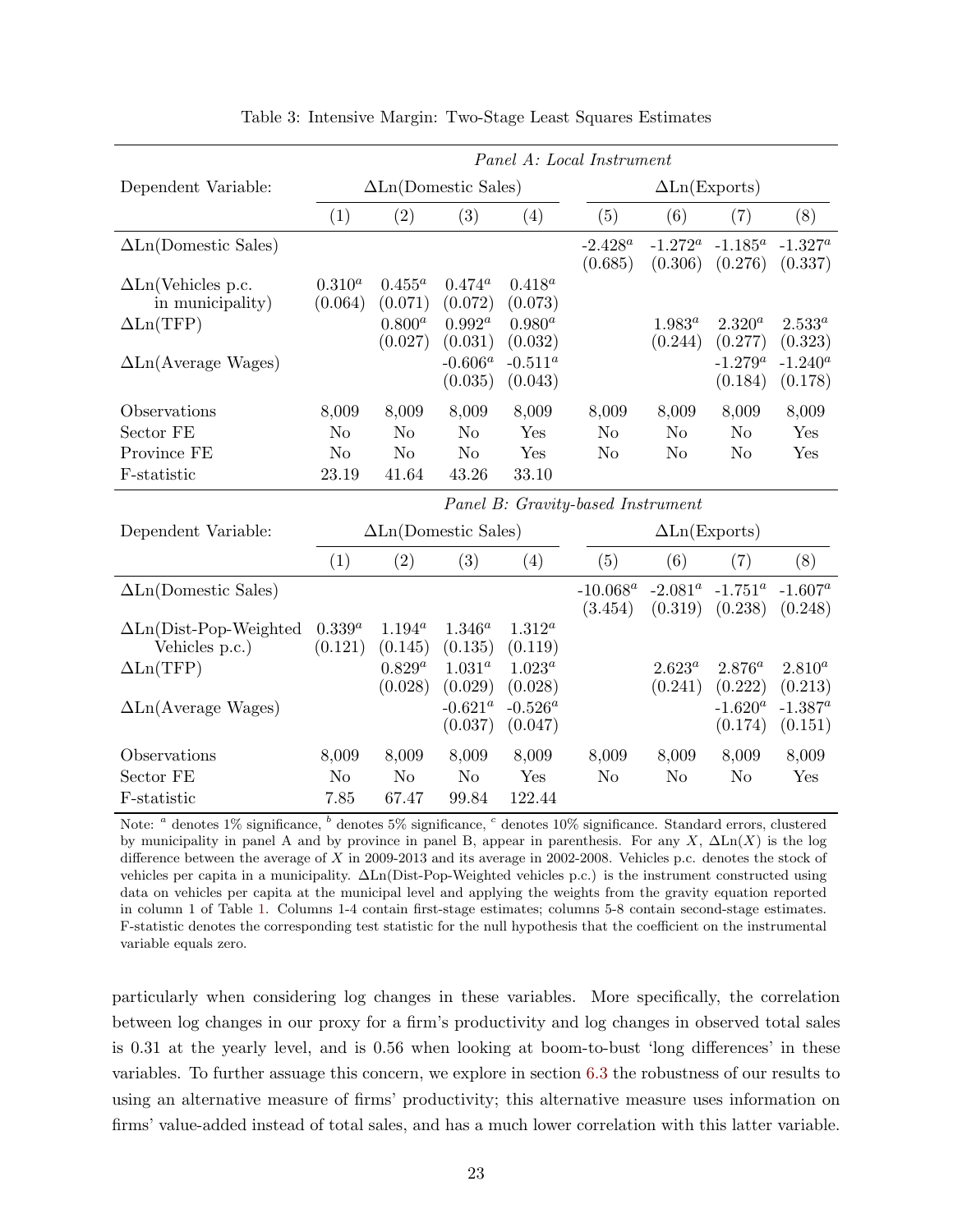In terms of the quantitative relevance of our results, it is worth emphasizing that an elasticity of −1.6 does not necessarily imply a more-than-complete substitution of exports for domestic sales. For a firm with an initial export share of  $100 \times \chi\%$ , a demand-driven drop of  $\epsilon$ 100 in their domestic sales would lead to a  $\epsilon 160 \times (\chi/(1-\chi))$  increase in exports. For example, for every  $\epsilon 100$  of lost domestic sales, a firm with an export share of  $25\%$  would able to recoup  $\epsilon$ 53.3 via exports, while a firm with an export share of one-third would be able to recoup  $\epsilon 80.^{25}$  $\epsilon 80.^{25}$  $\epsilon 80.^{25}$ 

In terms of the statistical significance of our results, it is important to remark that, unless otherwise noted, standard errors are clustered by municipality when using the local instrument and by province when using the gravity-based instrument. It is also worth highlighting that none of our instruments fall in the class of shift-share instruments studied recently by Ad˜ao et al. (2019), Borusyak et al. (2020) and Goldsmith-Pinkham et al. (2020), among others. The reason is that our instrument does not use changes in a weighted-average of vehicles per capita across municipalities but log changes in such weighted average.<sup>[26](#page-24-2)</sup> Although our choice of functional form prevents us from computing the standard errors according to the formulas introduced in Ad˜ao et al. (2019), it is conceivable that our standard error estimates suffer from the downward bias that typically affect clustered standard errors when the instrument is of the shift-share type. We revisit this question in section [6.2,](#page-29-0) where we provide suggestive evidence showing that the bias affecting our standard errors, if present, is likely to be very small.

#### <span id="page-24-0"></span>5.2 Panel Specifications

Although the evidence shown in Figures [C.1](#page--1-5) and [C.3](#page--1-8) in Appendix [C](#page--1-0) shows that, from a macroeconomic perspective, there are clearly two distinct periods (a boom and a bust period) in our sample, our long-differences approach comparing the boom to the bust has the limitation that it does not allow to control for location-specific trends that could help account for the evolution of location-specific unobserved supply conditions. To address this limitation, we report in Table [4](#page-25-0) TSLS estimates for various specifications that exploit the higher frequency of our data, and that thus allow for the inclusion of municipality-specific time trends in our estimating equation.

In columns 1 to 3 of Table [4,](#page-25-0) we present estimates from panel specifications in which each observation in the time dimension corresponds to a three-year rolling average, starting with 2002- 04 all the way to 2011-13. As in Table [2,](#page-22-0) we report results for our local instrument in panel A, and for our gravity-based instrument in panel B. The OLS, first-stage, and second-stage results are all qualitatively similar to those reported in Tables [2](#page-22-0) and [3,](#page-23-0) although the key second-stage elasticities are slightly larger in this case  $(-1.4 \text{ and } -2.2, \text{ respectively})$ . In columns 4 to 6, we present analogous results using two- (rather than three-year) rolling averages. The results are again qualitatively similar, but our instruments become significantly weaker in this case, especially the gravity-based one. Finally, we report in columns 7 to 9 results in which each observation in the

<span id="page-24-2"></span><span id="page-24-1"></span> $^{25}$ The median export share among the 8,009 firms exporting in both boom and bust periods is 16.2%.

<sup>&</sup>lt;sup>26</sup>The reason for employing log changes to build this instrument is that, according to the multi-destination model in Appendix [E.2,](#page--1-3) log changes in domestic sales are linearly related to log changes in a weighted average of local demand shifters across the different domestic markets.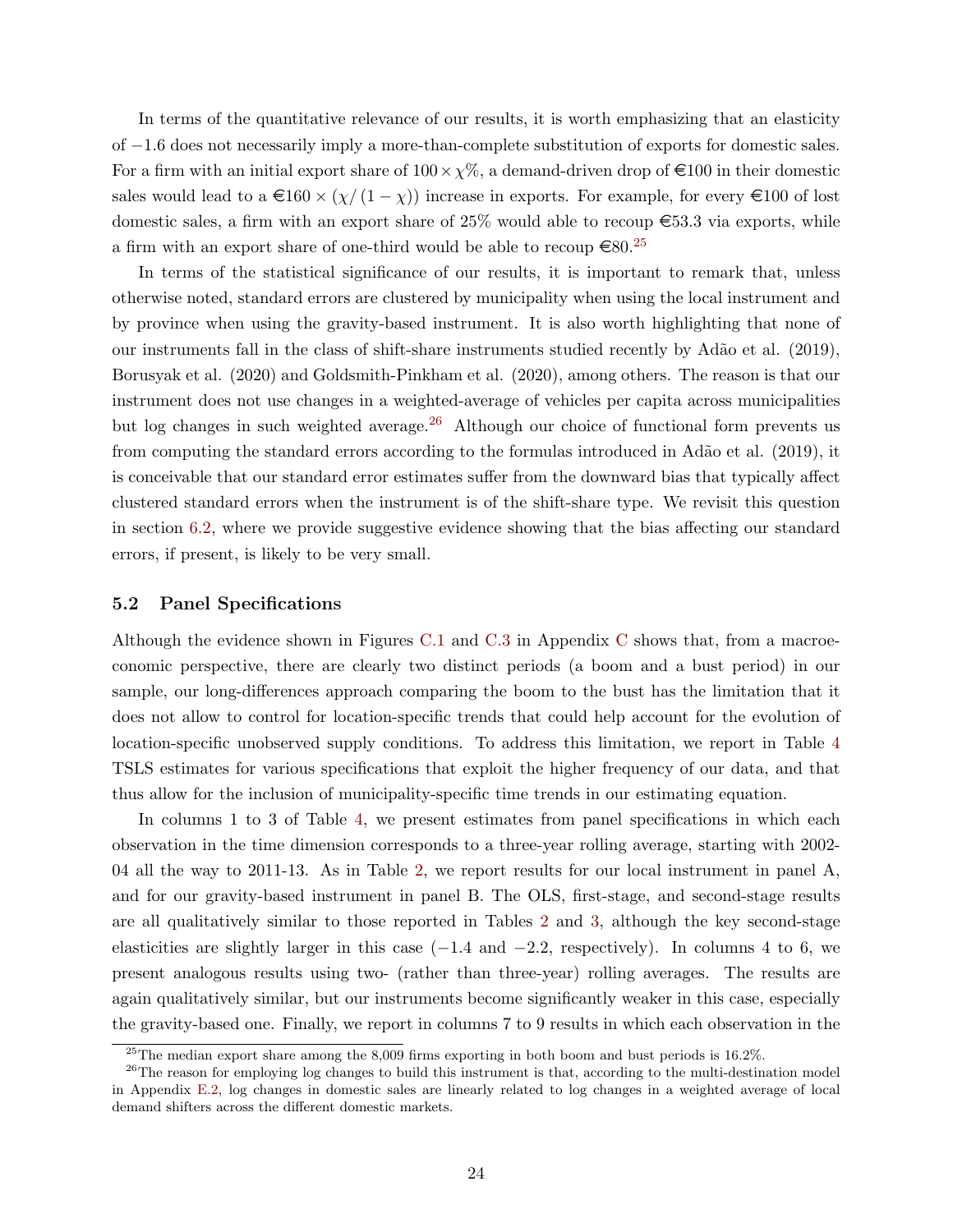<span id="page-25-0"></span>

|                                           | Panel A: Local Instrument |                            |                       |                        |                                   |                        |                             |                       |                     |  |
|-------------------------------------------|---------------------------|----------------------------|-----------------------|------------------------|-----------------------------------|------------------------|-----------------------------|-----------------------|---------------------|--|
| Data Frequency:                           |                           | 3-year Rolling Average     |                       | 2-year Rolling Average |                                   |                        |                             | Annual Data           |                     |  |
|                                           | <b>OLS</b><br>(1)         | 1st Stage<br>(2)           | 2SLS<br>(3)           | <b>OLS</b><br>(4)      | 1st Stage<br>(5)                  | 2SLS<br>(6)            | <b>OLS</b><br>(7)           | 1st Stage<br>(8)      | $2{\rm SLS}$<br>(9) |  |
| Ln(Domestic Sales)                        | $-0.259^a$<br>(0.019)     |                            | $-1.441^a$<br>(0.528) | $-0.259^a$<br>(0.017)  |                                   | $-1.040^c$<br>(0.631)  | $-0.273^{\circ}$<br>(0.014) |                       | 2.222<br>(5.777)    |  |
| Ln(Vehicles p.c.)<br>in municipality)     |                           | $0.278^a$<br>(0.056)       |                       |                        | $0.193^a$<br>(0.051)              |                        |                             | 0.023<br>(0.050)      |                     |  |
| Ln(TFP)                                   | $1.420^a$<br>(0.045)      | $0.930^a$<br>(0.027)       | $2.517^a$<br>(0.486)  | $1.407^a$<br>(0.043)   | $0.920^a$<br>(0.028)              | $2.125^a$<br>(0.582)   | $1.385^{a}$<br>(0.042)      | $0.920^a$<br>(0.030)  | $-0.911$<br>(5.313) |  |
| Ln(Average Wages)                         | $-0.629^a$<br>(0.044)     | $-0.416^a$<br>(0.031)      | $-1.119^a$<br>(0.229) | $-0.614^a$<br>(0.040)  | $-0.394^{\circ}$<br>(0.030)       | $-0.921^a$<br>(0.256)  | $-0.581^a$<br>(0.035)       | $-0.373^a$<br>(0.029) | 0.349<br>(2.152)    |  |
| Observations                              | 66,711                    | 66,710                     | 66,710                | 65,709                 | 65,708                            | 65,708                 | 60,199                      | 60,198                | 60,198              |  |
| F-statistic                               |                           | 24.45                      |                       |                        | 14.35                             |                        |                             | 0.21                  |                     |  |
|                                           |                           |                            |                       |                        | Panel B: Gravity-based Instrument |                        |                             |                       |                     |  |
| Data Frequency:                           |                           | 3-year Rolling Average     |                       | 2-year Rolling Average |                                   |                        | Annual Data                 |                       |                     |  |
|                                           | <b>OLS</b><br>(1)         | 1st Stage<br>(2)           | 2SLS<br>(3)           | <b>OLS</b><br>(4)      | 1st Stage<br>(5)                  | 2SLS<br>(6)            | <b>OLS</b><br>(7)           | 1st Stage<br>(8)      | 2SLS<br>(9)         |  |
| Ln(Domestic Sales)                        | $-0.259^a$<br>(0.022)     |                            | $-2.159^a$<br>(0.242) | $-0.259^a$<br>(0.017)  |                                   | $-2.380^a$<br>(0.603)  | $-0.274^a$<br>(0.018)       |                       | 2.066<br>(1.580)    |  |
| $Ln(Dist-Pop-Weighted)$<br>Vehicles p.c.) |                           | $1.016^a$<br>(0.157)       |                       |                        | $0.775^a$<br>(0.279)              |                        |                             | 0.677<br>(0.453)      |                     |  |
| Ln(TFP)                                   | $1.420^{a}$<br>(0.052)    | $0.941^{\circ}$<br>(0.021) | $3.184^a$<br>(0.226)  | $1.407^a$<br>(0.055)   | $0.923^a$<br>(0.023)              | $3.359^{a}$<br>(0.549) | $1.382^{a}$<br>(0.064)      | $0.921^a$<br>(0.027)  | $-0.773$<br>(1.481) |  |
| Ln(Average Wages)                         | $-0.629^a$<br>(0.037)     | $-0.422^a$<br>(0.032)      | $-1.417^a$<br>(0.136) | $-0.614^a$<br>(0.034)  | $-0.395^a$<br>(0.030)             | $-1.449^a$<br>(0.258)  | $-0.579^a$<br>(0.037)       | $-0.373^a$<br>(0.031) | 0.295<br>(0.582)    |  |
| Observations<br>F-statistic               | 66,711                    | 66,711<br>41.73            | 66,711                | 65,709                 | 65,709<br>7.70                    | 65,709                 | 60,199                      | 60,199<br>2.24        | 60,199              |  |

Table 4: Panel Regressions

Note:  $a$  denotes  $1\%$  significance,  $b$  denotes  $5\%$  significance,  $c$  denotes  $10\%$  significance. Standard errors, clustered at the municipality level in panel A and at the province level in panel B, are reported in parenthesis. All specifications include firm and sector-year fixed effects, as well as municipality-specific time trends. In panel A, they additionally include province fixed effects. The dataset used in columns 1 to 3 is constructed calculating three-year rolling averages of all the variables for each firm, where the periods are 2002-2004, 2003-2005, etc., for a total of ten periods. In columns 4 to 6, we calculate two-year rolling averages, where the periods are 2002-2003, 2003-2004, etc., for a total of 11 periods. In columns 7 to 9, we use the original annual data with 12 periods between 2002 and 2013.

time dimension corresponds to a year, exploiting thus the full time variation in our annual data. Although the OLS estimates remain stable, our instruments become very weak in this case.

There are several possible reasons for why spatial variation in vehicle sales fails to predict demand conditions at the yearly level. First, vehicle sales are not only pro-cyclical (as other durable goods are) but also tend to be lead indicators for recessions. For instance, in our own aggregate data from Spain, vehicles per capita declined already in 2008 (see Figure [C.1\)](#page--1-5), while the recession in Spain only unfolded in 2009. Second, the precise extent to which vehicles sales led or lagged the drop in demand across municipalities in Spain during the Great Recession varies across municipalities. Both of these concerns affect the relevance of the instruments when each period corresponds to a year, but they do not do so when each observation in the time dimension corresponds to an average across years, as in our baseline boom-to-bust regressions and in the three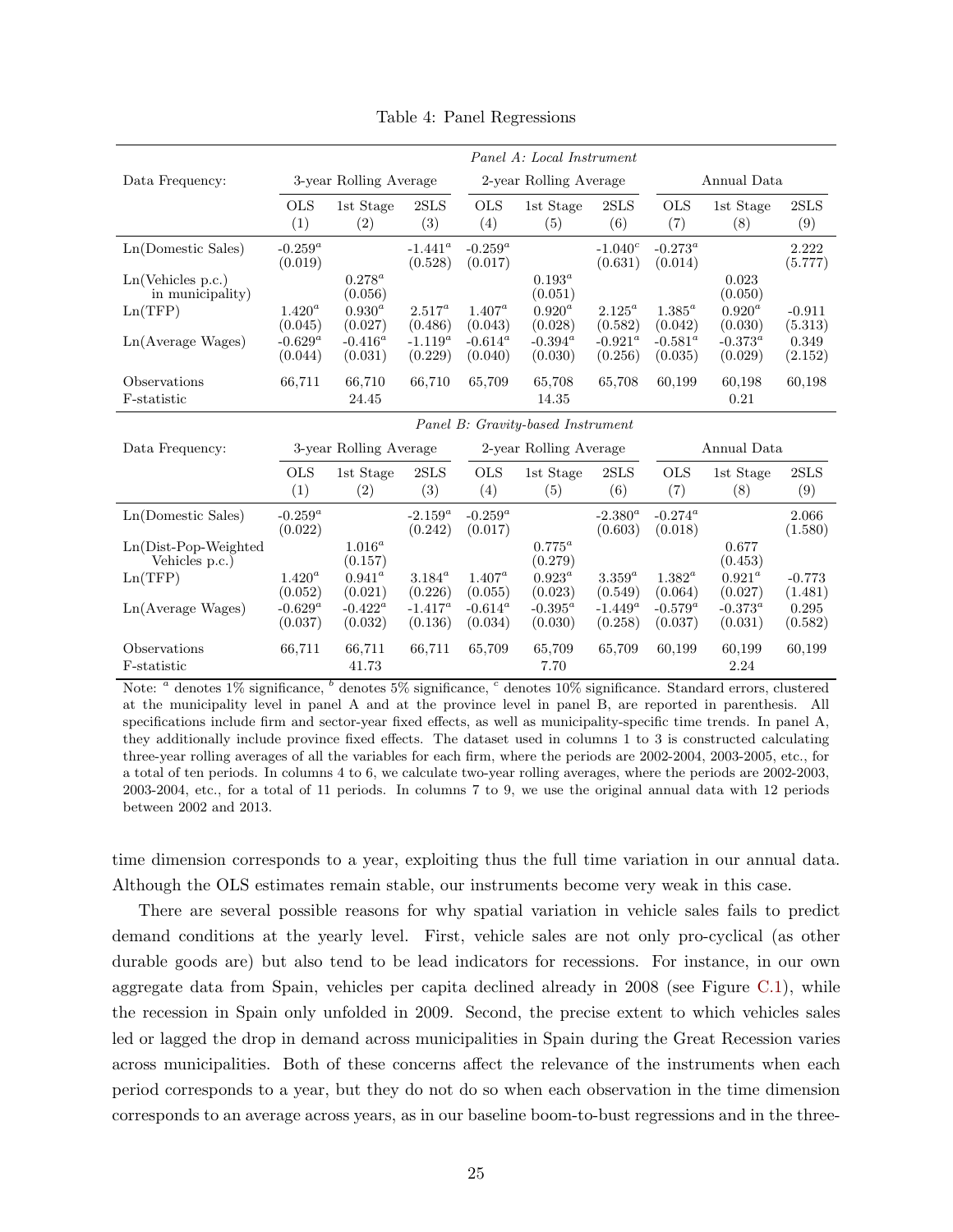and two-year rolling window specifications.[27](#page-26-1)

#### <span id="page-26-0"></span>5.3 Extensive Margin

To study the impact of demand shocks on the extensive margin of exporting, we again divide the sample period into a boom (2002-08) and a bust period (2009-13), and explore how demand-driven changes in domestic sales impact changes in firms' probability of exporting between these two periods. More specifically, we use data on all firms in our sample that are active in the domestic market in both the boom and the bust, and compute TSLS estimates of a linear probability model in which a firm's dummy capturing positive exports in a given period (boom or bust) is regressed on firm, sector-period and province-period fixed effects, and the log of the firm's average wages and productivity measures, with log domestic sales in a given period instrumented by either the local or the gravity-based proxy for the firm's demand in that period.[28](#page-26-2) We present in Table [5](#page-27-1) estimates that use the gravity-based instrument, and in Appendix [G.1](#page--1-1) estimates that rely on the local instrument. In addition, for both types of instruments, we also present estimates for specifications in which the dependent variable is the proportion of years in a given period (boom or bust) that a firm exports.

Column 1 in Table [5](#page-27-1) reports the first-stage estimates. As in Table [3,](#page-23-0) the results indicate that domestic sales fell more for firms located in municipalities that, according to our gravity-based instrument, experienced a larger drop in domestic demand. The F-stat (86.32) is, as in our intensive margin specifications, well above standard threshold values. Columns 2 and 3 present OLS and TSLS estimates of the link between domestic sales and export status, while columns 4 and 5 report OLS and TSLS estimates of the link between domestic sales and the proportion of years exported. The results of these two specifications deliver statistically significant estimates of opposite signs but, in both cases, these are quantitatively very small. As shown in Table [G.1](#page--1-15) of Appendix [G.1,](#page--1-1) we find similarly weak and mixed extensive margin effects when using the local instrument.

Taken together, these results lead us to conclude that the vent-for-surplus mechanism did not appear to operate strongly via the extensive margin (i.e., via entry and exit from the export market). This result aligns with the fact, discussed in section [3.2,](#page-12-2) that more than 90% of the growth in Spanish exports during the bust period was explained by continuing exporters. There are two potential explanations that make our muted extensive margin results compatible with the sizeable intensive margin effects discussed in section [5.1.](#page-21-1) The first explanation relates to the fact that we only have data on aggregate exports, and thus changes in the extensive margin in our context refer to entry and exit from export markets altogether, which is a decision involving much larger investments than entry and exit from specific export markets. Second, a richer model than that described in section [2.1](#page-7-0) could easily account for the muted impact of demand-driven changes in domestic sales on the extensive margin of trade. For instance, a model that incorporates sunk

<span id="page-26-1"></span> $27$ While the first of these two concerns could be addressed by including lags of the instruments in the first-stage specification, the second one is harder to address. In Table [G.4](#page--1-8) in Appendix [G,](#page--1-0) we report results of yearly regressions that also include lags of the instruments in the first-stage specification. The instruments (regardless of whether it is the local or the gravity-based one) continue to be weak in this case.

<span id="page-26-2"></span> $^{28}$ Our results are similar when we use as left-hand-side variable a dummy that treats a firm as an 'exporter' only if it exports for two or more years in a given period.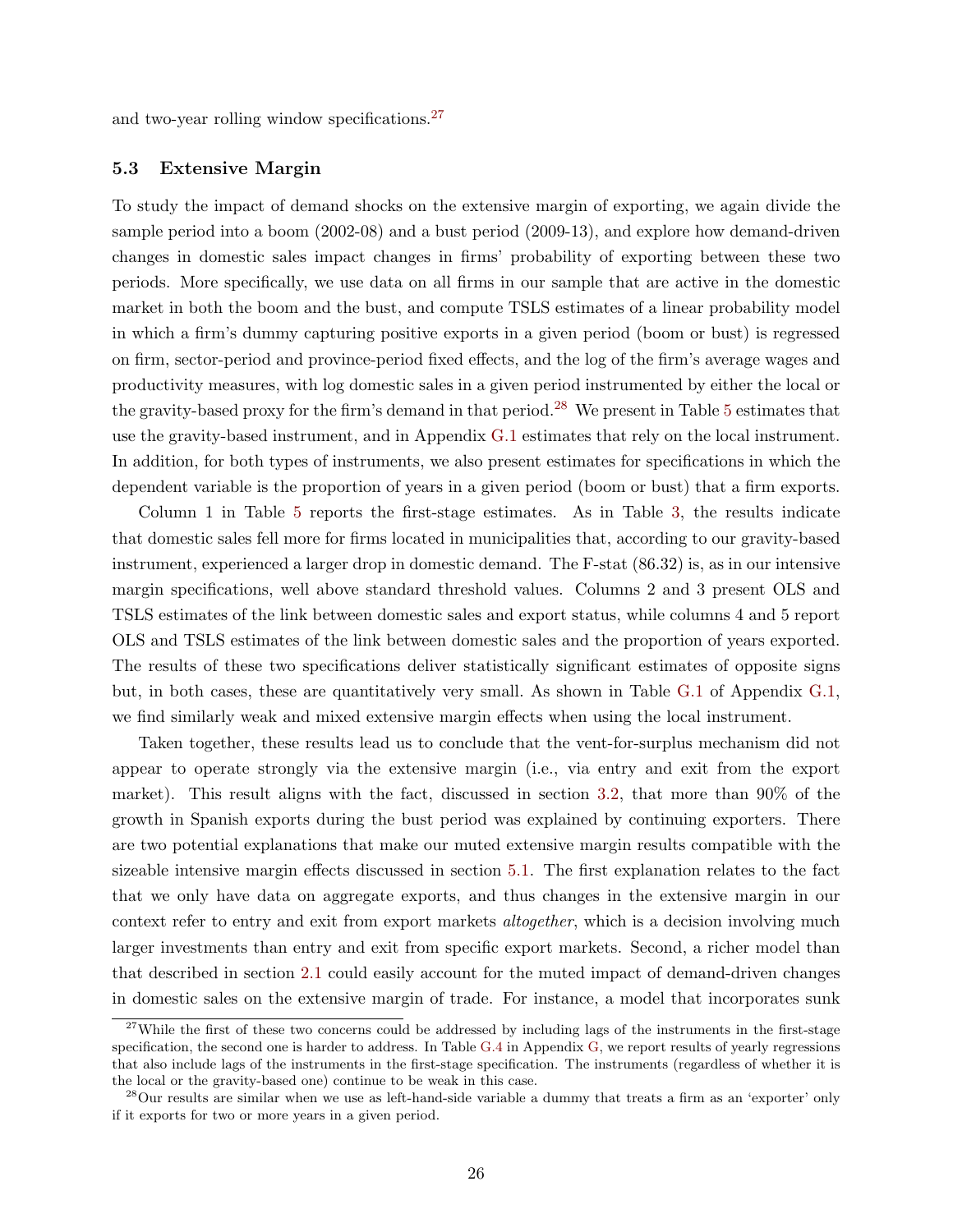<span id="page-27-1"></span>

| Dependent Variable:                       |                        | Export Dummy                 |                       | Proportion of Years   |                        |  |
|-------------------------------------------|------------------------|------------------------------|-----------------------|-----------------------|------------------------|--|
|                                           | 1st Stage<br>(1)       | OLS<br>(2)                   | 2SLS<br>(3)           | OLS<br>(4)            | 2SLS<br>(5)            |  |
| Ln(Domestic Sales)                        |                        | $0.021^a$<br>(0.005)         | $-0.099^a$<br>(0.034) | $0.008^b$<br>(0.004)  | $0.040^{b}$<br>(0.019) |  |
| $Ln(Dist-Pop-Weighted)$<br>Vehicles p.c.) | $1.024^a$<br>(0.110)   |                              |                       |                       |                        |  |
| Ln(TFP)                                   | $1.169^{a}$<br>(0.018) | $0.068^a$<br>(0.007)         | $0.204^a$<br>(0.039)  | $0.062^a$<br>(0.005)  | 0.024<br>(0.020)       |  |
| Ln(Average Wages)                         | $-0.589^a$<br>(0.015)  | $-0.046^{\alpha}$<br>(0.007) | $-0.114^a$<br>(0.022) | $-0.041^a$<br>(0.004) | $-0.022^b$<br>(0.010)  |  |
| Observations<br>F-statistic               | 125,054<br>86.32       | 125,054                      | 125,054               | 125,054               | 125,054                |  |

Table 5: Extensive Margin: Two-Least Squares Estimates

Note:  $a$  denotes 1% significance,  $b$  denotes 5% significance,  $c$  denotes 10% significance. Standard errors clustered by province reported in parenthesis. Ln(Dist-Pop-Weighted vehicles p.c.) is the instrument constructed using data on vehicles per capita at the municipal level and applying the weights from the gravity equation reported in column 1 of Table [1.](#page-18-0) F-statistic denotes the corresponding test statistic for the null hypothesis that the coefficient on Ln(Dist-Pop-Weighted Vehicles p.c.) equals zero. All specifications include firm and sector-period fixed effects. The estimation sample includes all firms selling in the domestic market in at least one year in the period 2002-08 and in the period 2009-13.

costs of exporting will tend to generate hysteresis in exporting status and, in this context, any shock to export profitability may have a very different impact on the intensive and extensive margins of trade depending on firms' expectations about its persistence (see Dickstein and Morales, 2018). In sum, the estimates in Table [5,](#page-27-1) and the fact that most of the growth in Spanish exports in the years following the Great Recession was due to firms that were already exporting during the boom, strongly suggest that the relationship between demand-driven changes in domestic sales and the extensive margin of exports in Spain was not quantitatively important in this period. Consequently, we focus in the remainder of this paper on variants of the intensive margin results in Table [3.](#page-23-0)

# <span id="page-27-0"></span>6 Robustness

In this section, we present additional evidence that further supports the empirical relevance of the "vent-for-surplus" mechanism. Specifically, we present estimates of regression specifications that address some specific sources of endogeneity that could bias the IV estimates presented in section [5.](#page-21-0) To save on space, we only report here regressions that use our gravity-based instrument, and present in Appendix [G.1](#page--1-1) analogous results that use our local instrument.

## 6.1 Further Purges of the Auto Industry

While the sample used to compute the estimates in Table [3](#page-23-0) excludes firms classified in the manufacturing of motor vehicles sector, one may still be concerned that the salient presence of firms in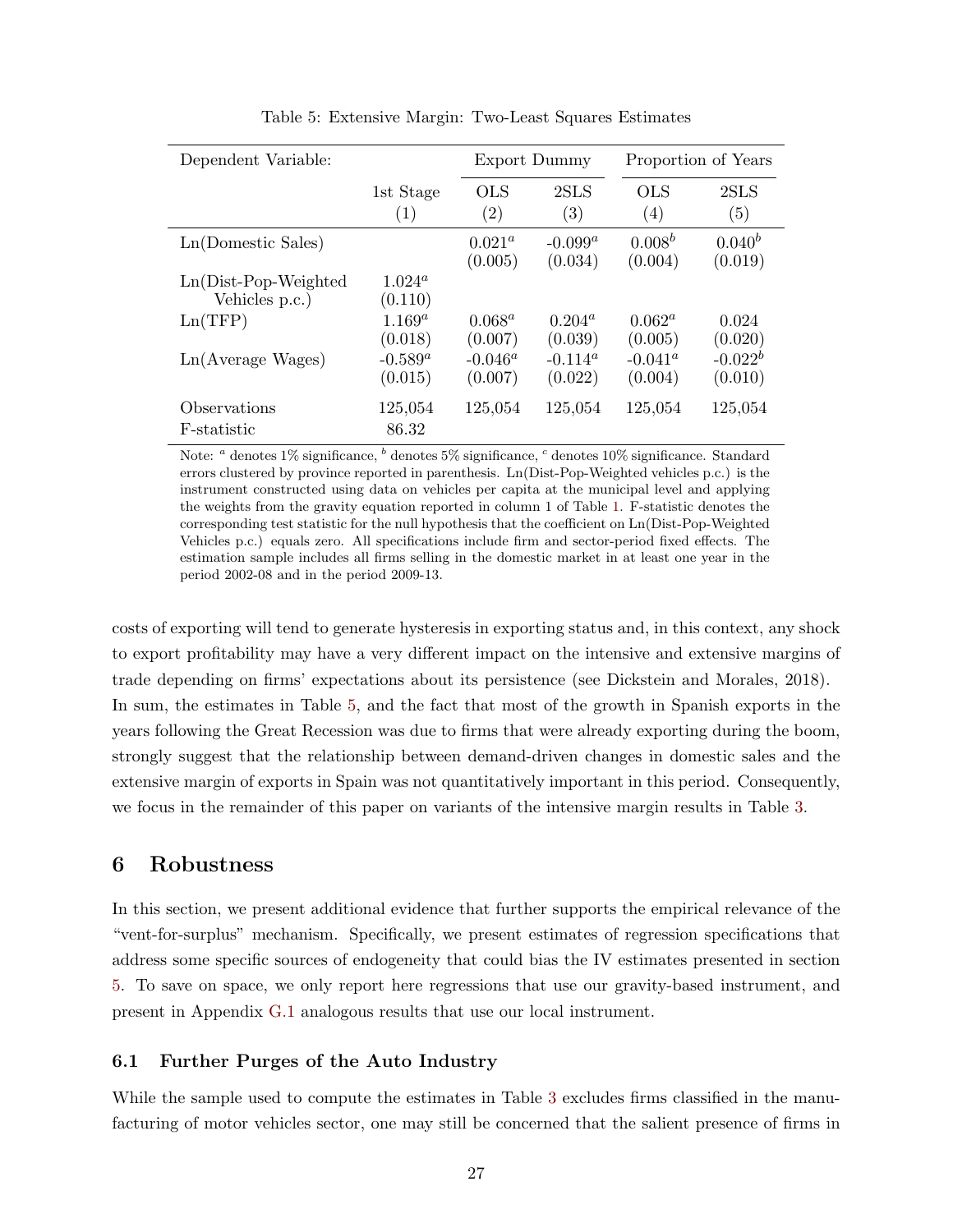|                                                 | Panel A: Exclude<br><i>zip</i> codes with high<br><i>auto</i> employment<br>share |                       | Panel B: Exclude<br><i>zip</i> codes with at<br><i>least one sizeable</i><br><i>auto maker</i> |                             | Panel C: Exclude<br>$zip \ codes \ 'neigh-$<br>boring' zipcodes<br>in Panel A |                       | Panel D: Exclude<br>sectors with input-<br>-output links to<br>automakers |                       |
|-------------------------------------------------|-----------------------------------------------------------------------------------|-----------------------|------------------------------------------------------------------------------------------------|-----------------------------|-------------------------------------------------------------------------------|-----------------------|---------------------------------------------------------------------------|-----------------------|
| Model:                                          | 1st Stage                                                                         | 2SLS                  | 1st Stage                                                                                      | 2SLS                        | 1st Stage                                                                     | 2SLS                  | 1st Stage                                                                 | 2SLS                  |
|                                                 | (1)                                                                               | (2)                   | (3)                                                                                            | (4)                         | (5)                                                                           | (6)                   | (7)                                                                       | (8)                   |
| $\Delta$ Ln(Domestic Sales)                     |                                                                                   | $-1.693^a$<br>(0.277) |                                                                                                | $-1.663^{\circ}$<br>(0.371) |                                                                               | $-1.693^a$<br>(0.317) |                                                                           | $-1.864^a$<br>(0.343) |
| $\Delta$ Ln(Dist-Pop-Weighted<br>Vehicles p.c.) | $1.290^a$<br>(0.119)                                                              |                       | $1.372^a$<br>(0.166)                                                                           |                             | $1.311^a$<br>(0.132)                                                          |                       | $1.238^{a}$<br>(0.130)                                                    |                       |
| $\Delta$ Ln(Avg. Wages)                         | $-0.511^a$<br>(0.052)                                                             | $-1.372^a$<br>(0.166) | $-0.505^a$<br>(0.070)                                                                          | $-1.364^{\circ}$<br>(0.222) | $-0.490^a$<br>(0.053)                                                         | $-1.325^a$<br>(0.183) | $-0.491^a$<br>(0.049)                                                     | $-1.459^a$<br>(0.165) |
| $\Delta \text{Ln}(\text{TFP})$                  | $1.022^a$<br>(0.034)                                                              | $2.867^a$<br>(0.243)  | $1.006^a$<br>(0.050)                                                                           | $2.801^a$<br>(0.300)        | $1.008^a$<br>(0.037)                                                          | $2.817^a$<br>(0.277)  | $1.010^a$<br>(0.036)                                                      | $3.011^a$<br>(0.285)  |
| <i><b>Observations</b></i><br>F-statistic       | 7,180<br>118.30                                                                   | 7.180                 | 4,595<br>68.58                                                                                 | 4,595                       | 6,131<br>98.78                                                                | 6.131                 | 6.072<br>91.09                                                            | 6,072                 |

<span id="page-28-1"></span>Table 6: Intensive Margin: Robustness to Excluding Zip Codes Linked to Auto Industry

Note: <sup>a</sup> denotes 1% significance, <sup>b</sup> denotes 5% significance, <sup>c</sup> denotes 10% significance. Standard errors clustered by province in parenthesis. For any  $X$ ,  $\Delta \text{Ln}(X)$  is the log difference between the average of X in 2009-2013 and its average in 2002-2008. '∆Ln(Dist-Pop-Wght. vehicles p.c.)' denotes the baseline instrument constructed using data on vehicles per capita at the municipal level and applying the weights from the gravity equation reported in column 1 of Table [1.](#page-18-0) 'F-statistic' denotes the corresponding statistic for the null hypothesis that the coefficient on the ∆Ln(Dist-Pop weighted Vehicles p.c.) covariate is equal to zero. See text for details on the construction of each subsample. All regressions include sector fixed effects.

that industry in a given municipality might lead to a negative association between the boom-tobust changes in the stock of vehicles per capita and the boom-to-bust changes in residual marginal costs shifters of the firms located in that municipality (even if they operate in other industries). This would be the case if the boom-to-bust drop in the number of vehicles per capita in a municipality was caused by an exogenous increase in marginal costs affecting the firms in the motor vehicles industry, and this negative supply shock was transmitted to other firms within the same municipality, shifting upwards their marginal cost functions.<sup>[29](#page-28-0)</sup> Notice however that this source of endogeneity in our instrument would cause the TSLS estimates presented in Table [3](#page-23-0) to be upward biased, as unobserved shocks that increase firms' marginal costs would have a negative impact on their exports. In order to evaluate the robustness of our estimates to this concern, we report in Table [6](#page-28-1) TSLS estimates for regressions specifications analogous to those in columns 4 and 8 of Table [3,](#page-23-0) but for four alternative samples. In panel A, we exclude from our sample all firms located in a zip code that ranks in the top 25% of zip codes by share of manufacturing employment accounted for by motor-vehicles producers (as computed from our micro-level data). In panel B, we further restrict the sample relative to panel A by excluding all firms located in a zip code in which at least one motor-vehicles producer with more than 20 workers operates. In panel C, we exclude all firms from zip codes neighboring a zip code that ranks in the top 25% of zip codes by share of manufacturing employment in motor-vehicles producers.<sup>[30](#page-28-2)</sup> Finally, in panel D, we exclude all firms

<span id="page-28-0"></span> $^{29}$ For example, the post-2009 trade collapse may have increased the input costs for firms in the motor vehicles industry, which may have passed these higher costs through to their buyers, both final consumers and other firms located in the same municipality but operating in different industries.

<span id="page-28-2"></span> $30\,\text{We identify two zip codes as neighboring each other if they share the first four digits of their 5-digit code.}$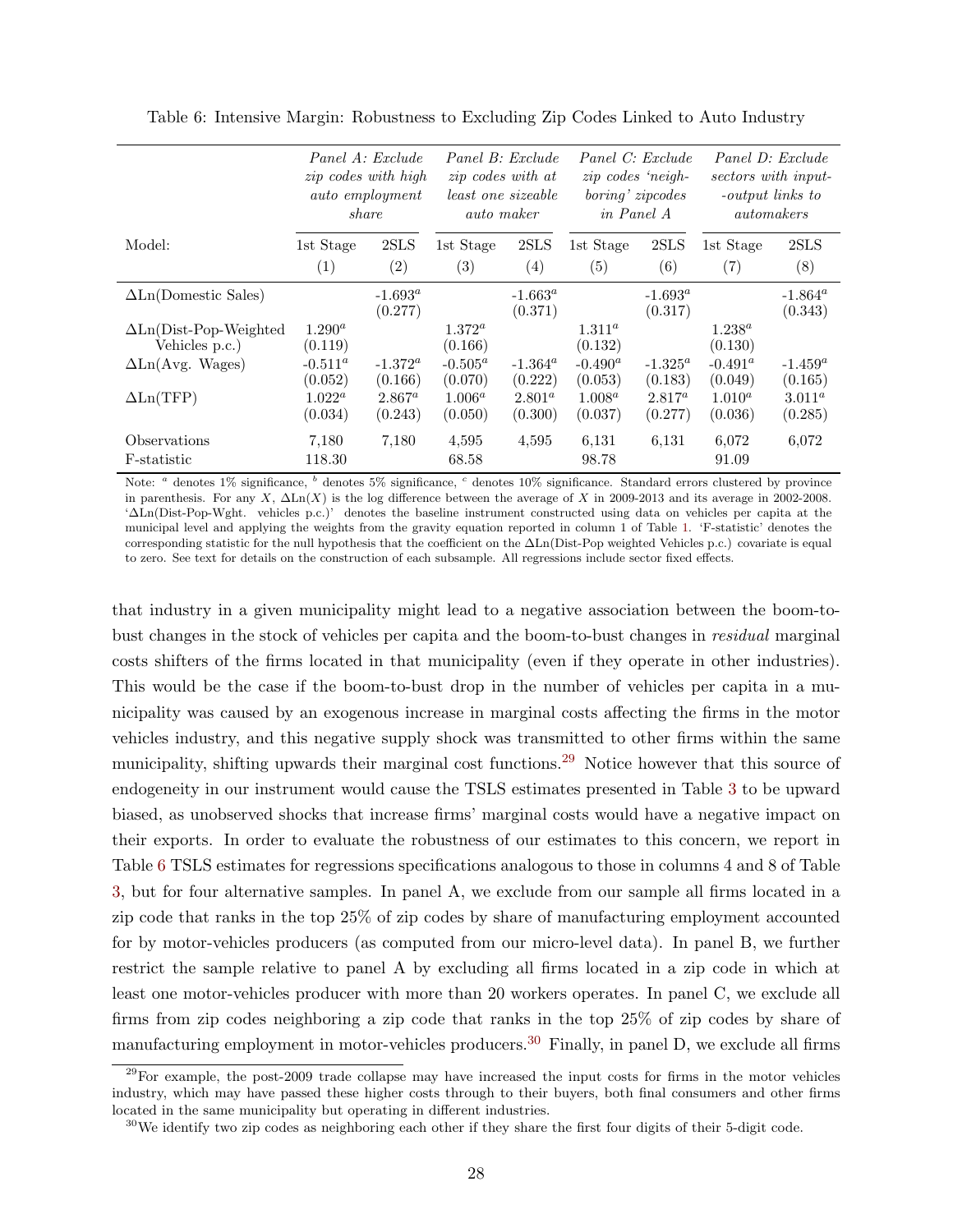producing in sectors that are either one of the two top leading input providers or two top leading buying industries of the vehicles manufacturing industry. In all panels, we obtain slightly larger (in absolute value) estimated elasticities than in our baseline results, consistently with the hypothesis that these sample restrictions attenuate concerns about our estimates being upward biased.

#### <span id="page-29-0"></span>6.2 Alternative Instruments

As described in detail in section [4.1,](#page-15-2) the value of our gravity-based instrument for each municipality is computed as the log change in a weighted average of vehicles per capita in every other municipality, where the weight attached to a municipality depends on its population and the distance to the municipality of origin, and where the elasticities of this weight with respect to these covariates correspond to the estimates reported in column 1 of Table [1.](#page-18-0) In columns 2 to 4 of Table [7,](#page-30-0) we test the robustness of our results to instruments constructed similarly to our baseline gravity-based instrument, but with weights that depend on distance and population in different ways. In particular, after reproducing our baselines estimates in column 1, columns 2 to 4 present results corresponding to gravity-based instruments built using weights that depend on distance and population according to the estimates reported in columns 2 to 4 of Table [1.](#page-18-0) As a reminder, the first of these differs from our baseline in that it includes own-municipality and own-province dummies, the second one uses a more flexible specification to estimate the impact of distance on municipality-to-municipality shipments, and the third one relies on a gravity equation analogous to the one we use to build our baseline instrument, but exploits firm-to-municipality shipment flows instead of municipality-to-municipality ones. The resulting second-stage elasticities of exports to demand-driven changes in domestic sales are in all three cases very similar to the baseline ones.<sup>[31](#page-29-1)</sup>

In column 5 of Table [7,](#page-30-0) we present results based on instruments computed in an analogous manner as in our baseline specification, but with the difference being that, instead of using weights that only vary bilaterally between municipalities and are predicted by a gravity equation, we use weights that vary across firm-municipality pairs and that correspond to the *actual* domestic sales share of each firm in each Spanish municipality in 2006. As in our baseline instrument, we assign a zero weight to the municipality of location of each firm. This specification results in a larger (in absolute terms) elasticity of exports to domestic sales, although the difference from our baseline of −1.6 is approximately only one standard deviation.

To address potential concerns about downward bias in our gravity estimates due to the many zeroes in our sample (see Fitzgerald and Haller, 2018), we present in column 6 estimates that rely on an instrument that is analogous to our baseline except for relying on weights built as if we had obtained a coefficient of 1 on log population, a coefficient of −1 on log distance, and a coefficient of 1.5 on the province dummy as our gravity equation estimates. These are standard estimates in the intranational gravity literature that uses province-to-province trade flows.<sup>[32](#page-29-2)</sup> The results are again

<span id="page-29-1"></span> $31$ The results are also virtually identical when using the estimated distance and population elasticities reported in column 5 (rather than column 4) of Table [1.](#page-18-0)

<span id="page-29-2"></span> $32$ See among, many others, Wolf (2000) for the U.S., Garmendia et al. (2012) for Spain, Helliwell (1996) for Canada, Combes et al. (2005) for France, Poncet (2005) and Xing and Li (2011) for China, Daumal and Zignago (2010) for Brazil, and Nitsch (2002) and Helble (2007) for Germany. We have run an analogous gravity equation by aggregating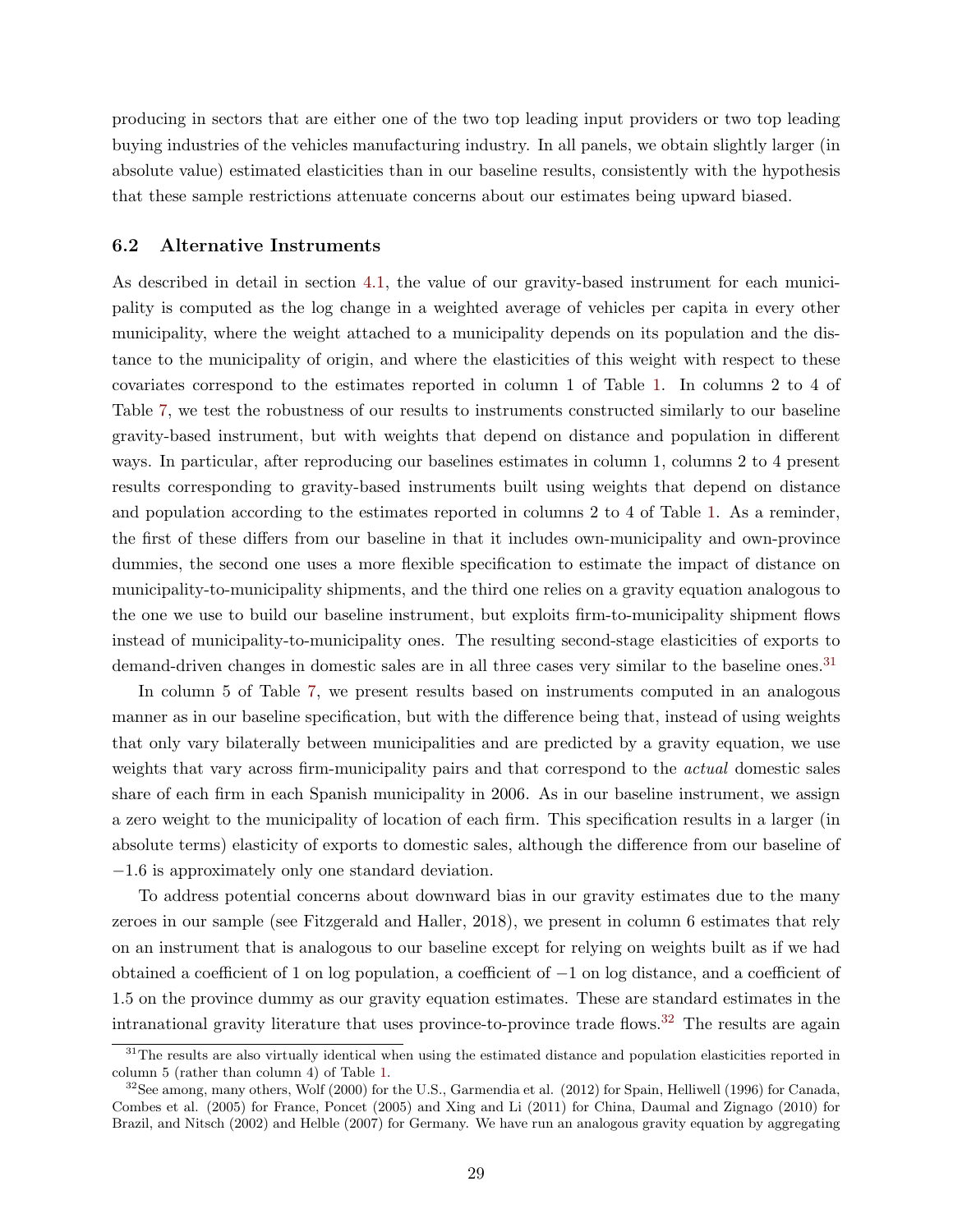<span id="page-30-0"></span>

|                                                                                                       | Panel A: First Stage with Alternative Instruments |             |                                                    |                      |            |            |            |  |  |
|-------------------------------------------------------------------------------------------------------|---------------------------------------------------|-------------|----------------------------------------------------|----------------------|------------|------------|------------|--|--|
| Dependent Variable:                                                                                   | $\Delta$ Ln(Domestic Sales)                       |             |                                                    |                      |            |            |            |  |  |
|                                                                                                       | (1)                                               | (2)         | (3)                                                | (4)                  | (5)        | (6)        | (7)        |  |  |
| $\Delta$ Ln(Dist-Pop-Wght. Vehicles p.c.)                                                             | $1.312^a$                                         |             |                                                    |                      |            |            |            |  |  |
| Gravity: mun-mun flows (Baseline)<br>$\Delta$ Ln(Dist-Pop-Wght. Vehicles p.c.)                        | (0.119)                                           | $1.334^{a}$ |                                                    |                      |            |            |            |  |  |
| Baseline incl. own mun. & prov. dummies                                                               |                                                   | (0.119)     |                                                    |                      |            |            |            |  |  |
| $\Delta$ Ln(Dist-Pop-Wght. Vehicles p.c.)                                                             |                                                   |             | $0.954^a$                                          |                      |            |            |            |  |  |
| Gravity: distance dummies                                                                             |                                                   |             | (0.128)                                            |                      |            |            |            |  |  |
| $\Delta$ Ln(Dist-Pop-Wght. Vehicles p.c.)                                                             |                                                   |             |                                                    | $1.303^{a}$          |            |            |            |  |  |
| Gravity: firm-mun flows                                                                               |                                                   |             |                                                    | (0.106)              |            |            |            |  |  |
| $\Delta$ Ln(Weighted Vehicles p.c.)                                                                   |                                                   |             |                                                    |                      | $0.521^a$  |            |            |  |  |
| Weights: firm-level mun. shares)                                                                      |                                                   |             |                                                    |                      | (0.111)    | $0.405^a$  |            |  |  |
| $\Delta$ Ln(Dist-Pop-Wght. Vehicles p.c.)<br>Fixed coefficients: $\beta_{pop} = 1, \beta_{dist} = -1$ |                                                   |             |                                                    |                      |            | (0.111)    |            |  |  |
| $\Delta$ Ln(Dist-Pop-Wght. Vehicles p.c.)                                                             |                                                   |             |                                                    |                      |            |            | $0.967^a$  |  |  |
| Baseline in levels                                                                                    |                                                   |             |                                                    |                      |            |            | (0.115)    |  |  |
| Adão et al. (2019) std. error                                                                         |                                                   |             |                                                    |                      |            |            | (0.208)    |  |  |
| Observations                                                                                          | 8,009                                             | 8,009       | 8,009                                              | 7,906                | 7.850      | 8,009      | 8,009      |  |  |
| F-statistic                                                                                           | 122.44                                            | 126.55      | 55.90                                              | 151.03               | 21.82      | 13.21      | 70.94      |  |  |
|                                                                                                       |                                                   |             |                                                    |                      |            |            | 21.54      |  |  |
|                                                                                                       |                                                   |             | Panel B: Second Stage with Alternative Instruments |                      |            |            |            |  |  |
|                                                                                                       |                                                   |             |                                                    | $\Delta$ Ln(Exports) |            |            |            |  |  |
|                                                                                                       | (1)                                               | (2)         | (3)                                                | (4)                  | (5)        | (6)        | (7)        |  |  |
| $\Delta$ Ln(Domestic Sales)                                                                           | $-1.607^a$                                        | $-1.614^a$  | $-1.336^a$                                         | -1.642 $^a$          | $-2.162^a$ | $-1.626^a$ | $-1.701^a$ |  |  |
|                                                                                                       | (0.248)                                           | (0.245)     | (0.228)                                            | (0.214)              | (0.412)    | (0.418)    | (0.262)    |  |  |
|                                                                                                       |                                                   |             |                                                    |                      |            |            | (0.271)    |  |  |
| Observations                                                                                          | 8,009                                             | 8,009       | 8,009                                              | 7,906                | 7,850      | 8,009      | 8,009      |  |  |

#### Table 7: Alternative Instruments and Overidentification Tests

Note: <sup>a</sup> denotes 1% significance, <sup>b</sup> denotes 5% significance, <sup>c</sup> denotes 10% significance. Standard errors clustered by province reported in parentheses. In column 7, we first report standard errors clustered by province, and below we report standard errors that apply the formula in Adão et al. (2019). All specifications include firm-level log differences in TFP and log differences in average wages as additional controls. Additionally, all specifications also include sector fixed effects. For a detailed description of each of the instruments, see text.

very similar to those in our baseline specification.

Finally, in column 7, we present results computed using an instrument that equals the exponential of our baseline instrument and that, consequently, is simply a weighted sum of the change in vehicles per capita across different municipalities. This instrument belongs to the category of shift-share instruments considered by Adão et al. (2019), thus allowing us to compute standard errors in the manner recommended in that paper. Given that both the baseline instrument and the shift-share instrument used in column 7 rely on the same identification assumptions, it is reassuring that the second-stage point estimates they yield are very similar  $(-1.607 \text{ vs. } -1.701)$ . To evaluate the possible bias of standard errors clustered by province in our empirical application, we compute in column 7 both standard errors clustered by province (first number in parenthesis) and the standard errors suggested in Ad˜ao et al. (2019) (second number in parenthesis). As illustrated

our AEAT data at the province level, and have found a coefficient of 1.332 on log population, −1.091 on log distance, and 1.449 on a dummy for own province flows (see Table [G.14](#page--1-8) in Appendix [G.8\)](#page--1-16).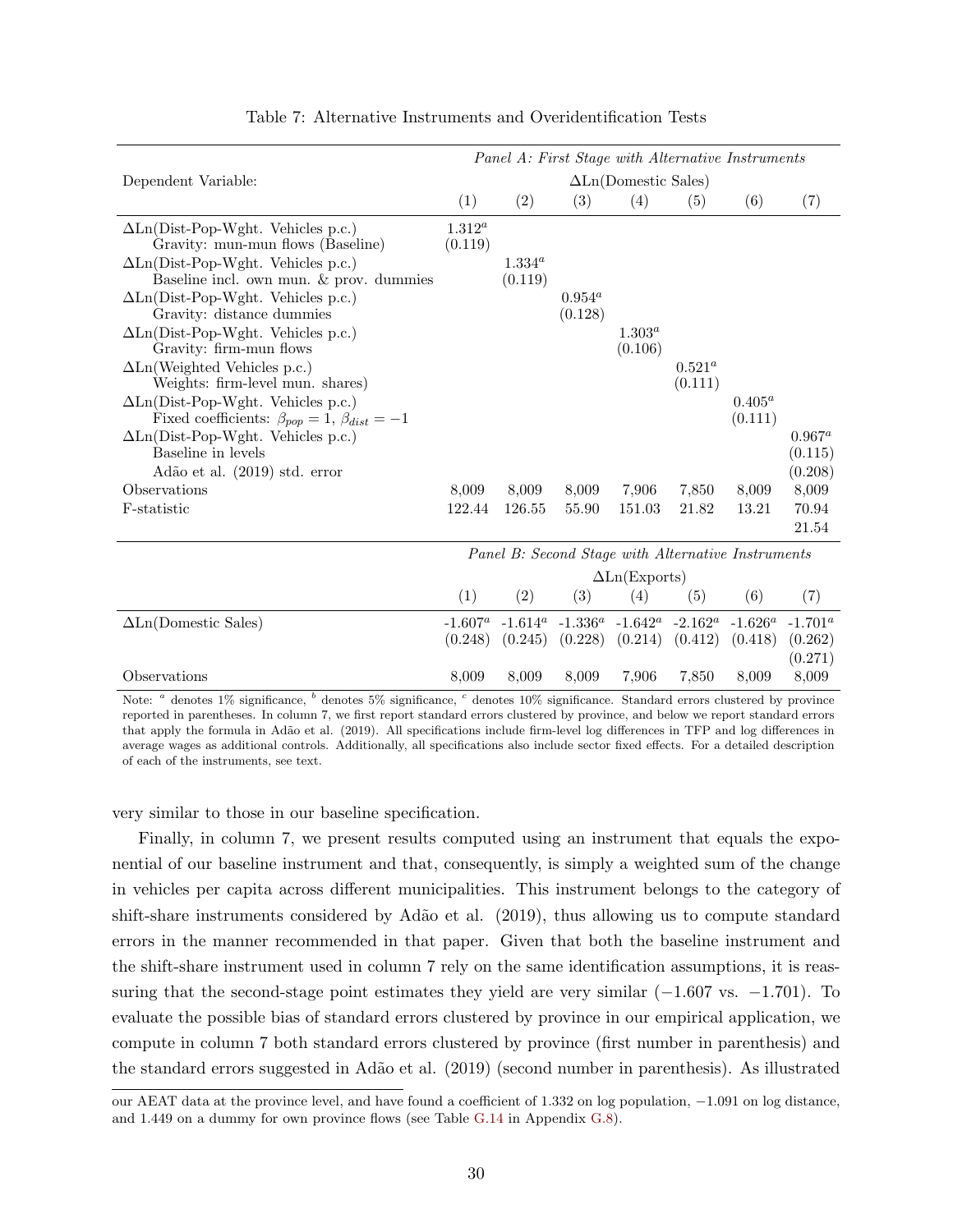in column 7 of Table [7,](#page-30-0) the downward bias affecting the standard errors based on clustering by province is very small; while the second-stage standard error that clusters by province is 0.262, the standard error computed according to the formula introduced in Adão et al.  $(2019)$  is 0.271.<sup>[33](#page-31-1)</sup>

In section [6.5,](#page-34-0) we discuss additional alternative instrumentation strategies related to the deep roots of the differential fall in demand across Spanish regions.

#### <span id="page-31-0"></span>6.3 Controlling for Additional Confounding Factors

The controls and various fixed effects included in our baseline specification may still not fully account for the impact on exports of certain marginal cost shifters that could be correlated with our instruments, thus biasing our estimates. We assess here the robustness of our results to the inclusion of additional proxies for firm- and municipality-level cost shifters.

The first set of additional controls aims to avoid possible biases in our IV estimates arising from the dual nature of the Spanish labor market, with large differences in dismissal costs between temporary- and permanent-contract workers. This difference in dismissal costs might have led firms to shed a disproportionate number of temporary workers during the bust. If so, given the average differences in skill and experience between both types of workers, firms shedding temporary workers may have undergone a skill- and experience-upgrading that changed firms' marginal production costs in a way that is not properly accounted for by our firm-level measures of productivity and average wages. The second set of additional controls aims to proxy for factor costs other than labor costs; more specifically, it aims to control for changes in the financial costs (explicit via interest rates, or implicit via rationing) that firms experienced during the Great Recession years.

After reproducing our baseline estimates in column 1, in column 2 of Table [8](#page-32-0) we additionally control for the firm-level boom-to-bust change in the share of temporary workers. The negative and statistically significant point estimate indicates that firms that shed a disproportionate number of temporary workers during the bust period experienced a larger increase in exports, which is in line with our hypothesis above about the differences in productivity between temporary and permanent workers. The IV estimate of the causal effect of demand-driven changes in domestic sales on exports is however only slightly increased (elasticity of  $-1.639$ ).<sup>[34](#page-31-2)</sup> In columns 3 and 4, we introduce municipality-level controls for local labor market conditions. Column 3 includes the same change in the ratio of temporary workers over total employment as in column 2, but computed at the municipality level. In column 4, we further control for a municipality-level measure of the change in the manufacturing employment per capita. The inclusion of these two controls has a negligible impact on the main coefficient of interest, and only the second one has a significant effect

<span id="page-31-1"></span><sup>&</sup>lt;sup>33</sup>The similarity in our application between the standard errors that cluster by province and those suggested in Adão et al. (2019) is hardly surprising: municipalities located in the same province assign similar weights to every other municipality and, thus, firms located in the same province are, according to our shift-share instrument, similarly exposed to changes in the stock of vehicles per capita across all Spanish municipalities.

<span id="page-31-2"></span> $34$ We obtain similar results when instead controlling for the (initial) firm-level share of temporary workers during the boom period. Specifically, firms that entered the bust period with a larger share of temporary workers (and thus had a larger potential to affect their skill composition when transitioning to the bust period) experienced higher export growth in the bust relative to the boom, but the estimate of our parameter of interest is largely unaffected.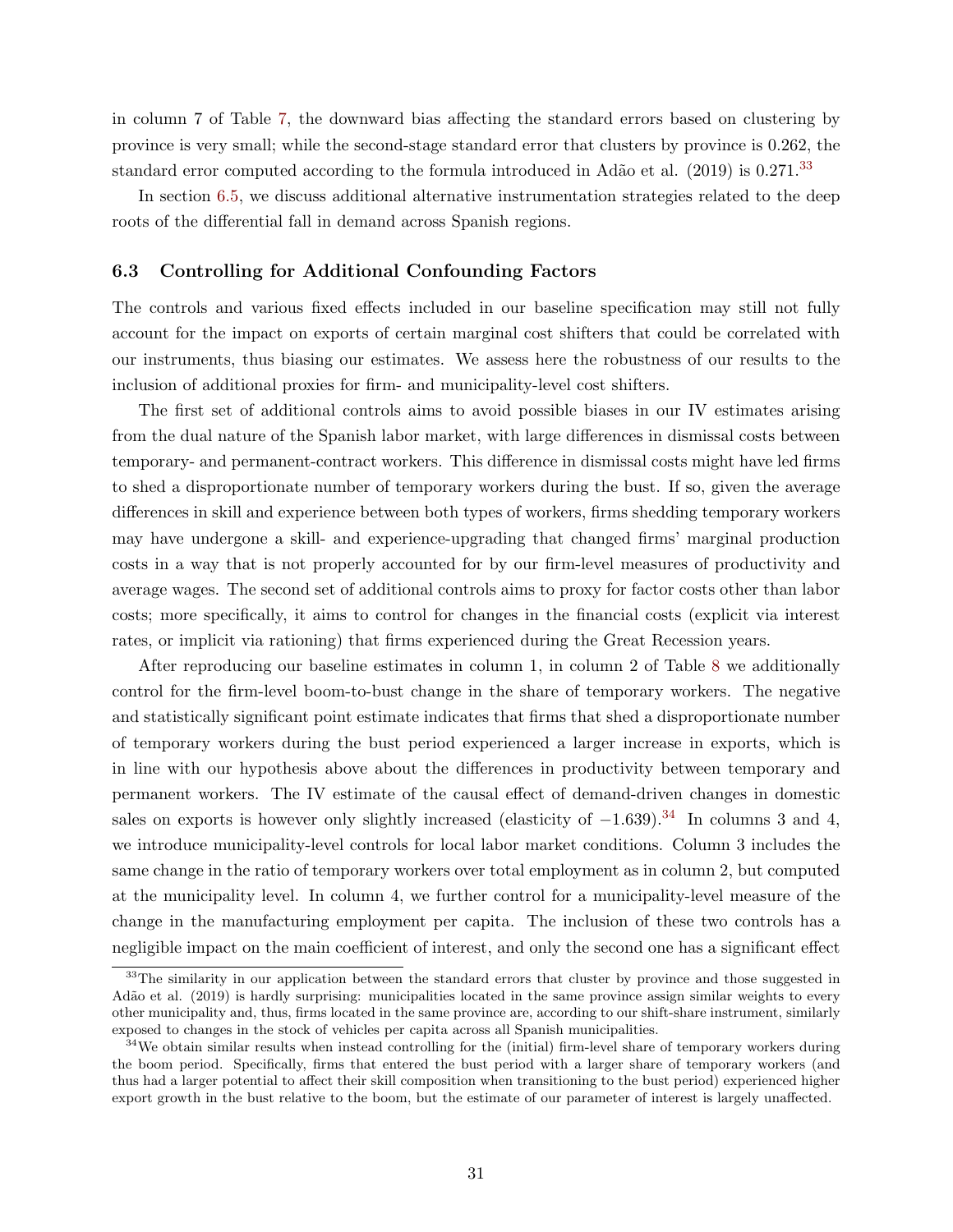<span id="page-32-0"></span>

| Dependent Variable:                                |                       |                       |                       | $\Delta$ Ln(Exports)         |                        |                       |                       |
|----------------------------------------------------|-----------------------|-----------------------|-----------------------|------------------------------|------------------------|-----------------------|-----------------------|
|                                                    | (1)                   | (2)                   | (3)                   | (4)                          | (5)                    | (6)                   | (7)                   |
| $\Delta$ Ln(Domestic Sales)                        | $-1.607^a$<br>(0.248) | $-1.639^a$<br>(0.251) | $-1.618^a$<br>(0.263) | $-1.632^a$<br>(0.259)        | - $1.678^a$<br>(0.251) | $-1.680^a$<br>(0.257) | $-1.611^a$<br>(0.264) |
| $\Delta$ Share of Temp. Workers<br>(firm level)    |                       | $-0.250^a$<br>(0.089) |                       |                              |                        |                       |                       |
| $\Delta$ Share of Temp. Workers<br>(muni. level)   |                       |                       | $-0.019$<br>(0.170)   |                              |                        |                       |                       |
| $\Delta$ Manufacturing Empl. p.c.<br>(muni. level) |                       |                       |                       | $-0.272^{\alpha}$<br>(0.050) |                        |                       |                       |
| $\Delta$ Ln(Financial Costs)<br>(firm level)       |                       |                       |                       |                              | $-0.027c$<br>(0.014)   |                       |                       |
| Financial Costs in Boom<br>(firm level)            |                       |                       |                       |                              |                        | $-0.008$<br>(0.015)   |                       |
| Financial Costs in Boom<br>(muni. level)           |                       |                       |                       |                              |                        |                       | $-0.039$<br>(0.041)   |
| Observations                                       | 8,009                 | 7,640                 | 7,743                 | 7,745                        | 6,879                  | 6,945                 | 7,741                 |
| F-Statistic                                        | 122.44                | 131.97                | 138.65                | 136.93                       | 88.43                  | 89.27                 | 139.26                |

Table 8: Confounding Factors

Note: <sup>a</sup> denotes  $1\%$  significance, <sup>b</sup> denotes  $5\%$  significance, <sup>c</sup> denotes  $10\%$  significance. Standard errors clustered by province reported in parentheses. In all specifications, ∆Ln(Domestic Sales) is instrumented by ∆Ln(Distance-Population-Weighted Vehicles per capita), defined as in previous tables. All specifications include firm-level log changes in TFP and in log wages as additional controls (coefficients not included to save space), and sector fixed effects.

on exporting.<sup>[35](#page-32-1)</sup>

In columns 5 to 7 of Table [8,](#page-32-0) we study potential confounding effects related to financial costs. We construct a measure of the financial costs that each firm faces in each period as the withinperiod average ratio of financial expenditures over total outstanding debt with financial institutions (both measures are annually reported by firms in their financial statements). In column 5, we add the log change in this firm-level measure of financial costs as an additional control; the impact of this measure on firms' changes in exports is statistically different from zero only at the 10% level, and including this variable only has a marginal effect on the estimate of the elasticity of exports to domestic sales (which becomes  $-1.678$ ). In columns 6 and 7, we explore the possibility that the relevant increase in the financial costs faced by firms in the bust relative to the boom happened through credit rationing, instead of via explicit interest rates. Although we do not have measures of firms' credit applications and whether these were denied, one may conjecture that firms whose financial costs were larger in the boom were more likely to suffer credit rationing in the bust. Regardless of whether we measure financial costs in the boom using each firm's financial information (column 6) or as the average financial costs of all other firms located in the same municipality (column 7), our results indicate that either credit rationing had little impact on firms'

<span id="page-32-1"></span> $35$  Firms located in municipalities with larger declines in manufacturing employment per capita experienced higher export growth, potentially due to workers' extra effort in reaction to the reduction in employment opportunities in their municipality.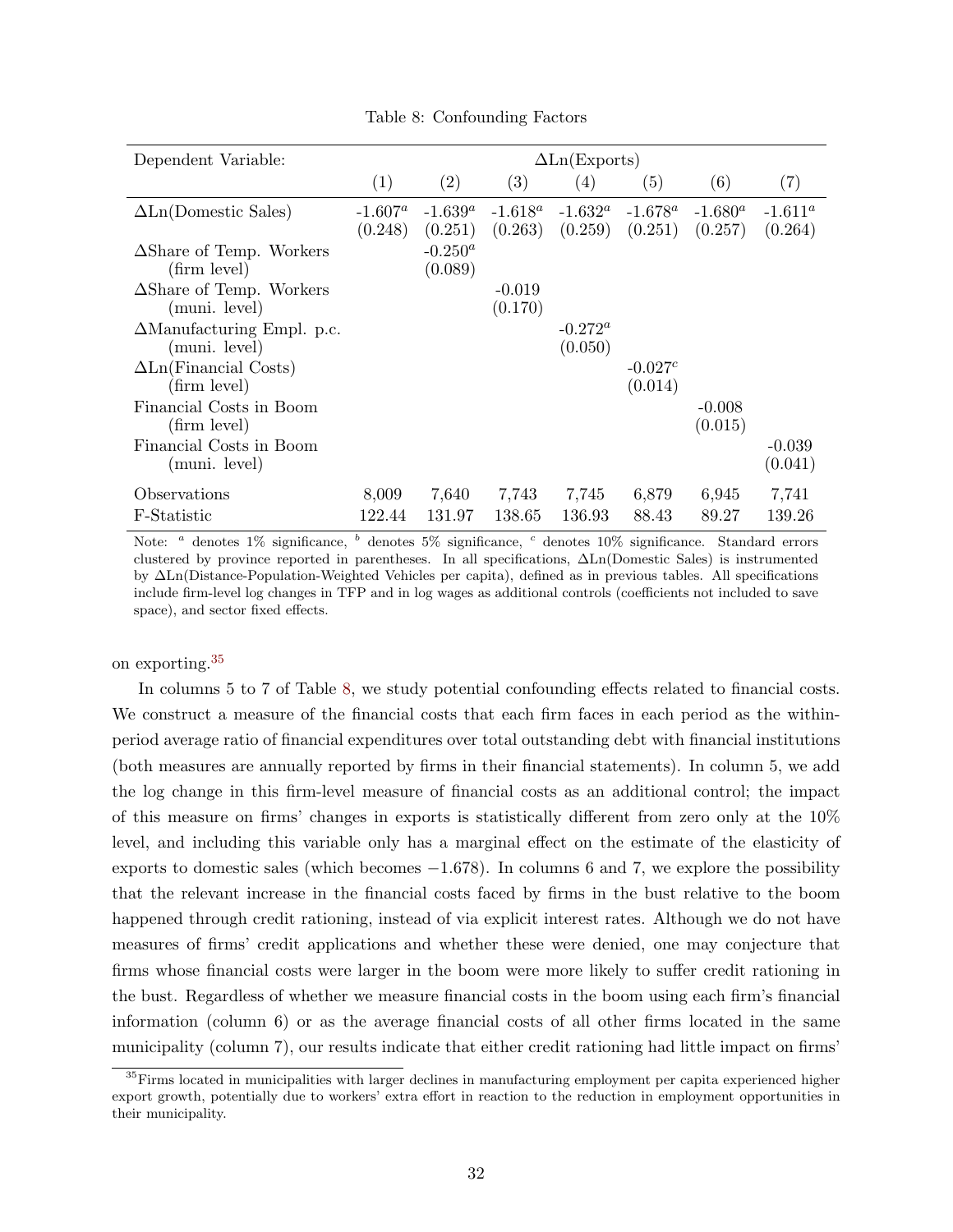exports or our conjecture that it may be measured through the firms' financial costs in the boom has little empirical support.<sup>[36](#page-33-0)</sup>

#### 6.4 Alternative Productivity Estimates

We next test the robustness of our results to an alternative approach to measuring firms' productivity. Columns 1 and 2 in Table [9](#page-34-1) replicate our baseline OLS and IV estimates presented in column 4 of Table [2](#page-22-0) and column 8 of Table [3,](#page-23-0) while columns 3 and 4 of Table [9](#page-34-1) present estimates of specifications that differ exclusively on the productivity measure.

Consistently with the model described in section [2,](#page-6-2) our baseline and alternative productivity measures exploit the assumption that firms: (a) face a CES demand function and are monopolistically competitive in both the domestic and the foreign market; (b) take all factor prices as given. The two approaches we implement differ however on the assumptions we impose on the shape of the production function and on the underlying output series they employ in the estimation. In both estimation approaches, which we describe in detail in Appendix [F,](#page--1-0) we invoke optimality conditions for the static inputs (labor and materials) in order to estimate the relevant parameters of the production function and, in this sense, both approaches are specific cases of the general estimation framework in Gandhi et al. (2020). But while our baseline approach exploits data on the firm's total sales, the alternative approach in columns 3 and 4 uses information on the firm's value added.

As anticipated in section [5.1,](#page-21-1) a general concern with our productivity estimates is that, if we do not account in their estimation for the impact of different factors of production on the firm's total sales, they may just become an imperfect proxy of these total sales, which would cause our estimate of the elasticity of exports with respect to demand-driven changes in domestic sales to be biased downwards. We should however point out that our measures of productivity are far from being perfectly correlated with the firm's total sales; specifically, this correlation is 0.56 for our baseline approach and 0.22 for our alternative approach. The higher correlation of our baseline approach is consistent with it partly accounting for the firm's usage of material inputs.

Perhaps reflecting the lower correlation between our alternative productivity proxy and the firm's total sales, the OLS estimator in column 3 reveals a positive partial correlation between exports and domestic sales. However, the IV elasticity in column 4 is again negative and, though it is significantly lower in absolute value than in our baseline specification (see column 2), it still implies a sizeable substitution between domestic sales and exports at the firm level.

A second concern with our productivity estimates is that, because we do not observe separately prices and quantities for each firm, they may capture not only the firm's actual productivity but also the firm's demand shifter. Specifically, this would be a concern if our productivity estimates were implicitly already controlling for the impact of our instrument. There is however no empirical

<span id="page-33-0"></span> $36$ In Table [G.11,](#page--1-17) we additionally control for the change in the number of bank offices per capita in the municipality of location of a firm and for the change in firm-level short-term liabilities over total liabilities. We interpret the first of these two variables as an alternative proxy for firms' financial constraints and the second one as a way of partly capturing the potential role of international trade credit in facilitating the growth of exports in municipalities that were hard-hit by the financial crisis. In Table [G.11,](#page--1-17) we also control for the change in the value of land (measured at the municipality level). The estimate of our key parameter is robust to the inclusion of these additional controls.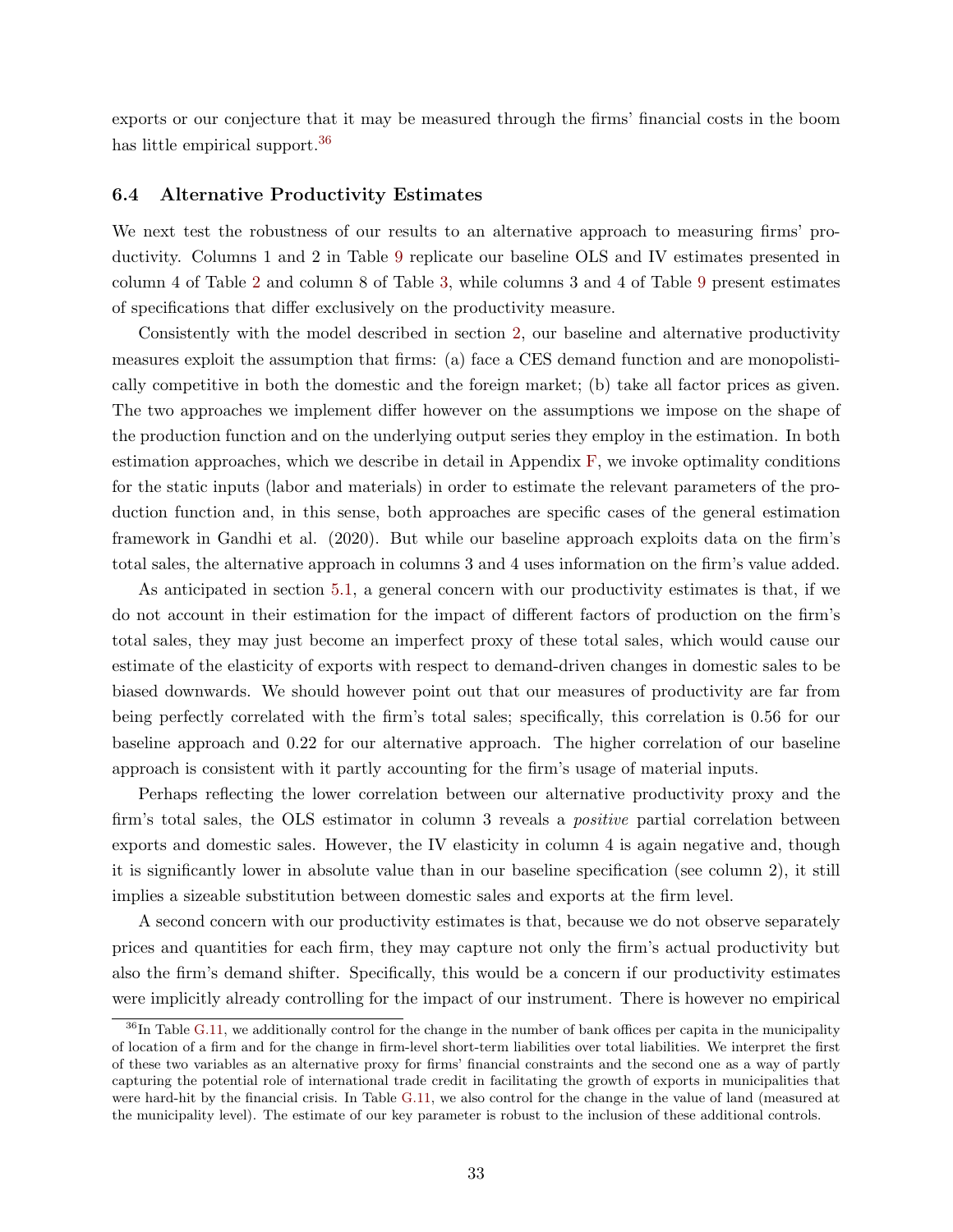<span id="page-34-1"></span>

| Dependent Variable:              | $\Delta$ Ln(Exports)         |                        |                             |                             |  |  |  |  |
|----------------------------------|------------------------------|------------------------|-----------------------------|-----------------------------|--|--|--|--|
| TFP Measure:                     |                              | TFP Sales              | TFP Value Added             |                             |  |  |  |  |
|                                  | OLS<br>(1)                   | 2SLS<br>(2)            | OLS<br>(3)                  | 2SLS<br>(4)                 |  |  |  |  |
| $\Delta$ Ln(Domestic Sales)      | $-0.292^{\alpha}$<br>(0.032) | $-1.607^a$<br>(0.248)  | 0.020<br>(0.038)            | $-1.057^a$<br>(0.197)       |  |  |  |  |
| $\Delta$ Ln(Average Wages)       | $-0.723^{\circ}$<br>(0.072)  | $-1.387^a$<br>(0.151)  | $-0.753^{\circ}$<br>(0.070) | $-1.024^{\rm a}$<br>(0.100) |  |  |  |  |
| $\Delta$ Ln(TFP Sales): Baseline | $1.535^{\circ}$<br>(0.057)   | $2.810^{a}$<br>(0.213) |                             |                             |  |  |  |  |
| $\Delta$ Ln(TFP Value Added)     |                              |                        | $1.014^a$<br>(0.076)        | $1.338^{a}$<br>(0.096)      |  |  |  |  |
| Observations<br>F-Statistic      | 8,009                        | 8,009<br>122.44        | 8,009                       | 8,009<br>66.29              |  |  |  |  |

Table 9: Alternative TFP Measures

Note:  $a$  denotes 1% significance,  $b$  denotes 5% significance,  $c$  denotes 10% significance. Standard errors clustered at the province level are reported in parenthesis. For any  $X$ ,  $\Delta \text{Ln}(X)$  is the difference in  $\text{Ln}(X)$  between its average in the 2009-2013 period and its average in the 2002-2008 period. All specifications include sector fixed effects.

evidence of this being relevant in our data: the correlation between our gravity-based instrument for location-specific demand shocks and log changes in our productivity measures is actually negative (it is  $-0.18$  for our baseline productivity estimate and  $-0.33$  for our alternative one).

### <span id="page-34-0"></span>6.5 Additional Robustness Tests

We finally succinctly discuss a number of additional robustness tests. To save space, these results are reported in Appendices [G](#page--1-0) and [H,](#page--1-0) and we focus throughout on the gravity-based instrument. First, we study in columns 1 to 3 of Table [G.5](#page--1-18) how our results are affected when restricting our estimation sample according to different criteria. First, we exclude Spanish subsidiaries of foreign multinationals, since both their exports and domestic sales may react to local demand shocks differently than for other firms in Spain. Second, we restrict our attention either to firms with a single manufacturing establishment or even to firms with a single establishment, as multiestablishment firms might have production plants in locations other than the one where they are incorporated and, consequently, may react to local demand shocks in the headquarters' location very differently from single-establishment firms. No matter which of these sample restrictions we implement, the results are not significantly affected.<sup>[37](#page-34-2)</sup> In columns 4 and 5 of Table [G.5,](#page--1-18) we also verify that our results are not materially affected when defining the bust period as 2010-2013 or 2011-13, instead of 2009-13.[38](#page-34-3)

<span id="page-34-2"></span><sup>&</sup>lt;sup>37</sup>Relatedly, we have used information on the location of all car assembly plants in Spain (many of which are part of multi-plant firms), and have confirmed that our results are robust to excluding all provinces where these plants are located.

<span id="page-34-3"></span> $38$ The motivation for exploring these alternative definitions of the bust period is that the acceleration in the growth rate of Spanish exports starts in 2010 (see Figure [2\)](#page-11-0) but, relative to other countries in the euro area, this acceleration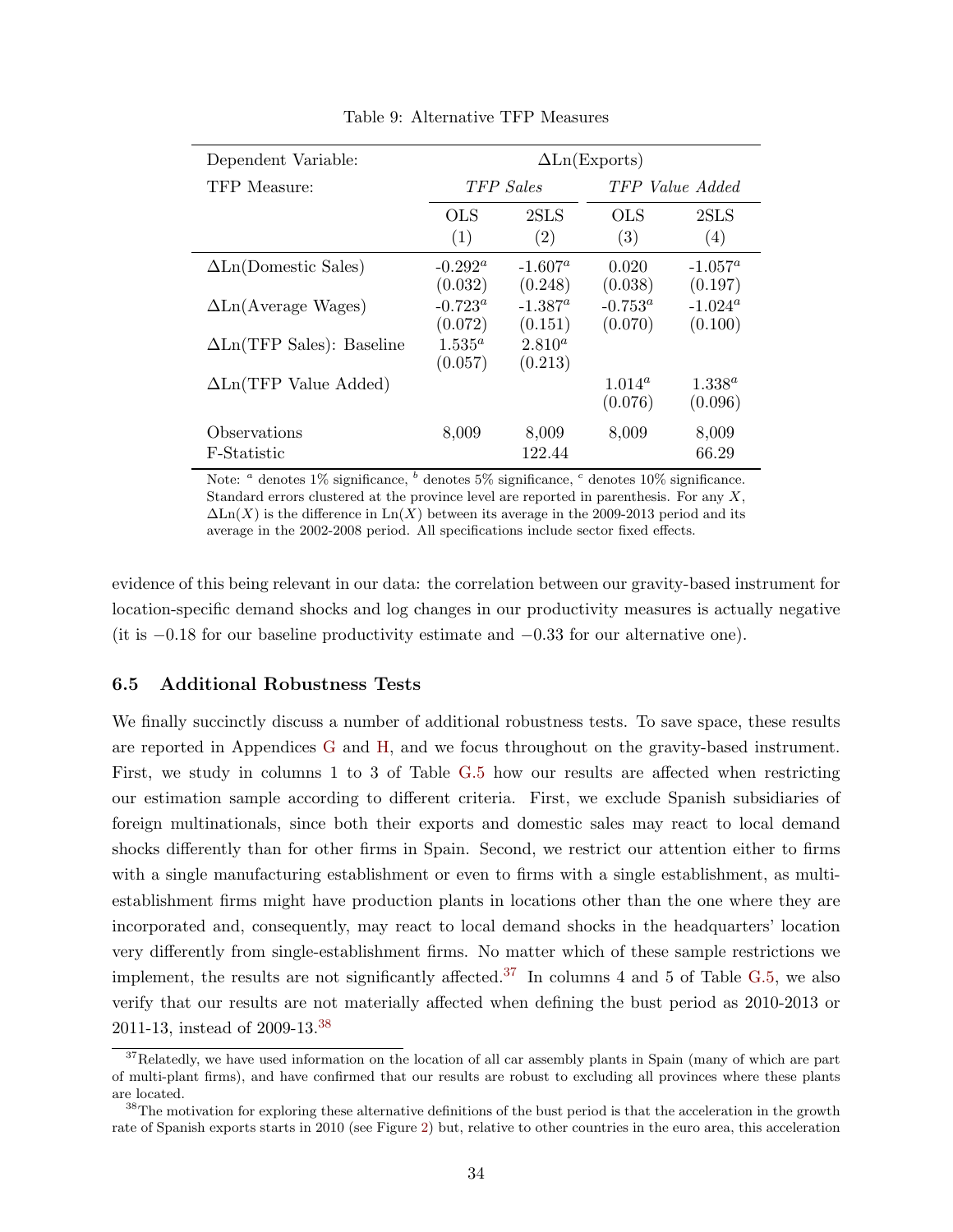In Tables [G.6,](#page--1-8) [G.8,](#page--1-19) and [G.10,](#page--1-8) we modify our baseline regression specification so as to: (i) include province or province-sector fixed effects; (ii) cluster standard errors at various levels other than province, and (iii) weight the observations according to different criteria (number of years exporting, log average sales during the boom period, log average employment during the boom period, and log average assets during the boom period). The inclusion of province and provincesector fixed effects and the weighting of observations have a very small effect on our estimates. Some forms of clustering (particularly two-way clustering by province and sector) tend to yield larger our standard errors, but our key estimates remain significant at the 1% level.

Next, in Tables [G.11](#page--1-17) and [G.12,](#page--1-20) we report specifications that control for a variety of additional firm- or municipality-level supply factors, and specifications that control for firm-specific log average sales, log average employment, log average assets or average export-to-sales ratio during the boom period. When introducing these controls, the estimates of the elasticity of interest are never lower than −1.4 or higher than −1.9 in absolute value. In Tables [G.18](#page--1-21) and [G.19,](#page--1-22) we reproduce our findings when aggregating the firm-level data at the municipality-sector level. When estimating our baseline specification at the municipality-sector level, we obtain lower (in absolute value) elasticities of exports with respect to domestic sales, but the qualitative nature of our findings remains unaffected.

In Appendix [H,](#page--1-0) we explore alternative strategies to identify the potential substitutability of domestic and export markets. First, in Appendix [H.1,](#page--1-2) we follow the identification approach implemented Berman et al. (2015) to estimate the causal impact of demand-driven changes in exports on domestic sales, swapping then the role that these two variables play in our main specification. Due to data restrictions (see section [3.3\)](#page-13-1), we can only carry out such analysis for the period 2002- 07. Consistently with our main findings, and contrary to the results in Berman et al. (2015) using French data, we find a *negative* effect of demand-driven changes in exports on domestic sales. Second, in Appendix [H.2,](#page--1-23) we re-estimate the parameters of our main regression specification but explore alternative instrumentation strategies that focus on the deep roots of the differential fall in demand across Spanish regions. More specifically, we posit that, relative to the boom years, municipality-level demand shocks were larger (i) in municipalities with lower housing supply elasticities (in which house prices grew disproportionately during the boom years), (ii) in municipalities with a larger pre-crisis contribution of the construction sector to total labor income, and (iii) in provinces that experienced larger declines in tourism during the bust years.[39](#page-35-0) We then weigh the municipality-specific demand shocks in (i) and (ii) following the same procedure as in our baseline gravity-based instrument. The second-stage estimates of our parameter of interest computed using these alternative instruments are all negative and generally a bit lower in absolute value than our baseline one; however, one should interpret these estimates with caution, as these instruments are generally not as strong as our baseline one.[40](#page-35-1)

starts in 2011 (see Figure [1\)](#page-1-0).

<span id="page-35-0"></span><sup>&</sup>lt;sup>39</sup>The construction and tourist sectors are among the ones that experienced the largest reduction in total sales and employment in the bust relative to the boom. Regions more exposed to these sectors are likely to have experienced a larger drop in demand for manufactured goods.

<span id="page-35-1"></span><sup>&</sup>lt;sup>40</sup>When adding each of these instruments one by one to our baseline gravity-based instrument, standard tests of overidentifying restrictions fail to reject at typically used significance levels the null hypothesis that our instruments are jointly valid.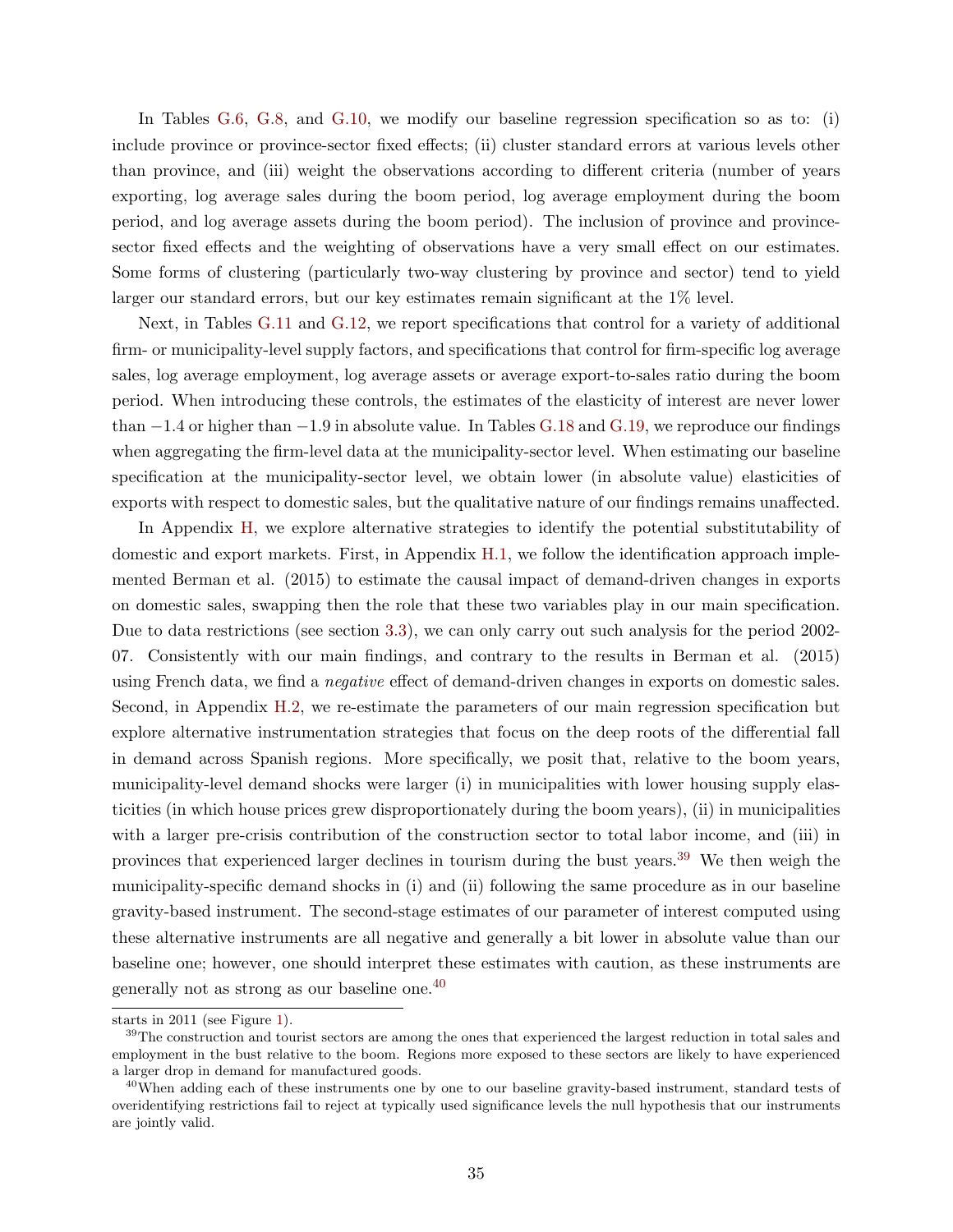# <span id="page-36-0"></span>7 Model With Increasing Marginal Costs

Our empirical results suggesting a negative impact of demand-driven changes in domestic sales on changes in exports are in contradiction with the framework described in section [2.](#page-6-2) In this section, we show how a simple extension of that framework can rationalize our empirical results.

#### <span id="page-36-5"></span>7.1 Model With Increasing Marginal Costs: Estimating Equation

The theoretical environment we consider here is identical to that in section [2,](#page-6-2) except that the cost structure in equation [\(2\)](#page-7-1) is now replaced with a total variable cost of producing  $Q_{id}$  units of output for the domestic market and  $Q_{ix}$  units of output for the foreign market given by

<span id="page-36-1"></span>
$$
\frac{1}{\widetilde{\varphi}_i} \omega_i \frac{1}{\lambda + 1} \left( \tau_d Q_{id} + \tau_x Q_{ix} \right)^{\lambda + 1}, \quad \lambda \ge 0,
$$
\n(14)

where  $\tau_d Q_{id} + \tau_x Q_{ix}$  denotes firm is total output in the presence of iceberg trade costs in the domestic  $(\tau_d)$  and foreign  $(\tau_x)$  markets. Notice that the parameter  $\lambda$  governs how steeply marginal costs increase with output. When  $\lambda = 0$ , marginal costs are constant and equation [\(14\)](#page-36-1) reduces to our previous expression in equation [\(2\)](#page-7-1). We show in Appendix [A](#page-52-0) that the cost function in equation [\(14\)](#page-36-1) can be derived in a model in which the firm's production function is a Cobb-Douglas aggregator of a fixed or pre-determined input and a flexible and static input; without loss of generality, we can refer to these two inputs as capital and labor, respectively. Under this microfoundation, the parameter  $\lambda$  is decreasing in the elasticity of output with respect to the flexible factor, and  $\lambda$  is equal to 0 when this elasticity is equal to one. Note also that we denote firm productivity with the new notation  $\tilde{\varphi}_i$  (rather than  $\varphi_i$ ), as the microfoundation in [A](#page-52-0)ppendix A shows that this productivity level  $\tilde{\varphi}_i$  depends not only on the TFP level  $\varphi_i$  but also on the stock of fixed factors.

Solving for the optimal level of exports by firm  $i$  under the cost function in equation [\(14\)](#page-36-1), and taking log differences, we obtain

<span id="page-36-3"></span>
$$
\Delta \ln R_{ix} = (\sigma - 1) [\Delta \ln \xi_{ix} + \Delta \ln \widetilde{\varphi}_i - \Delta \ln \omega_i] - (\sigma - 1) (\Delta \ln \tau_{sx} - \Delta \ln P_{sx}) + \Delta \ln E_{sx} - (\sigma - 1) \lambda \Delta \ln (\tau_d Q_{id} + \tau_x Q_{ix}),
$$
\n(15)

which is analogous to equation [\(4\)](#page-8-0) except for the last term, which reflects the effect of total output on marginal production costs.<sup>[41](#page-36-2)</sup> Next, note that, due to constant mark-up pricing, we can write

<span id="page-36-4"></span>
$$
\ln\left(\tau_d Q_{id} + \tau_x Q_{ix}\right) = \ln\left(\frac{\tau_d R_{id}}{P_{id}} + \frac{\tau_x R_{ix}}{P_{ix}}\right) = \ln\left(R_{id} + R_{ix}\right) - \ln\left(\frac{\sigma\omega_i\left(\tau_d Q_{id} + \tau_x Q_{ix}\right)^{\lambda}}{(\sigma - 1)\tilde{\varphi}_i}\right). \tag{16}
$$

Solving for  $\ln(\tau_d Q_{id} + \tau_x Q_{ix})$ , plugging this expression into equation [\(15\)](#page-36-3), and imposing the same

<span id="page-36-2"></span> $^{41}$ All expressions in this section implicitly assume there are only two markets, one domestic market and one foreign market. For an extension of this model to a setting with multiple domestic and foreign markets, see Appendix [E.2.](#page--1-3)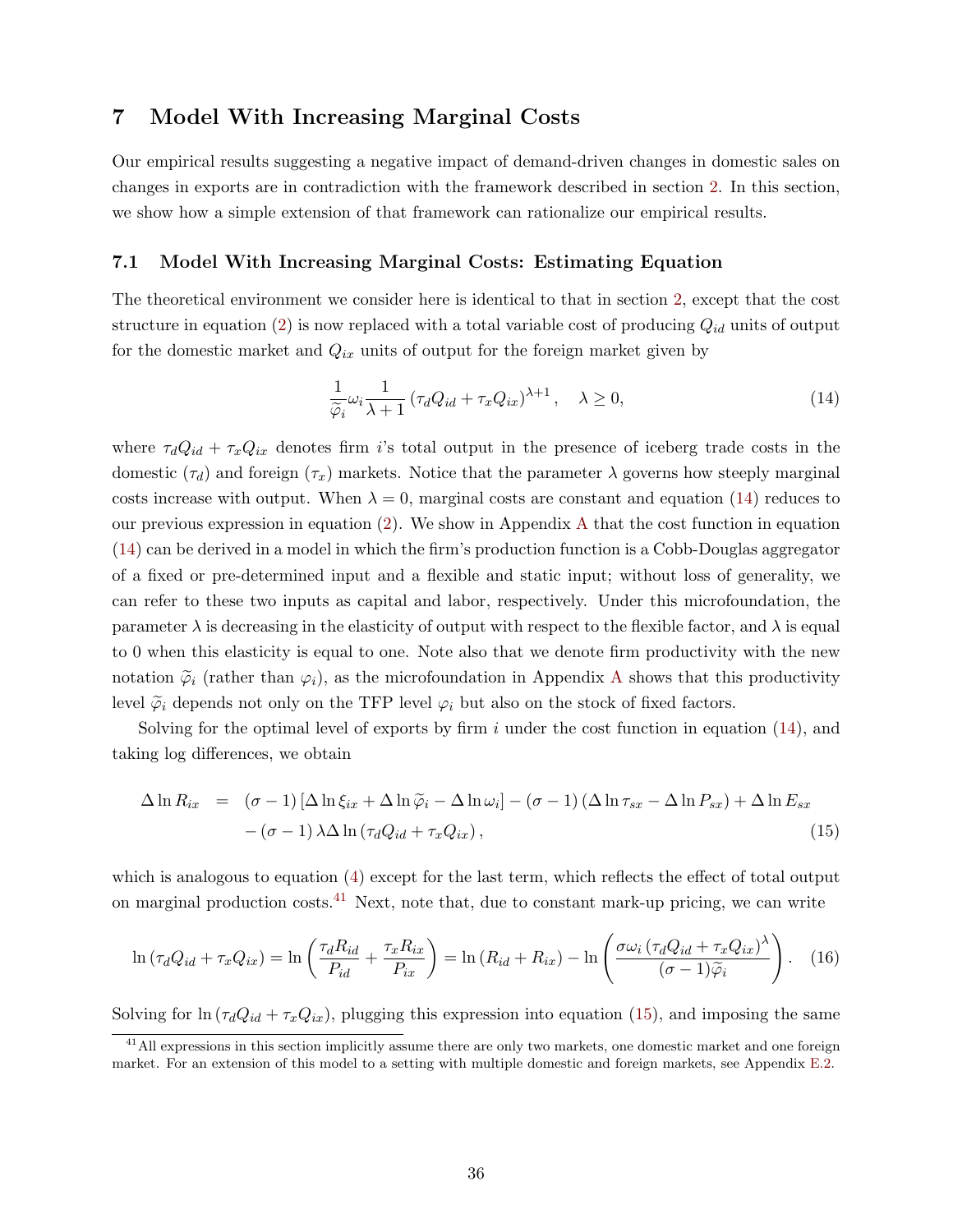decomposition as in equation  $(5)$ , we then find that:

<span id="page-37-0"></span>
$$
\Delta \ln R_{ix} = \gamma_{sx} + \frac{(\sigma - 1)}{1 + \lambda} \delta_{\varphi} \Delta \ln \widetilde{\varphi}_i^* - \frac{(\sigma - 1)}{1 + \lambda} \delta_{\omega} \Delta \ln \omega_i^* - \frac{(\sigma - 1)\lambda}{1 + \lambda} \Delta \ln (R_{id} + R_{ix}) + \varepsilon_{ix}, \quad (17)
$$

where  $\varepsilon_{ix} \equiv u_{ix}^{\xi} + ((\sigma - 1)/(1 + \lambda))(u_i^{\varphi} - u_i^{\omega})$ . This equation is analogous to equation [\(10\)](#page-9-0), except that it features the log difference of total sales (instead of domestic sales) on the right-hand side, and that it calls for the inclusion of the firm's stock of fixed factors as an additional control. The intuition for the need to include the change in total sales rather than in domestic sales as an explanatory variable is straightforward: marginal costs of production are increasing in total output, not just output destined for the domestic market.

Estimating equation [\(17\)](#page-37-0) via OLS is problematic not just for the reasons identified in section [2,](#page-6-2) but also because the fact that the log change in total sales naturally depends on the log change in exports implies that any unobserved determinant of exports accounted for by the regression residual will be correlated with our covariate of interest and, thus, will bias the OLS estimate of  $(\sigma - 1) \lambda/(1 + \lambda)$ . Importantly, because the regression residual in equation [\(17\)](#page-37-0) depends on the same terms as that in equation [\(10\)](#page-9-0) (i.e., unobserved productivity, factor costs and export demand shifters), a TSLS estimator based on our instrument will deliver consistent estimates of this regression coefficient as long as the identification assumptions outlined in section [2.1](#page-7-0) hold. Consequently, the threats to the validity of our instrument discussed in section [4.2](#page-19-2) also apply here.

In Table [10,](#page-38-0) we present OLS and TSLS estimates of the regression coefficients in equation [\(17\)](#page-37-0). In columns 1 to 3 of panels A and B, we include in the regression specification the same controls as in Tables [2](#page-22-0) and [3.](#page-23-0) In columns 4 and 5, we additionally control for the change in the stock of capital, as indicated by the micro-foundation in Appendix [A.](#page-52-0) As expected, the OLS estimates in column 1 indicate a strong positive correlation between exports and total sales, even when controlling for sector fixed effects and for our measures of firms' average wages and TFP. The first-stage results in column 2 indicate that both the local and the gravity-based instruments are strong predictors of a firm's total sales, with an F-stat of 28.99 and 75.00, respectively. The second-stage elasticities of exports to total sales in column 3 are negative and significant and stand at a value of −2.038 and −2.374, respectively. Adding the boom-to-bust log change in the firm's stock of physical capital does not affect significantly the first-stage nor the second-stage results. Thus, henceforth, we treat the estimates in column  $3$  – specifically the one in panel  $B$  – as our baseline estimates.

To understand the magnitude of our estimates, take a firm with an initial export share of 16.2% (which corresponds to the median export share during the boom in our sample of 8,009 continuing exporters). Suppose that, due to a drop in demand, this firm experiences a 1% drop in its domestic sales. Our estimated elasticity of exports to domestic sales in Table [3](#page-23-0) indicates that, other things equal, the firm should see its exports increase by 1.6%. This also implies that the firm's total sales will decrease by  $83.8\% \times 1\% + 16.2\% \times (-1.6\%) = 0.58\%$ . For this change in total sales, our estimated elasticity of exports to total sales in panel B of Table [10](#page-38-0) suggests an implied increase in exports of  $0.58\% \times 2.374 = 1.4\%$ , which is close to the 1.6% increase predicted by the estimates in Table [3.](#page-23-0) This demonstrates that our IV results in Tables [3](#page-23-0) and [10](#page-38-0) deliver congruent estimates for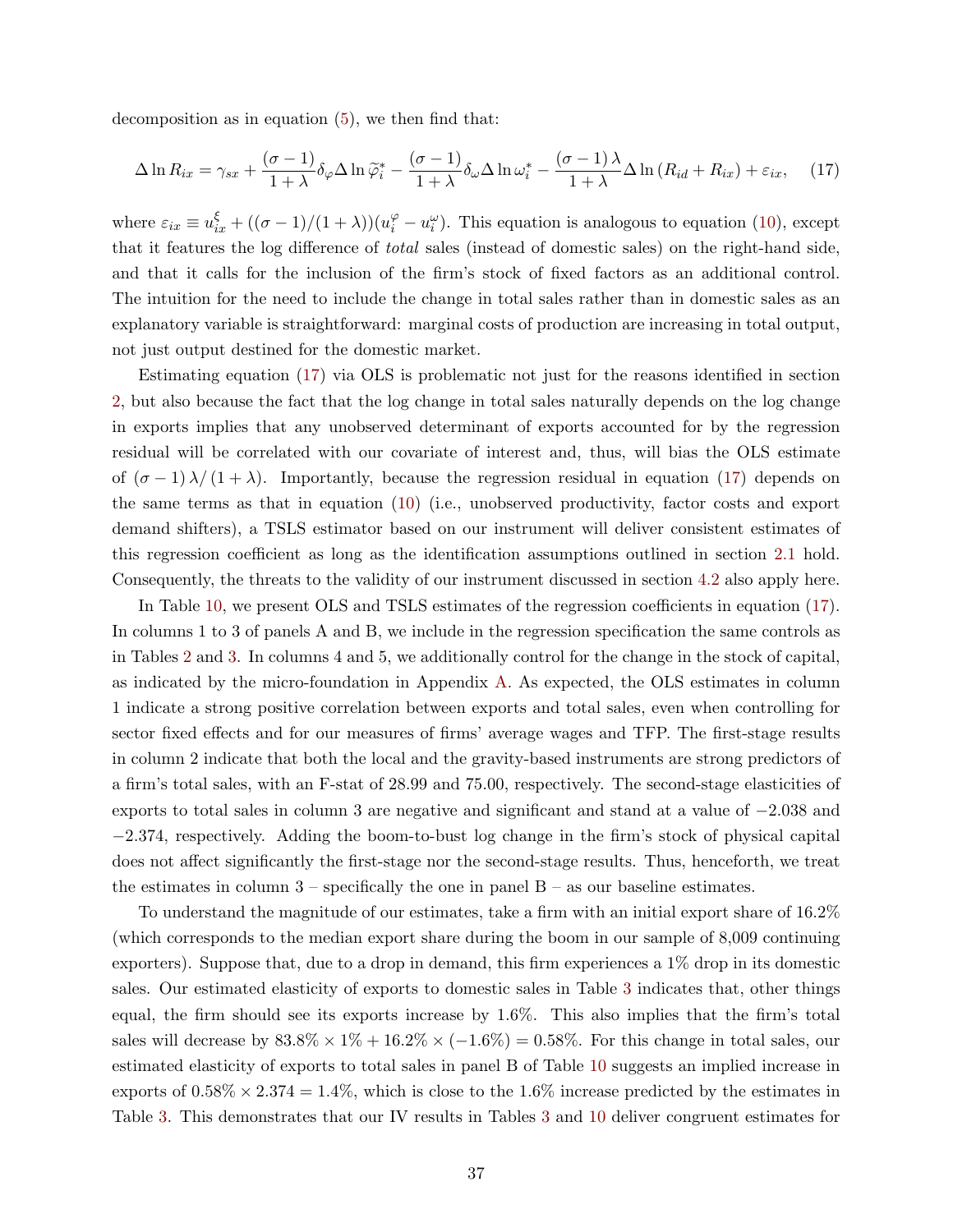<span id="page-38-0"></span>

|                                | Panel A: Local Instrument         |                                                                                                                                       |             |             |                                |  |  |  |  |
|--------------------------------|-----------------------------------|---------------------------------------------------------------------------------------------------------------------------------------|-------------|-------------|--------------------------------|--|--|--|--|
| Dependent Variable:            |                                   | $\Delta \text{Ln}(\text{Exp}) \Delta \text{Ln}(\text{TotSales}) \Delta \text{Ln}(\text{Exp}) \Delta \text{Ln}(\text{TotSales})$       |             |             | $\Delta \text{Ln}(\text{Exp})$ |  |  |  |  |
|                                | (1)                               | (2)                                                                                                                                   | (3)         | (4)         | (5)                            |  |  |  |  |
|                                | <b>OLS</b>                        | 1st Stage                                                                                                                             | 2nd Stage   | 1st Stage   | 2nd Stage                      |  |  |  |  |
| $\Delta$ Ln(Total Sales)       | $0.734^{a}$                       |                                                                                                                                       | $-2.038^a$  |             | $-2.253^a$                     |  |  |  |  |
|                                | (0.037)                           |                                                                                                                                       | (0.633)     |             | (0.687)                        |  |  |  |  |
| $\Delta \text{Ln}(\text{TFP})$ | $0.494^a$                         | $1.033^{a}$                                                                                                                           | $3.339^{a}$ | $0.987^a$   | $3.404^a$                      |  |  |  |  |
|                                | (0.058)                           | (0.025)                                                                                                                               | (0.639)     | (0.025)     | (0.662)                        |  |  |  |  |
| $\Delta$ Ln(Average Wages)     | $-0.205^a$                        | $-0.499^a$                                                                                                                            | $-1.579^a$  | $-0.483^a$  | $-1.633^a$                     |  |  |  |  |
|                                | (0.054)                           | (0.032)                                                                                                                               | (0.312)     | (0.031)     | (0.330)                        |  |  |  |  |
| $\Delta$ Ln(Vehicles p.c.      |                                   | $0.272^a$                                                                                                                             |             | $0.255^a$   |                                |  |  |  |  |
| in municipality)               |                                   | (0.051)                                                                                                                               |             | (0.047)     |                                |  |  |  |  |
| $\Delta$ Ln(Stock of Capital)  |                                   |                                                                                                                                       |             | $0.102^a$   | $0.348^{a}$                    |  |  |  |  |
|                                |                                   |                                                                                                                                       |             | (0.009)     | (0.076)                        |  |  |  |  |
| Observations                   | 8,009                             | 8,009                                                                                                                                 | 8,009       | 8,009       | 8,009                          |  |  |  |  |
| Sector FE                      | Yes                               | Yes                                                                                                                                   | Yes         | Yes         | Yes                            |  |  |  |  |
| Province FE                    | Yes                               | Yes                                                                                                                                   | Yes         | Yes         | Yes                            |  |  |  |  |
| F-statistic                    |                                   | 28.99                                                                                                                                 |             | 29.27       |                                |  |  |  |  |
|                                | Panel B: Gravity-based Instrument |                                                                                                                                       |             |             |                                |  |  |  |  |
| Dependent Variable:            |                                   | $\Delta \text{Ln}(\text{Exp}) \ \Delta \text{Ln}(\text{TotSales}) \ \Delta \text{Ln}(\text{Exp}) \ \Delta \text{Ln}(\text{TotSales})$ |             |             | $\Delta \text{Ln}(\text{Exp})$ |  |  |  |  |
|                                | (1)                               | (2)                                                                                                                                   | (3)         | (4)         | (5)                            |  |  |  |  |
|                                | <b>OLS</b>                        | 1st Stage                                                                                                                             | 2nd Stage   | 1st Stage   | 2nd Stage                      |  |  |  |  |
| $\Delta$ Ln(Total Sales)       | $0.724^{\circ}$                   |                                                                                                                                       | $-2.374^a$  |             | $-2.590^a$                     |  |  |  |  |
|                                | (0.050)                           |                                                                                                                                       | (0.526)     |             | (0.606)                        |  |  |  |  |
| $\Delta \text{Ln}(\text{TFP})$ | $0.509^{a}$                       | $1.063^a$                                                                                                                             | $3.690^{a}$ | $1.015^a$   | $3.739^a$                      |  |  |  |  |
|                                | (0.055)                           | (0.026)                                                                                                                               | (0.482)     | (0.027)     | (0.539)                        |  |  |  |  |
| $\Delta$ Ln(Average Wages)     | $-0.217^a$                        | $-0.509^a$                                                                                                                            | $-1.750^a$  | $-0.493^a$  | $-1.801^a$                     |  |  |  |  |
|                                | (0.063)                           | (0.043)                                                                                                                               | (0.250)     | (0.041)     | (0.282)                        |  |  |  |  |
| $\Delta$ Ln(Dist-Pop-Weighted  |                                   | $0.888^a$                                                                                                                             |             | $0.838^{a}$ |                                |  |  |  |  |
| Vehicles p.c.)                 |                                   | (0.103)                                                                                                                               |             | (0.107)     |                                |  |  |  |  |
| $\Delta$ Ln(Stock of Capital)  |                                   |                                                                                                                                       |             | $0.101^a$   | $0.382^{a}$                    |  |  |  |  |
|                                |                                   |                                                                                                                                       |             | (0.009)     | (0.067)                        |  |  |  |  |
| Observations                   | 8,009                             | 8,009                                                                                                                                 | 8,009       | 8,009       | 8,009                          |  |  |  |  |
| Sector FE                      | Yes                               | Yes                                                                                                                                   | Yes         | Yes         | Yes                            |  |  |  |  |
| F-statistic                    |                                   | 75.00                                                                                                                                 |             | 61.30       |                                |  |  |  |  |

Table 10: Intensive Margin with Total Sales

Note: <sup>a</sup> denotes 1% significance, <sup>b</sup> denotes 5% significance, <sup>c</sup> denotes 10% significance. Standard errors clustered at the province level are reported in parenthesis. For any X,  $\Delta \text{Ln}(X)$  is the difference in  $\text{Ln}(X)$  between its average in the 2009-2013 period and its average in the 2002-2008 period. All specifications include sector fixed effects.

the response of exports to local demand shocks.<sup>[42](#page-38-1)</sup>

With an estimate of the demand elasticity  $\sigma$  in hand, it is easy to infer an estimated value of

<span id="page-38-1"></span> $\frac{42}{\text{In Appendix I, we present results for specifications analogous to those in Tables 2 to 9, with the only difference}}$  $\frac{42}{\text{In Appendix I, we present results for specifications analogous to those in Tables 2 to 9, with the only difference}}$  $\frac{42}{\text{In Appendix I, we present results for specifications analogous to those in Tables 2 to 9, with the only difference}}$  $\frac{42}{\text{In Appendix I, we present results for specifications analogous to those in Tables 2 to 9, with the only difference}}$  $\frac{42}{\text{In Appendix I, we present results for specifications analogous to those in Tables 2 to 9, with the only difference}}$  $\frac{42}{\text{In Appendix I, we present results for specifications analogous to those in Tables 2 to 9, with the only difference}}$  $\frac{42}{\text{In Appendix I, we present results for specifications analogous to those in Tables 2 to 9, with the only difference}}$ being that the boom-to-bust log change in total rather than domestic sales is included as right-hand-side variable The conclusions discussed in section [6](#page-27-0) are generally corroborated by the results reported in Appendix [I.](#page--1-0)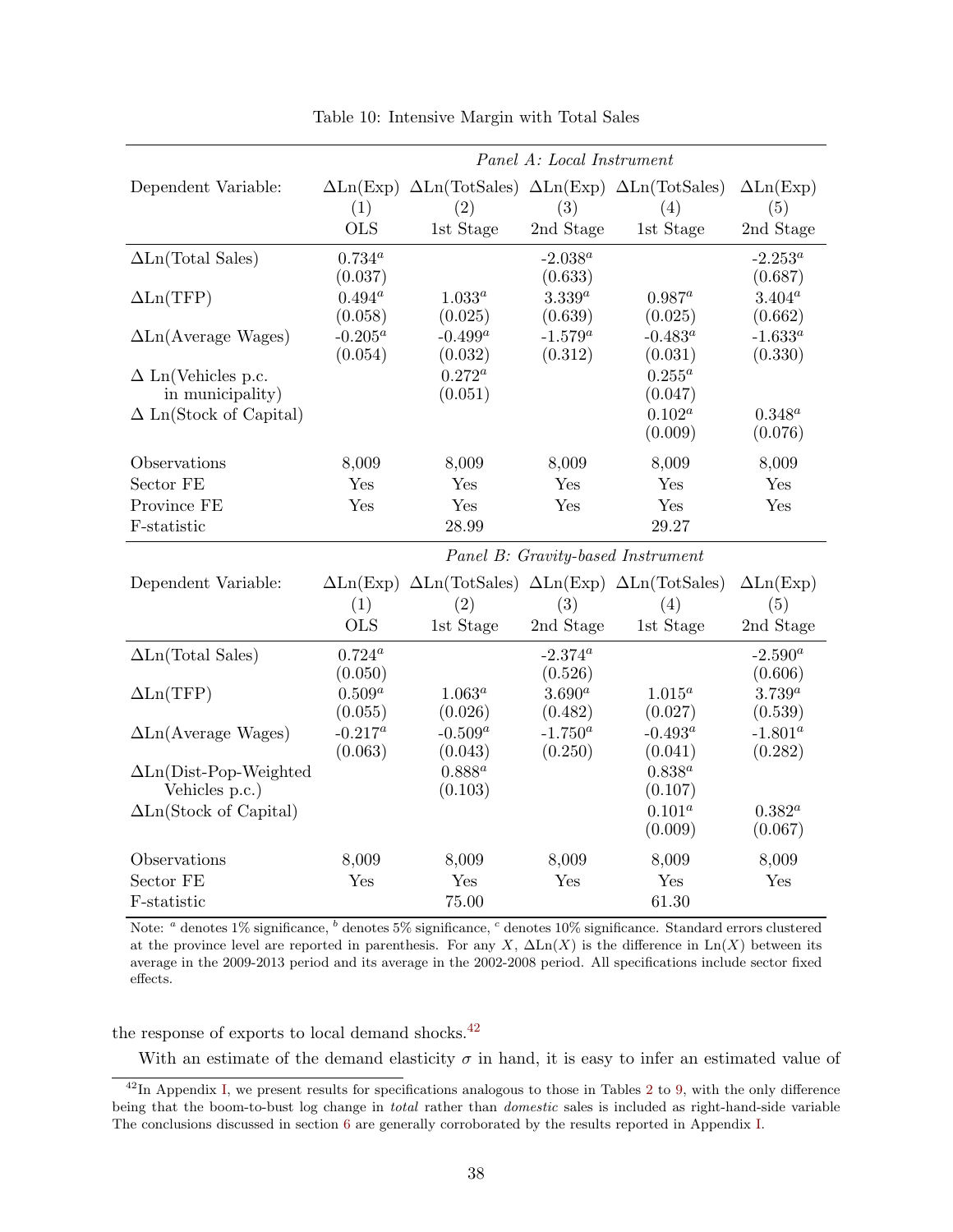$\lambda$  from the estimates in Table [10.](#page-38-0) Specifically, given the estimates in column 3 of panel B, we can compute an estimate of  $\lambda$  as  $\hat{\lambda} = 2.374/(\sigma - 1 - 2.374)$ . For  $\sigma = 6$ , we obtain  $\hat{\lambda} = 0.90$ , which indicates a significant departure from constant marginal costs.

To complement these findings, in Appendix [I](#page--1-0) we conduct additional tests of several implications of the vent-for-surplus mechanism. These tests are based on the idea that one should expect the increase in exports in reaction to a common demand-driven drop in domestic sales to be larger for those firms whose short-run marginal cost function is steeper or, equivalently, for those firms whose elasticity of output with respect to flexible inputs is lower. The results in Appendix Table [I.8](#page--1-24) confirm that the elasticity of the change in exports to changes in total sales is higher for firms having lower output elasticities with respect flexible inputs, although few of the results are statistically significant at standard levels.

## <span id="page-39-0"></span>8 Quantification

In this final section, we use the extended model with increasing marginal costs to evaluate the quantitative importance of the "vent-for-surplus" channel for explaining the remarkable growth in Spanish exports during the period 2009-13.

Specifically, we use the model described in section [7](#page-36-0) to trace the impact that relative counterfactual changes in Spain's sectoral domestic aggregate demand shifters  $-\{Q_{sd}\}_{s=1}^S$  in the notation introduced in sections [2.1](#page-7-0) and [7](#page-36-0) – would have had on Spanish aggregate exports, domestic and total sales if the *only channel* through which these demand changes were to affect their foreign sales was the "vent-for-surplus" channel (i.e., the movement of firms along their marginal cost curves). We then use a variance decomposition of firms' total sales into demand and supply factors, jointly with the structure of the model, in order to infer the actual drop in Spain's sectoral aggregate demand shifters between the boom and the bust. With this number at hand, we compute our model's prediction for the counterfactual change in aggregate exports that we would have observed if there had been no change in aggregate demand shifters between the boom and the bust. If this number is small relative to the observed boom-to-bust growth in exports, we can safely conclude that the "vent-for-surplus" channel must have been an important determinant of the Spanish export miracle during the period 2009-13.

In section [8.1,](#page-39-1) we discuss several key assumptions that we impose in our quantification. In section [8.2,](#page-40-0) we provide a detailed description of every step of our quantification exercise, and present the main results. In section [8.3,](#page-44-0) we illustrate the robustness of our results to alternative assumptions we could impose in our quantification, as well as to alternative quantification exercises.

#### <span id="page-39-1"></span>8.1 Quantification: Key Assumptions

Our baseline quantification relies on several key assumptions. First, given the lack of firm-specific output prices in our dataset, our measure of Spain's boom-to-bust drop in domestic demand shifters uses as key input a decomposition of the variance of firms' boom-to-bust changes in total sales into changes due to demand factors and changes explained by supply factors. This variance decomposi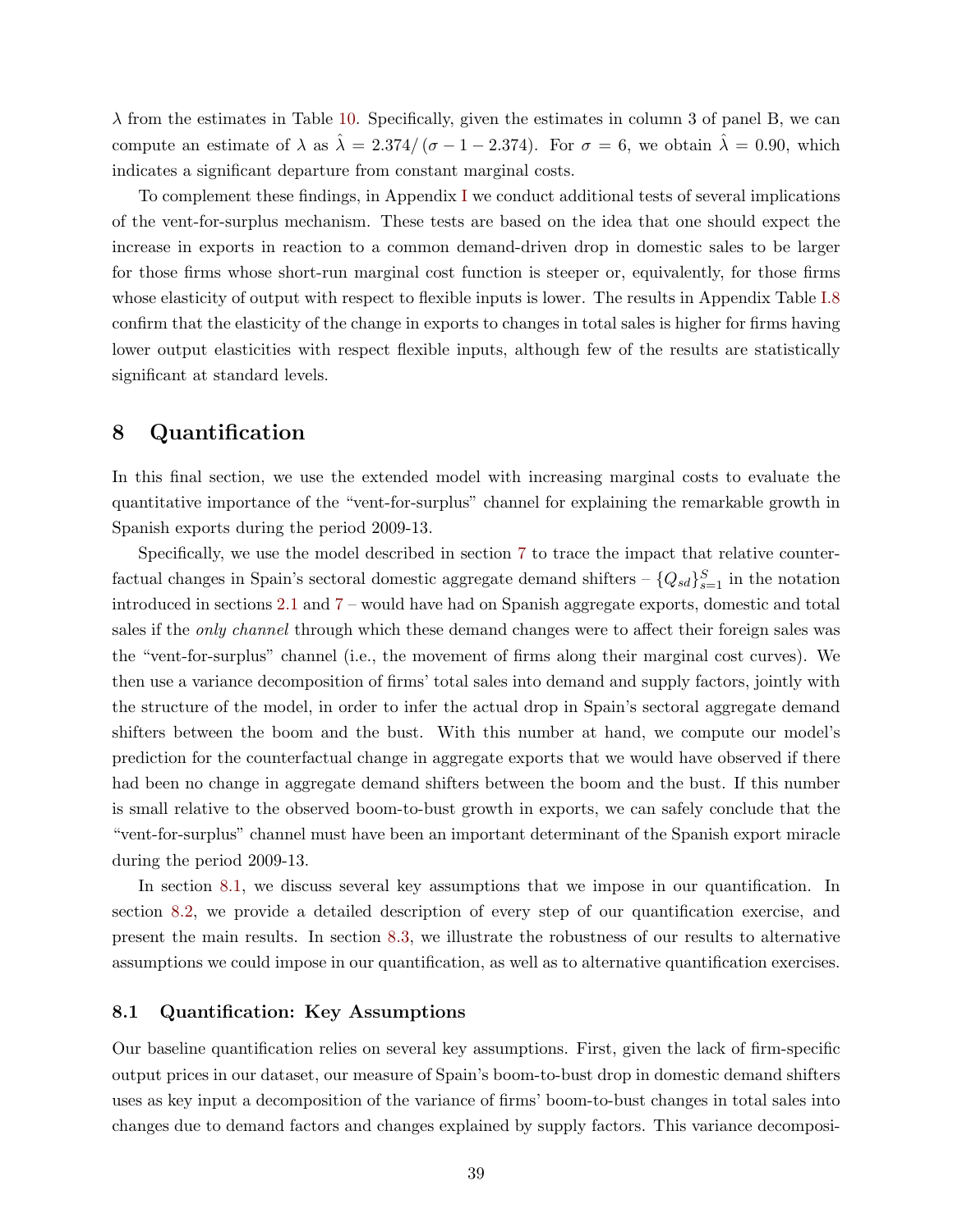tion exercise is analogous to that implemented in Autor et al. (2013) with the purpose of measuring the impact that productivity growth in China had on the growth in US imports from China during the period 1990-2007. Given the possibility that the change in aggregate demand shocks implied by our variance decomposition may not accurately represent the actual demand changes that took place in Spain between the boom and the bust, we also present results illustrating the effect of hypothetical alternative changes in the demand shifters  ${Q_{sd}}_{s=1}^S$ .

Second, the simultaneous move of all Spanish firms along their marginal cost curves could have impacted equilibrium output and input prices. In our baseline exercise, we take into account the effect on the output price index. Conversely, as changes in wages and, more generally, input prices, do not impact firms' movements along their marginal cost curves (although they will cause shifts in these curves), we do not account in our baseline counterfactual exercise for the possible impact that all firms moving along their marginal cost curves could have on equilibrium wages and, more generally, on equilibrium input prices. However, as a robustness check, we present in Appendix [J.5](#page--1-25) additional results in which we illustrate how our main predictions would be affected if we were to allow firms' wages to change as these firms move along their marginal cost curves; we summarize these results in section [8.3.](#page-44-0)

Third, our counterfactual calculations rely on the assumption that, in every sector, Spain is a small open economy; thus, counterfactual boom-to-bust changes in Spanish aggregate demand affect neither the boom-to-bust change in the foreign price index nor the boom-to-bust change in foreign firms' marginal production costs.[43](#page-40-1)

Fourth, consistently with the estimates presented in Table [5,](#page-27-1) we assume that firms do not change their export status in reaction to changes in the domestic demand shifters. Consequently, we focus on quantifying the impact of counterfactual changes in aggregate demand on the aggregate volume of exports of those firms that export during the boom period.

### <span id="page-40-0"></span>8.2 Quantification: Description of the Procedure and Main Results

To compute our baseline counterfactual exercise, we follow a three-step procedure.

Step 1: Computing counterfactual changes in aggregate domestic sales and exports for given changes in the sectoral demand shifters  ${Q_{sd}}_{s=1}^S$ . Through the lens of our model, we capture the domestic demand changes that affected Spanish firms between the boom and the bust as changes in the sectoral demand shifters  ${Q_{sd}}_{s=1}^S$ . According to our model, changes in  $Q_{sd}$  for a sector s determine changes in the residual demand function that each firm in s faces and, thus, from the perspective of each individual firm, are purely demand shifters.[44](#page-40-2)

<span id="page-40-1"></span><sup>&</sup>lt;sup>43</sup>In a model with increasing marginal costs such as ours, the invariability of the foreign price index to changes in Spanish aggregate demand shifters implies that Spain is a small exporter to the rest of the world, and the invariability of foreign firms' marginal production costs implies that Spain is a small importer from the rest of the world.

<span id="page-40-2"></span> $^{44}$ In models that endogenize these demand shifters, changes in  $Q_{sd}$  could be due to a variety of factors. For example, in a model in which consumers have Cobb-Douglas preferences over the S manufacturing sectors we consider in our analysis and other 'outside' sectors, decreases in the share of spending on manufacturing goods (e.g., a decrease in the Cobb-Douglas parameters associated with manufacturing sectors) would reduce the demand shifters  ${Q_{sd}}_{s=1}^{S}$ . In a model in which consumers own houses, demand shifters would respond to wealth effects associated to changes in housing prices, which may themselves reflect changes in expectations of future housing demand and supply shocks.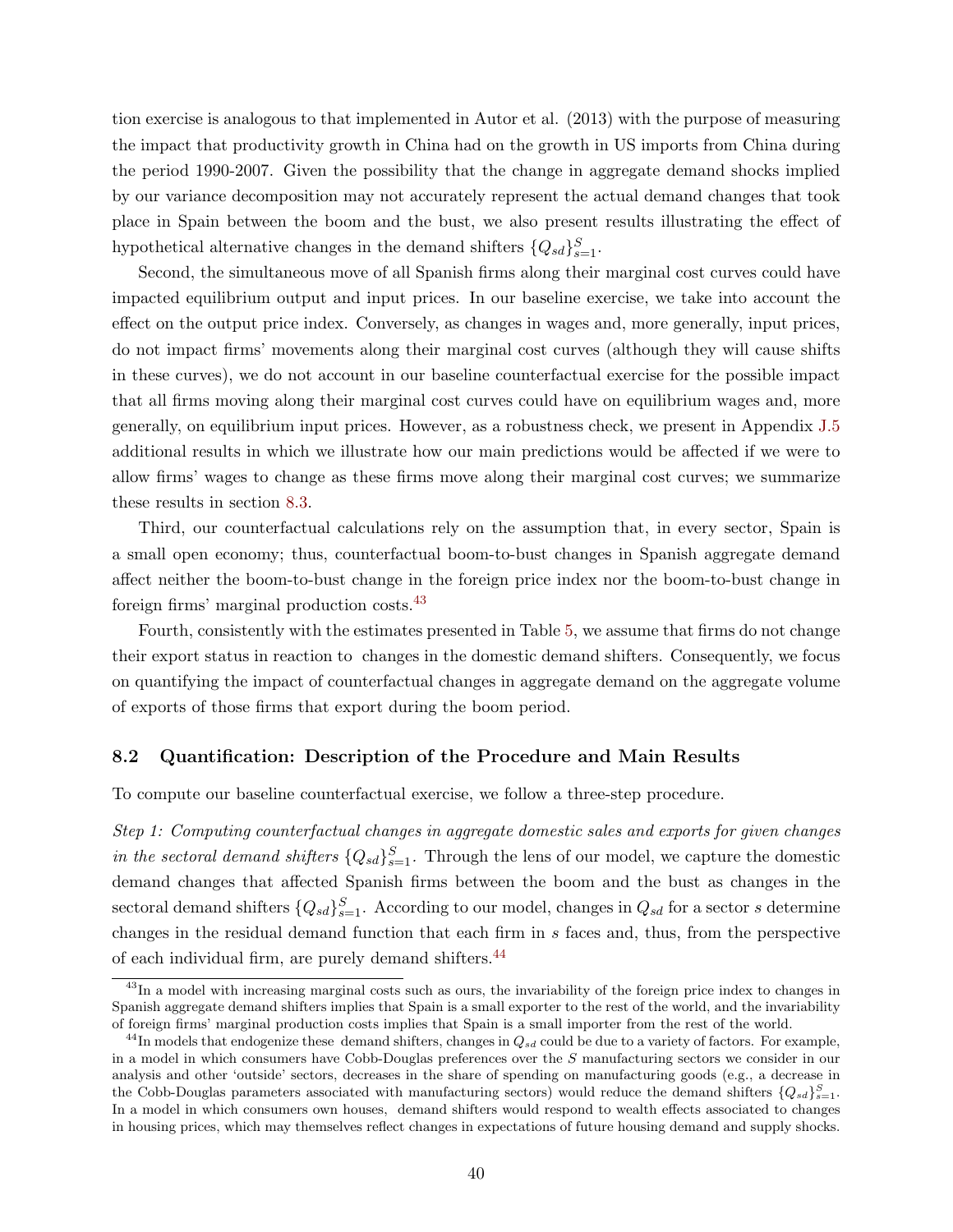The system of equations that allows us to map relative counterfactual boom-to-bust changes in sectoral demand shifters to changes in aggregate domestic sales and exports (and, thus, total sales) uses three sets of equations. The first one maps the boom-to-bust counterfactual change in exports of each firm to its counterfactual change in domestic sales. The second one maps the boom-to-bust counterfactual change in domestic sales of each firm to its counterfactual change in exports and to the counterfactual changes in the aggregate demand shifter and price index in the firm's sector. Finally, the third one maps the counterfactual change in the price index of each sector to the counterfactual change in the aggregate demand shifter of the corresponding sector. We provide here the step-by-step derivation of the first two of these three sets of equations. Details on the derivation of the third set of equations are provided in Appendix [J.1.](#page--1-2)

By combining equation [\(16\)](#page-36-4) with both equation [\(15\)](#page-36-3) and its analogous expression for domestic sales, we can write the log boom-to-bust change in exports and domestic sales of a firm  $i$  as

$$
\ln\left[\frac{R_{ix1}}{R_{ix0}}\right] = \ln\left[\frac{Q_{sx1}}{Q_{sx0}}\right] + (\sigma - 1)\ln\left[\frac{\xi_{ix1}}{\xi_{ix0}}\right] + \frac{(\sigma - 1)}{1 + \lambda}\left[\ln\left[\frac{\varphi_{i1}}{\varphi_{i0}}\right] - \ln\left[\frac{\omega_{i1}}{\omega_{i0}}\right]\right] - (\sigma - 1)\ln\left[\frac{\tau_{sx1}}{\tau_{sx0}}\right] + \sigma\ln\left[\frac{P_{sx1}}{P_{sx0}}\right] - \frac{(\sigma - 1)\lambda}{1 + \lambda}\ln\left[\frac{R_{i1}}{R_{i0}}\right],\tag{18a}
$$
\n
$$
\left[R_{ix1}\right] = \left[R_{ix1}\right] = \left[R_{ix1}\right] = \left[R_{ix1}\right] = \left[R_{ix1}\right]
$$

<span id="page-41-1"></span><span id="page-41-0"></span>
$$
\ln\left[\frac{R_{id1}}{R_{id0}}\right] = \ln\left[\frac{Q_{sd1}}{Q_{sd0}}\right] + (\sigma - 1)\ln\left[\frac{\xi_{id1}}{\xi_{id0}}\right] + \frac{(\sigma - 1)}{1 + \lambda}\left[\ln\left[\frac{\varphi_{i1}}{\varphi_{i0}}\right] - \ln\left[\frac{\omega_{i1}}{\omega_{i0}}\right]\right] - (\sigma - 1)\ln\left[\frac{\tau_{sd1}}{\tau_{sd0}}\right] + \sigma\ln\left[\frac{P_{sd1}}{P_{sd0}}\right] - \frac{(\sigma - 1)\lambda}{1 + \lambda}\ln\left[\frac{R_{i1}}{R_{i0}}\right],\tag{18b}
$$

where  $\ln[x_1/x_0]$  denotes the log change between the boom and the bust periods in any covariate x, and remember that  $R_{it} = R_{ixt} + R_{idt}$  for both  $t = 0$  and  $t = 1$ .

For any variable x, we define as  $x'_1$  the counterfactual value that this variable takes in the bust period in our quantification if the demand shifters take in the bust period the counterfactual values  ${Q'_{sd1}}_{s=1}^{S}$ , and all other demand and supply shocks change between boom and bust periods as they actually did. Therefore, analogously to equations [\(18a\)](#page-41-0) and [\(18b\)](#page-41-1), we can define the following two equations

$$
\ln\left[\frac{R'_{ix1}}{R_{ix0}}\right] = \ln\left[\frac{Q_{sx1}}{Q_{sx0}}\right] + (\sigma - 1)\ln\left[\frac{\xi_{ix1}}{\xi_{ix0}}\right] + \frac{(\sigma - 1)}{1 + \lambda}\left[\ln\left[\frac{\varphi_{i1}}{\varphi_{i0}}\right] - \ln\left[\frac{\omega_{i1}}{\omega_{i0}}\right]\right] - (\sigma - 1)\ln\left[\frac{\tau_{sx1}}{\tau_{sx0}}\right] + \sigma\ln\left[\frac{P_{sx1}}{P_{sx0}}\right] - \frac{(\sigma - 1)\lambda}{1 + \lambda}\ln\left[\frac{R'_{i1}}{R_{i0}}\right]
$$
\n(19a)

<span id="page-41-3"></span><span id="page-41-2"></span>
$$
\ln\left[\frac{R'_{id1}}{R_{id0}}\right] = \ln\left[\frac{Q'_{sd1}}{Q_{sd0}}\right] + (\sigma - 1)\ln\left[\frac{\xi_{id1}}{\xi_{id0}}\right] + \frac{(\sigma - 1)}{1 + \lambda}\left[\ln\left[\frac{\varphi_{i1}}{\varphi_{i0}}\right] - \ln\left[\frac{\omega_{i1}}{\omega_{i0}}\right]\right] - (\sigma - 1)\ln\left[\frac{\tau_{sd1}}{\tau_{sd0}}\right] + \sigma \ln\left[\frac{P'_{sd1}}{P_{sd0}}\right] - \frac{(\sigma - 1)\lambda}{1 + \lambda}\ln\left[\frac{R'_{i1}}{R_{i0}}\right]
$$
\n(19b)

Equations [\(19a\)](#page-41-2) and [\(19b\)](#page-41-3) allow us to compute the impact of counterfactual demand shocks  $\ln[Q'_{sd1}/Q_{sd0}]$  on firms' domestic sales and exports while holding the changes in the foreign price index,  $P_x$ , and in the equilibrium wages that each firm i faces,  $\omega_i$ , unaltered by the counterfactual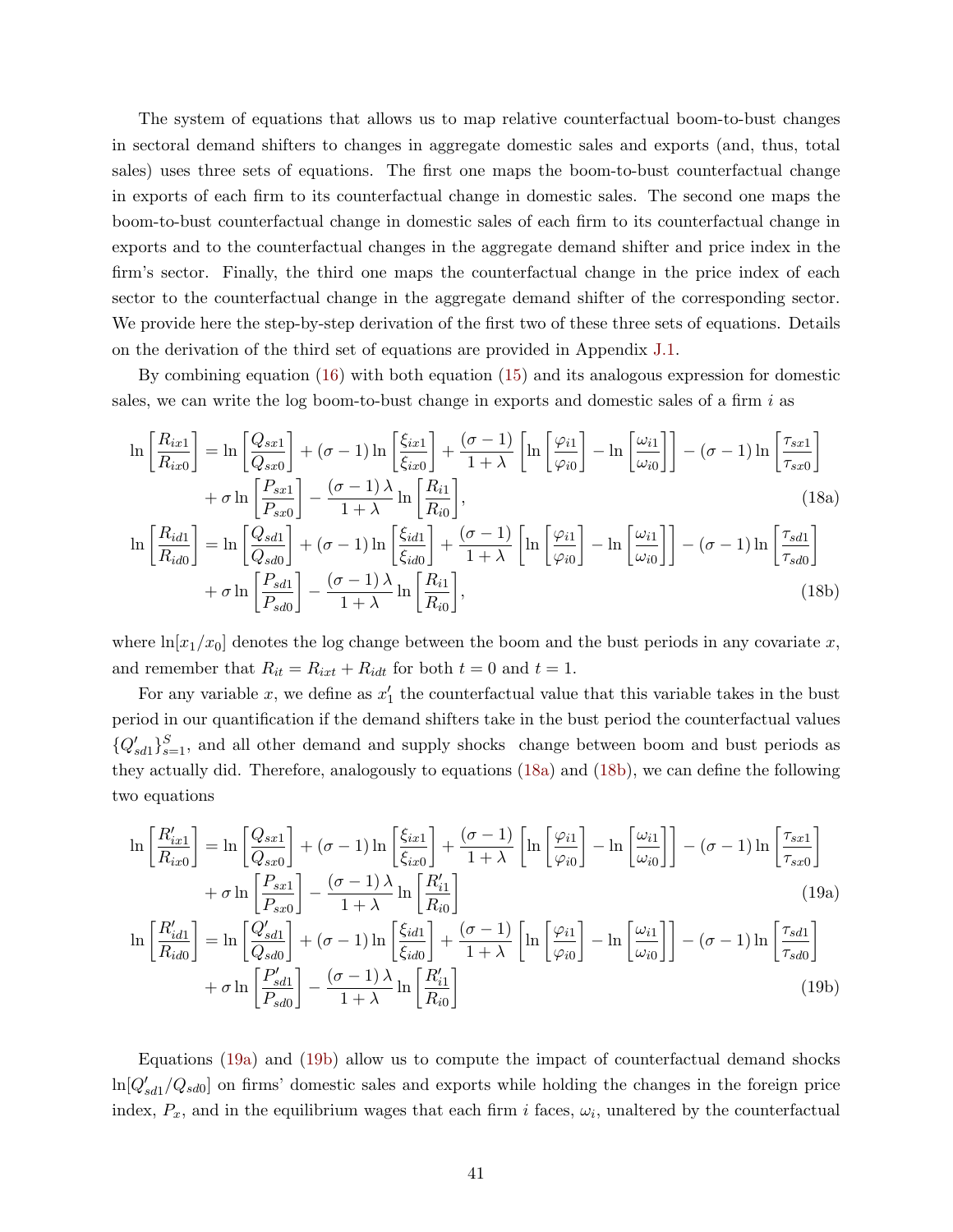change in the demand shocks. In the case of non-exporting firms, only equation [\(19b\)](#page-41-3) applies for all these firms. Equations [\(19a\)](#page-41-2) and [\(19b\)](#page-41-3) illustrate that the counterfactual changes in exports and domestic sales of a firm  $i$  that belongs to a sector  $s$  are a function of the actual changes in firm i's own supply and idiosyncratic demand shifters

<span id="page-42-0"></span>
$$
\left\{ \ln \left[ \frac{\varphi_{i1}}{\varphi_{i0}} \right], \ln \left[ \frac{\omega_{i1}}{\omega_{i0}} \right], \ln \left[ \frac{\tau_{sd1}}{\tau_{sd0}} \right], \ln \left[ \frac{\tau_{sx1}}{\tau_{sx0}} \right], \ln \left[ \frac{\xi_{ix1}}{\xi_{ix0}} \right], \ln \left[ \frac{\xi_{id1}}{\xi_{id0}} \right] \right\}
$$
(20)

and, through the counterfactual change in the domestic price index,  $P'_{sd1}/P_{sd0}$ , of the actual changes in the supply and idiosyncratic demand shifters of all other firms in the same sector s. The variables listed in equation [\(20\)](#page-42-0) are unobserved in our data. However, combining equations [\(18a\)](#page-41-0) and [\(18b\)](#page-41-1) with equations [\(19a\)](#page-41-2) and [\(19b\)](#page-41-3), respectively, we can rewrite equation [\(19a\)](#page-41-2) as

$$
\ln\left[\frac{R'_{ix1}}{R_{ix0}}\right] = \ln\left[\frac{R_{ix1}}{R_{ix0}}\right] - \frac{(\sigma - 1)\lambda}{1 + \lambda}\left[\ln\left(\frac{R'_{ix1}}{R_{ix0}}\chi_{i0} + \frac{R'_{id1}}{R_{id0}}(1 - \chi_{i0})\right) - \ln\left[\frac{R_{i1}}{R_{i0}}\right]\right],\tag{21}
$$

where  $\chi_0 \equiv R_{ix0}/(R_{id0} + R_{ix0})$  denotes the initial export share of firm i, and

<span id="page-42-1"></span>
$$
\frac{R'_{ix1}}{R_{ix0}}\chi_{i0} + \frac{R'_{id1}}{R_{id0}}(1 - \chi_{i0}) \quad \text{and} \quad \frac{R_{i1}}{R_{i0}}
$$

denote, respectively, the counterfactual and observed change in firm i's total sales. Similarly, we can rewrite equation [\(19b\)](#page-41-3) as

$$
\ln\left[\frac{R'_{id1}}{R_{id0}}\right] = \ln\left[\frac{Q'_{sd1}}{Q_{sd0}}\left(\frac{Q_{sd1}}{Q_{sd0}}\right)^{-1}\right] + \sigma \ln\left[\frac{P'_{sd1}}{P_{sd0}}\left(\frac{P_{sd1}}{P_{sd0}}\right)^{-1}\right] + \ln\left[\frac{R_{id1}}{R_{id0}}\right] - \frac{(\sigma - 1)\lambda}{1 + \lambda} \left[\ln\left(\frac{R'_{ix1}}{R_{ix0}}\chi_{i0} + \frac{R'_{id1}}{R_{id0}}(1 - \chi_{i0})\right) - \ln\left[\frac{R_{i1}}{R_{i0}}\right]\right],
$$
\n(22)

where

<span id="page-42-3"></span><span id="page-42-2"></span>
$$
\frac{Q'_{sd1}}{Q_{sd0}} \left(\frac{Q_{sd1}}{Q_{sd0}}\right)^{-1} \quad \text{and} \quad \frac{P'_{sd1}}{P_{sd0}} \left(\frac{P_{sd1}}{P_{sd0}}\right)^{-1},
$$

denote the counterfactual change (relative to the actual change) in the aggregate sectoral demand shifter and price index, respectively.

Besides equations [\(21\)](#page-42-1) and [\(22\)](#page-42-2), the system of equations we use to perform our quantification includes a third set of equations that endogenize the counterfactual change in the sector-specific domestic price indices:

$$
\ln\left[\frac{P'_{sd1}}{P_{sd0}}\left(\frac{P_{sd1}}{P_{sd0}}\right)^{-1}\right] = \ln\left((1 - s_{sd0}^{\mathcal{D}})\frac{Q'_{sd1}}{Q_{sd0}}\left(\frac{Q_{sd1}}{Q_{sd0}}\right)^{-1}\left(\frac{P'_{sd1}}{P_{sd0}}\left(\frac{P_{sd1}}{P_{sd0}}\right)^{-1}\right)^{\sigma}\frac{R_{sd1}^{\mathcal{X}}}{R_{sd0}^{\mathcal{X}}} + \frac{\sum_{d=0}^{3} P_{sd0}^{\mathcal{X}}}{R_{sd0}^{\mathcal{X}}} \left(\frac{P_{sd1}}{P_{sd0}}\right)^{-1} \left(\frac{P_{sd1}^{\mathcal{X}}}{P_{sd0}}\right)^{-1} \left(\frac{Q'_{sd1}}{P_{sd0}}\right)^{-1} \left(\frac{Q'_{sd1}}{P_{sd0}}\right)^{-1} \left(\frac{Q'_{sd1}}{Q_{sd0}}\right)^{-1} \left(\frac{Q'_{sd1}}{Q_{sd0}}\right)^{-1} \left(\frac{Q'_{sd1}}{Q_{sd0}}\right)^{-1} \left(\frac{Q'_{sd1}}{Q_{sd0}}\right)^{-1} \left(\frac{Q'_{sd1}}{Q_{sd0}}\right)^{-1} \left(\frac{Q'_{sd1}}{Q_{sd0}}\right)^{-1} \left(\frac{Q'_{sd1}}{Q_{sd0}}\right)^{-1} \left(\frac{Q'_{sd1}}{Q_{sd0}}\right)^{-1} \left(\frac{Q'_{sd1}}{Q_{sd0}}\right)^{-1} \left(\frac{Q'_{sd1}}{Q_{sd0}}\right)^{-1} \left(\frac{Q'_{sd1}}{Q_{sd0}}\right)^{-1} \left(\frac{Q'_{sd1}}{Q_{sd0}}\right)^{-1} \left(\frac{Q'_{sd1}}{Q_{sd0}}\right)^{-1} \left(\frac{Q'_{sd1}}{Q_{sd0}}\right)^{-1} \left(\frac{Q'_{sd1}}{Q_{sd0}}\right)^{-1} \left(\frac{Q'_{sd1}}{Q_{sd0}}\right)^{-1} \left(\frac{Q'_{sd1}}{Q_{sd0}}\right)^{-1} \left(\frac{Q'_{sd1}}{Q_{sd0}}\right)^{-1} \left(\frac{Q'_{sd1}}{Q_{sd0}}\right)^{-1} \left(\frac{Q'_{sd1}}{Q_{sd0}}\
$$

where  $s_{sd0}^{\mathcal{D}} \equiv R_{sd0}/(R_{sd0} + R_{sd0}^{\mathcal{X}})$  denotes the share of the *total* expenditure of Spanish consumers in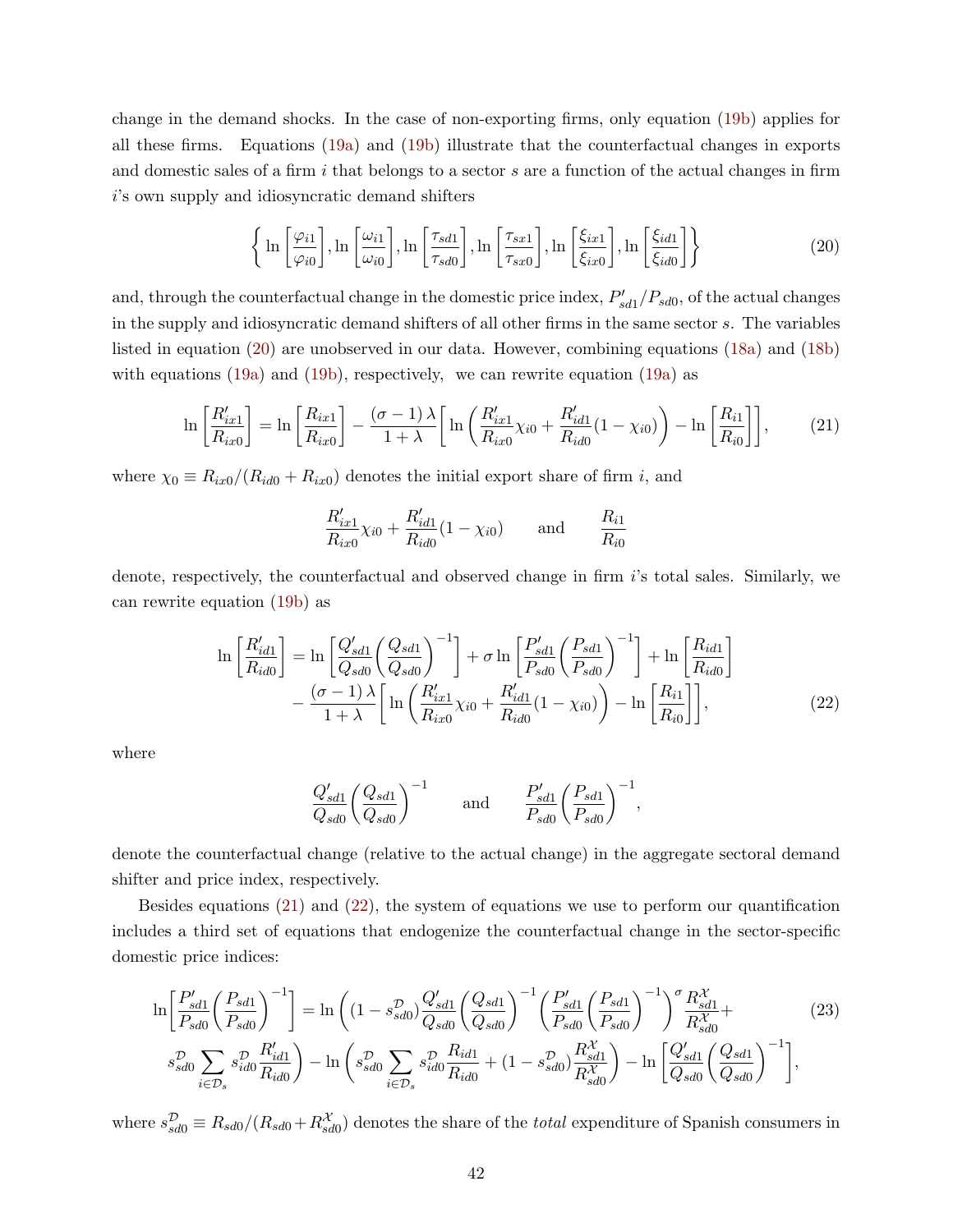sector s spent in varieties produced by Spanish firms,  $s_{id0}^{\mathcal{D}} \equiv R_{id0}/R_{sd0}$  denotes firm *i*'s share of the total domestic sales of Spanish firms in sector s, and  $R_{sd1}^{\mathcal{X}}/R_{sd0}^{\mathcal{X}}$  denotes the observed boom-to-bust change in Spanish imports in s. See Appendix [J.1](#page--1-2) for a step-by-step derivation of equation [\(23\)](#page-42-3).

We use equations [\(21\)](#page-42-1), [\(22\)](#page-42-2) and [\(23\)](#page-42-3) to compute the impact that relative counterfactual changes in sectoral demand shifters –  $(Q'_{sd1}/Q_{sd0})(Q_{sd1}/Q_{sd0})^{-1}$  – have on firm-specific counterfactual changes in exports,  $R'_{ix1}/R_{ix0}$ , and domestic sales,  $R'_{id1}/R_{id0}$ . We then aggregate these firmspecific counterfactual changes across all firms active in the boom and bust periods and thus construct counterfactual changes in aggregate domestic sales and exports. When performing our baseline quantification, we set  $\sigma = 5$ , which is a central value in the range of estimates used in the international trade literature (see Head and Mayer, 2014), and  $(\sigma - 1)\lambda/(1 + \lambda) = 2.374$ , which corresponds to the estimate reported in column 3 of Table [10.](#page-38-0)

Among all the relative counterfactual changes in sectoral demand shifters we could consider, we focus on relative changes that are constant across sectors; i.e.,  $(Q'_{sd1}/Q_{sd0}) (Q_{sd1}/Q_{sd0})^{-1} = \Gamma_Q$ . In Figure [4,](#page-44-1) we plot the changes in aggregate exports, domestic sales, and total sales predicted by our model when  $\Gamma_Q$  takes different values between 0.5 and 1.5. For the set of firms that we use in our counterfactual analysis, we observe in our data that, between the boom and the bust periods, aggregate domestic sales dropped 15.91%, exports grew by 11.99%, and total sales dropped by 10.23%. These are the values that our counterfactual analysis naturally generates when we set the relative counterfactual change in the aggregate demand shifter of every sector s to equal 1; i.e.,  $\Gamma_Q = 1$ . If the value of the aggregate demand shifters in the bust had been 50% smaller than they actually were (i.e.,  $\Gamma_Q = 0.5$ ), our model predicts that aggregate domestic sales would have dropped by 56.64% and aggregate exports would have increased by 60.1%. In this case, aggregate total sales would have dropped by 32.87%. Conversely, if it had been 50% larger (i.e.,  $\Gamma_Q = 1.5$ ), aggregate domestic sales would have grown by 17.82% and aggregate exports would have dropped by 14.76%, and the result would have been an 11.18% growth in total sales.

Step 2: Decomposing the variance of total sales. Our ultimate goal is not to indicate how aggregate exports, domestic and total sales react to arbitrary counterfactual domestic demand changes, but to predict the change in these variables that we would have observed if demand shifters in Spain had remained constant between the boom and the bust periods. Doing so requires measuring the extent to which Spanish domestic demand actually fell between these two periods. With this aim, we implement a variance decomposition of observed boom-to-bust changes in firms' total sales. Specifically, we use equation [\(17\)](#page-37-0) to decompose the variance of  $\Delta \ln(R_i)$ , with  $R_i \equiv R_{id} +$  $R_{ix}$ , into a component due to firms' marginal cost and export demand shifters, and a component attributed to factors orthogonal to these shifters (see Appendix [J.2](#page--1-26) for details). When performing this decomposition, we find the contribution of the combination of marginal cost and export demand shifters to be 59%, and that of factors orthogonal to it to be 41%. On the basis of this number, we infer that 41% of the 10.23% drop in total sales between the boom and the bust periods was due to domestic demand factors.[45](#page-43-0)

<span id="page-43-0"></span> $^{45}$ Being precise, our decomposition reveals that  $41\%$  of the variance of the changes in firms' total sales is due to any factor orthogonal to firms' marginal cost shifters and export demand shocks. Thus, our conclusion that changes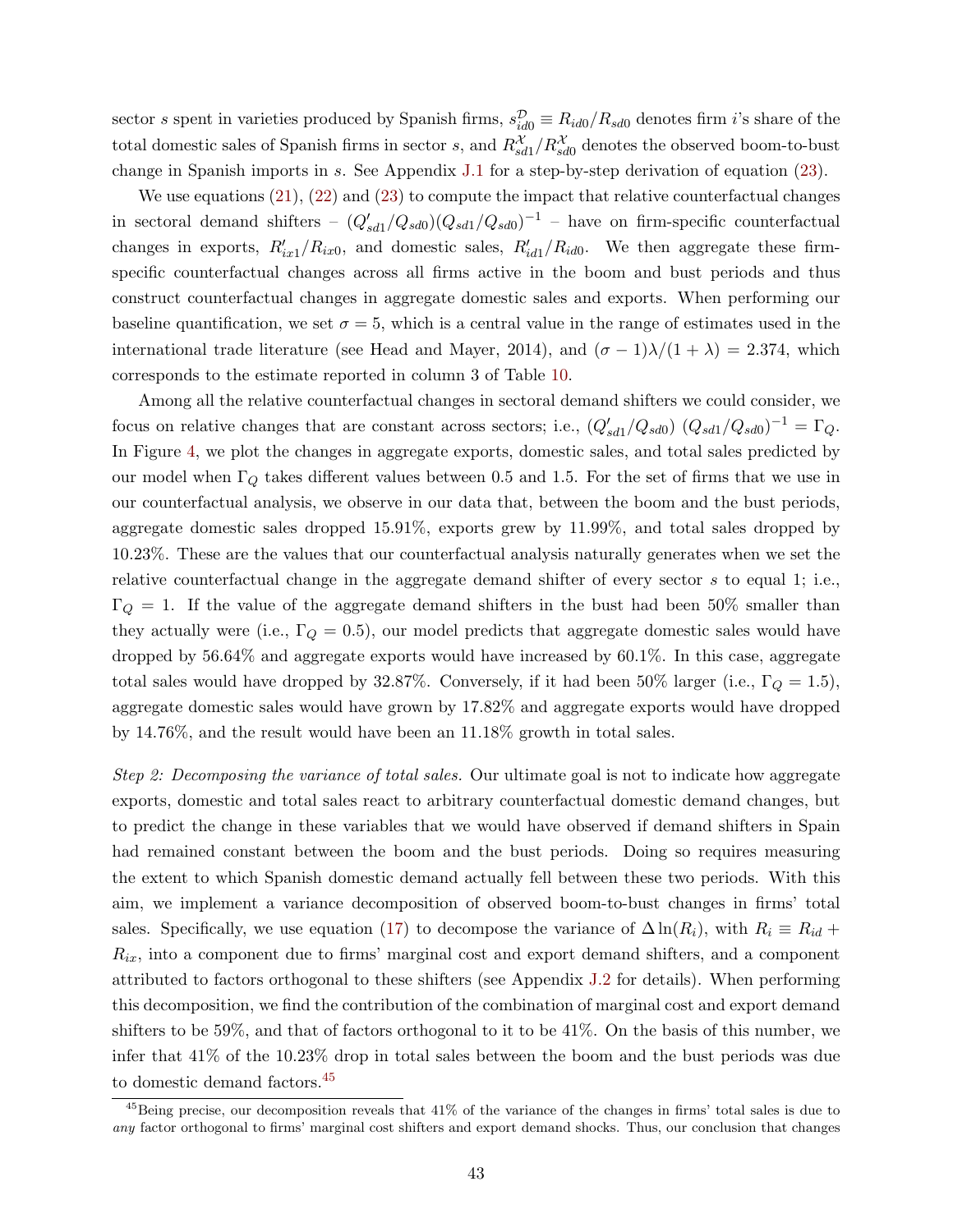<span id="page-44-1"></span>

Figure 4: Impact of Aggregate Demand Shocks

Notes: The horizontal axis indicates the value of  $\Gamma_Q$ . The export and domestic sales growth rates indicated in the vertical axis correspond to those predicted by equations [\(21\)](#page-42-1) to [\(23\)](#page-42-3). Given these counterfactual growth rates in export and domestic sales, we compute the counterfactual growth rate in total sales as  $(R'_{ix1}/R_{ix0})\chi_{i0} + (R'_{id1}/R_{id0})(1 - \chi_{i0}).$ 

Step 3: Quantification results. Given the result in Step 2 that  $41\%$  of the 10.23% boom-to-bust drop in total sales was due to changes in demand, we use the counterfactual results computed in Step 1 to find the value of  $\Gamma_Q$  for which our model predicts a drop in total sales that is equal to  $6.04\% = (1-41\%) \times 10.23\%$ . Intuitively, this is the drop in total sales that we would have observed if aggregate demand shifters had not changed between the boom and the bust periods. Our model predicts a drop in total sales of 6.04% if  $\Gamma_Q=1.09$ .<sup>[46](#page-44-2)</sup> For this value of  $\Gamma_Q$ , our model predicts that exports would have grown in 5.79%. As the observed growth in exports was 11.99%, our analysis indicates that the vent-for-surplus mechanism explains  $(11.99\% - 5.79\%)/11.99\% = 51.71\%$  of the total growth in exports.

### <span id="page-44-0"></span>8.3 Quantification: Robustness and Additional Results

We discuss here the predictions of three additional counterfactual exercises. First, we explore how robust our results are to different values of the elasticity of exports and domestic sales with respect to total sales,  $((\sigma-1)\lambda)/(1+\lambda)$ . This elasticity modulates the impact that the slope of the marginal

in demand shifters explain 41% of the variance of the changes in firms' total sales implicitly assumes that these shifters are the only determinants of firms' total sales whose boom-to-bust changes are orthogonal to changes in firms' marginal cost shifters and export demand shocks.

<span id="page-44-2"></span><sup>&</sup>lt;sup>46</sup>If it were true that, as we impose in our analysis, the boom-to-bust change in the aggregate demand shifters  ${Q_{sd}}_{s=1}^S$  was the same across all manufacturing sectors  $s=1,\ldots,S$ , then we can infer from our analysis that the aggregate demand shifters fell between the boom and the bust in  $1 - 1/\Gamma_Q^* = 1 - 1/1.09 = 1 - 0.9174 = 8.26\%$ .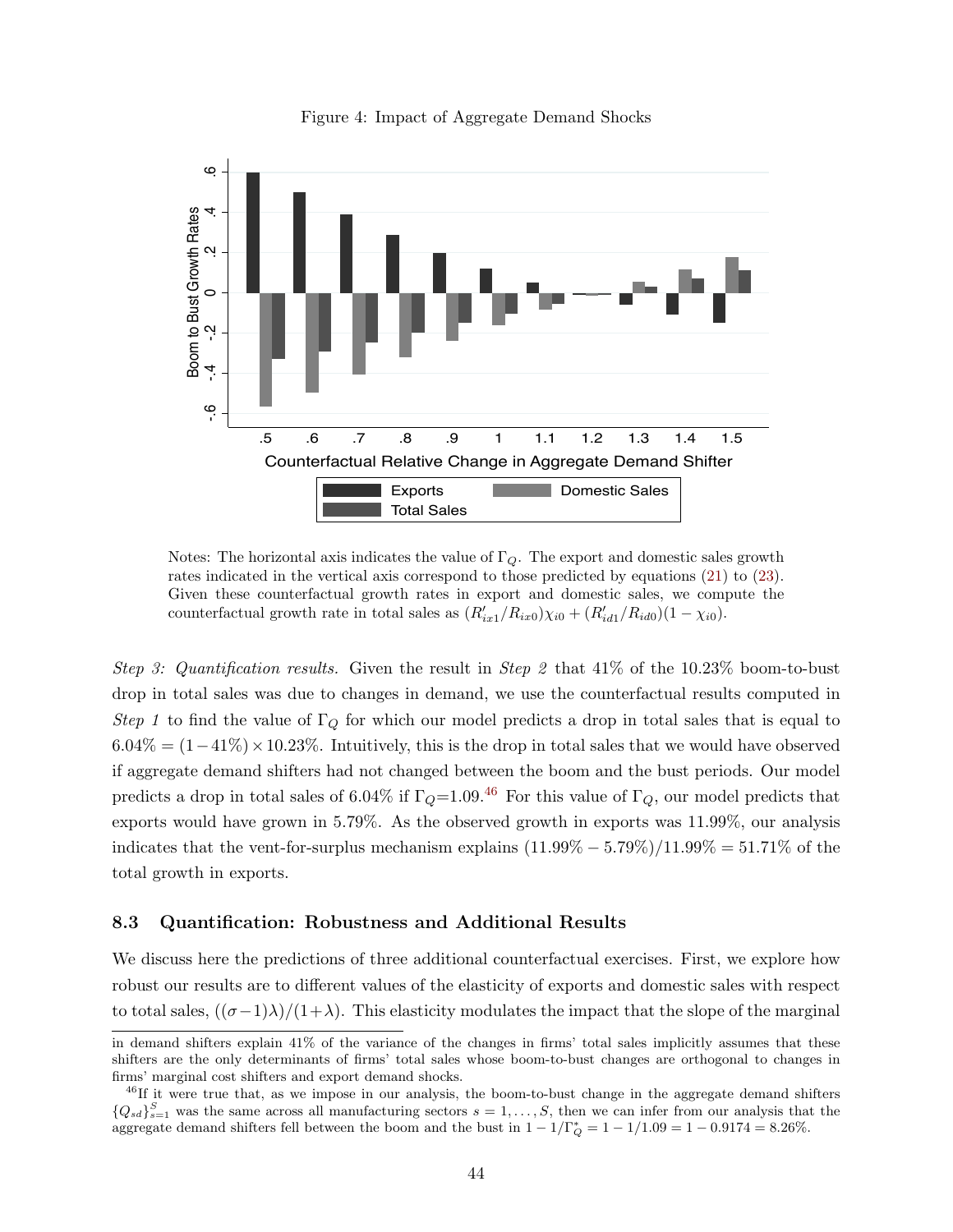cost curve,  $\lambda$ , has on our quantification. More specifically, we compute the predicted contribution of the vent-for-surplus mechanism for values of  $((\sigma - 1)\lambda)/(1 + \lambda)$  that are at the boundaries of its 95% confidence interval according to the estimates reported in column 3 of Table [10.](#page-38-0) For  $((\sigma-1)\lambda)/(1+\lambda) = 1.343$  (i.e., the lower limit of the confidence interval), the predicted contribution of the vent-for-surplus mechanism to the observed boom-to-bust change in total exports is 35.03%; for  $((\sigma - 1)\lambda)/(1 + \lambda) = 3.405$  (i.e., the higher limit of the interval), this predicted contribution is  $64.39\%$ <sup>[47](#page-45-0)</sup> These results illustrate that the growth in exports associated to a particular drop in the sectoral aggregate demand shifters is larger the larger the elasticity of exports to a firm's total sales is. Intuitively, a drop in the domestic demand shifter a firm faces will cause its domestic and, thus, total sales to drop on impact; in turn, this drop in total sales will get translated into an increase in exports that will be larger the larger its elasticity with respect to total sales is (i.e., the larger the slope of the firm's marginal cost curve).

Second, we explore how accounting for the possible impact on wages of firms' movements along their marginal cost curves would affect our evaluation of the quantitative importance of the "ventfor-surplus" channel in explaining the growth in Spanish exports during the period of interest. Once we endogenize wages in our analysis, we must take a stand on the extent to which, in the Spanish economy in the years around the Great Recession, wages and other input prices were rigid in reaction to domestic demand shocks. $48$  For simplicity, we assume that wages are not sticky and that each firm faces a labor supply function that depends exclusively on the wage level offered by this firm; more specifically, we assume firm  $i$  faces in period  $t$  the isoelastic labor supply curve  $\ln L_{it} = \kappa_i + (1/\psi) \ln \omega_{it}$ , where  $\kappa_i$  is an exogenous firm-specific labor supply shifter. Also, according to the model in section [7.1,](#page-36-5) firm i has in period t the labor demand curve  $\ln L_{it} = \kappa - \ln \omega_{it} + \ln R_{it}$ , where  $\kappa$  is a constant. Thus, equating the firm's labor supply and demand functions in every period, we can write the boom-to-bust change in the wage level that the firm faces as

<span id="page-45-2"></span>
$$
\ln[\omega'_{i1}/\omega_{i0}] = (\psi/(1+\psi))\ln[R'_{i1}/R_{i0}],\tag{24}
$$

where, as indicated above,  $\psi$  is the inverse labor supply elasticity.

When combined with the expressions in equation [\(19\)](#page-41-3), equation [\(24\)](#page-45-2) implies that increasing the extent to which wages react to total sales (i.e., increasing the value of  $\psi$ ) is, through the lens of our model, equivalent to increasing (in absolute value) the elasticity of exports and domestic sales with respect to its total sales; this elasticity now becomes  $(\sigma - 1)/(1 + \lambda)(\lambda + \psi/(1 + \psi))$  (see Appendix [J.5](#page--1-25) for details).<sup>[49](#page-45-3)</sup> Thus, increasing the value of  $\psi$  is in our model equivalent to increasing the value of  $((\sigma-1)\lambda)/(1+\lambda)$  in the model with fixed wages. More precisely, the growth in exports associated to a particular drop in the sectoral aggregate demand shifters is larger the larger the

<span id="page-45-1"></span><span id="page-45-0"></span><sup>&</sup>lt;sup>47</sup>In Appendix [J.4,](#page--1-27) we present results for several additional values of  $((\sigma - 1)\lambda)/(1 + \lambda)$ .

 $48$ For a recent paper that incorporates nominal wage rigidity into a quantitative trade model, see Rodríguez-Clare et al. (2020). Recent papers that, for the US, evaluate the rigidity of wages during the Great Recession are Beraja et al. (2019) and Grisby et al. (2020). As far as we know, there exists no similar paper for Spain.

<span id="page-45-3"></span> $^{49}$ The baseline results reported in section [8.2](#page-40-0) can thus be understood as consistent with a setting in which firms face perfectly elastic labor supply functions (i.e.,  $\psi = 0$  and, thus, firms can change the amount of labor they hire without changing the wages they pay).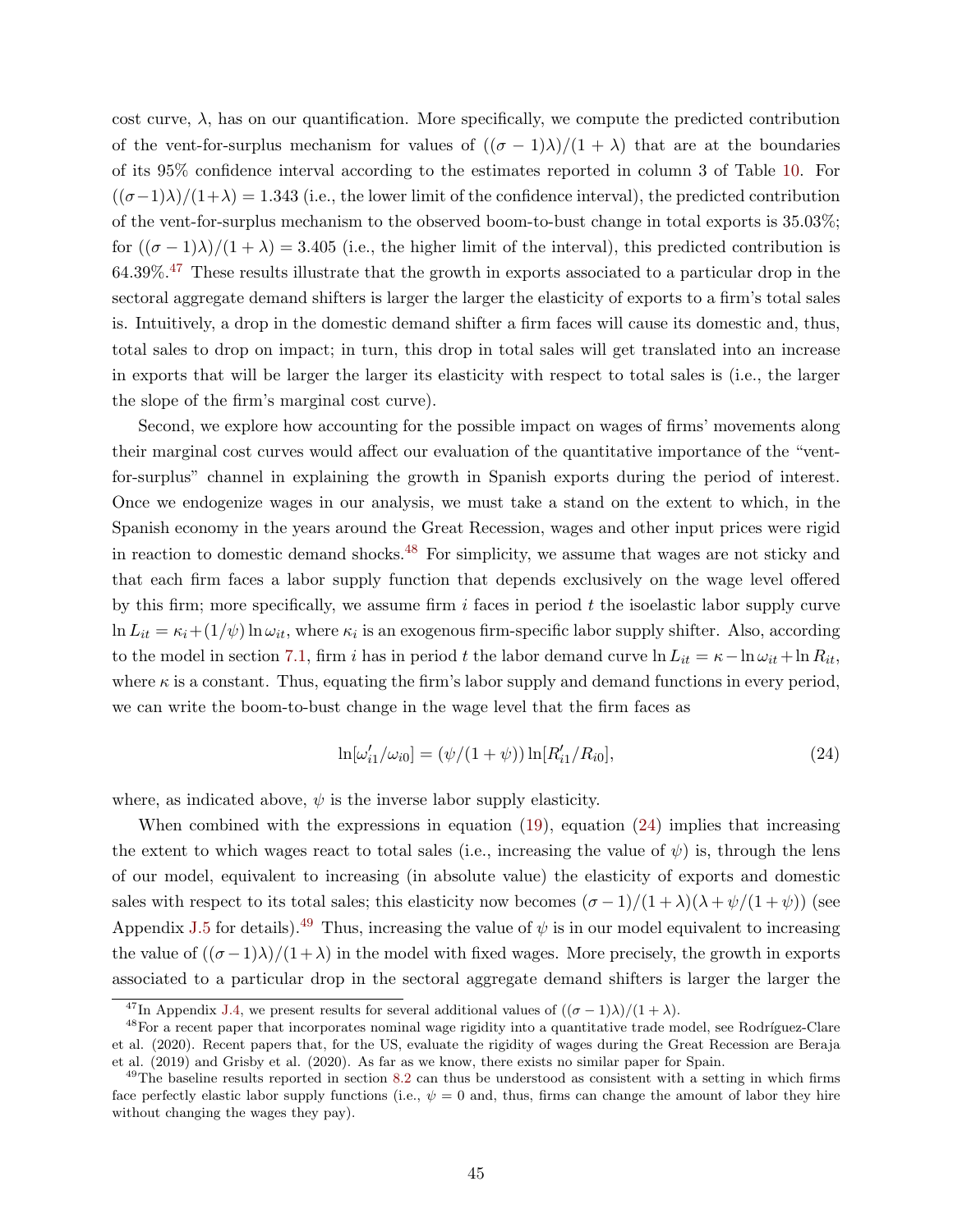value of  $\psi$  (i.e., the more inelasticity the firm's labor supply function is). Intuitively, a drop in the domestic demand shifter a firm faces will cause its domestic and, thus, total sales to drop on impact; in turn, this drop in total sales will get translated into an increase in exports that will be larger the larger the drop in wages caused by the initial drop in total sales is (i.e., the larger the value of  $\psi$ ). The reason is that this initial drop in wages reduces the firm's marginal costs and, thus, increases the competitiveness of Spanish firms in the foreign markets.

As in our first robustness exercise discussed at the beginning of this section, increasing (in absolute value) the elasticity of exports to the firm's total sales increases the predicted contribution of the vent-for-surplus mechanism to the observed boom-to-bust change in total exports. Specifically, when we allow for unit-elastic labor supply functions, we conclude that Spain's domestic demand shocks explain 68.22% of the overall boom-to-bust growth in exports; when we assume that firms face completely inelastic labor supply functions, this percentage increases to 84.33%. These numbers are significantly larger than in our baseline quantification with fixed wages.

Third, we quantify how much more total sales would have dropped between the boom and the bust periods if firms had faced an increase in export costs in the bust period, which would have inhibited their ability to exploit the vent-for-surplus mechanism (see Appendix [J.3](#page--1-28) for details on the system of equations we use to compute this counterfactual). As documented in Bown (2011), the 2008-09 global economic contraction resulted in the largest economies in the world increasing their import protections in the years around the Great Recession. Our results show that even moderate increases in trade costs would have had a very large impact, accentuating severely the drop in total sales that Spanish firms would have experienced. Specifically, if trade costs in the bust had been 10% larger than they were, then total sales would have dropped by 13.97% (while they dropped by 10.23% in the data).

# <span id="page-46-0"></span>9 Conclusion

In this paper, we provide evidence suggesting that export and domestic sales decisions are interdependent at the firm level. Faced with a severe domestic slump during the Great Recession, Spanish producers appear to have experienced a decline in their short-run marginal production costs, with this gain in competitiveness translating into an increase in their sales in foreign markets. We circumvent the inherent difficulties associated with establishing a causal link between demand-driven changes in domestic sales and exports by exploiting geographic variation in the incidence of the Great Recession in Spain.

Our empirical findings are inconsistent with international trade models featuring constant markups and technologies with constant marginal costs of production. We rationalize and interpret our results through the lens of a model with increasing marginal costs, and show that the "ventfor-surplus" mechanism is powerful enough to explain approximately half of the growth in Spanish exports in the period 2009-13. Although there are a few singular aspects of the Spanish experience in the years around the Great Recession that may make the "vent-for-surplus" mechanism particularly important in this context (e.g., the large boom in investment preceding the bust, or the sclerotic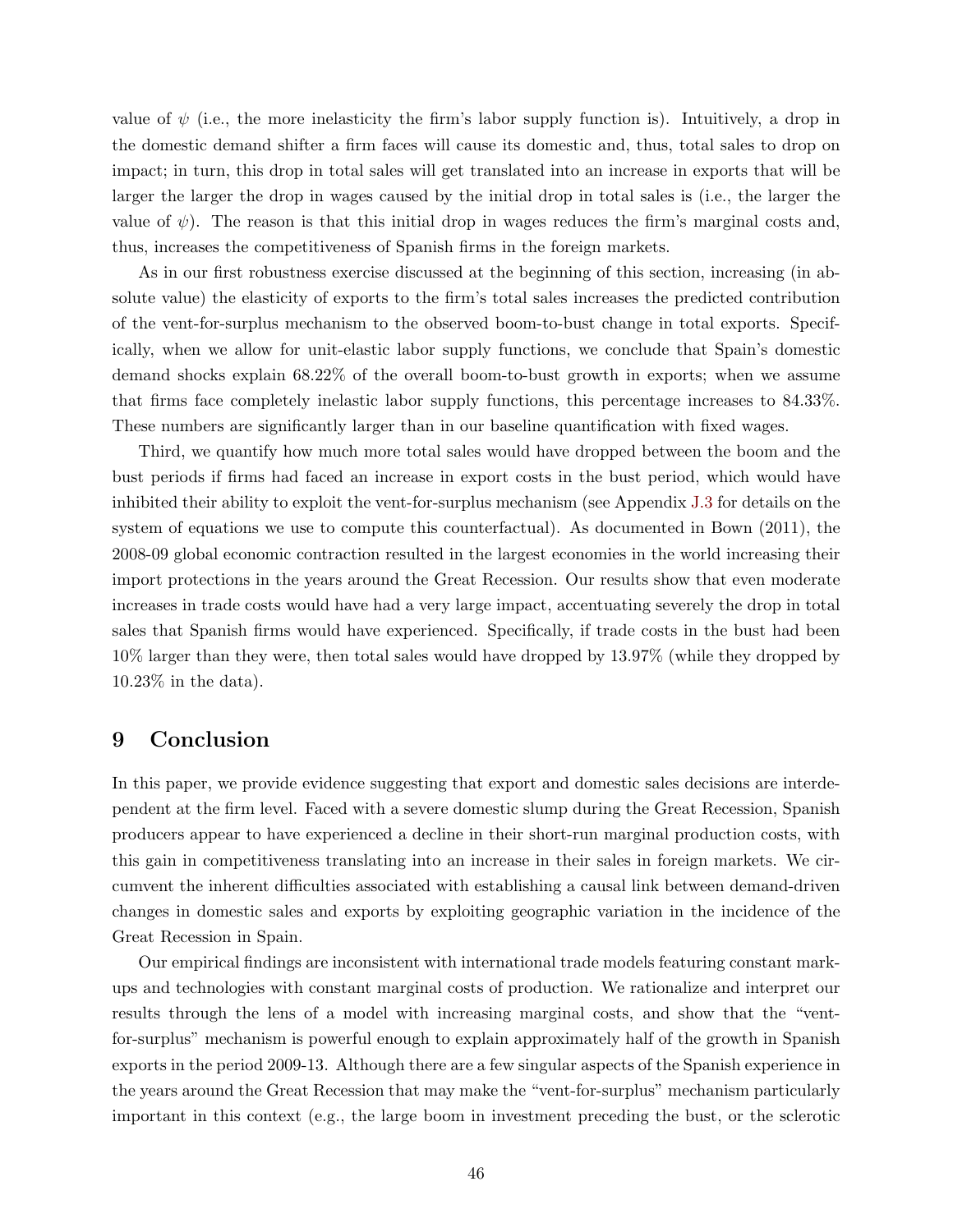nature of the Spanish labor market), we think that some of the insights and methodology in our paper can be transported to other countries that experienced severe domestic slumps.

Our paper also offers a new perspective on the literature studying interdependencies in the extensive and intensive margins of trade (e.g., Antràs et al.  $(2017)$  or Morales et al.  $(2019)$ . Due to data limitations, we have restricted our analysis to the study of interdependencies between the domestic market and a single (aggregate) export destination, and we have modeled these interdependencies as arising exclusively from an increasing marginal cost function. In such a case, the firm's profit function is submodular in the extensive margin of trade, a feature that would be preserved in a model with multiple export markets, as shown in Appendix [E.2.](#page--1-3) With access to data on firms' exports by destination market, and borrowing tools from Arkolakis and Eckert (2017), one could estimate the key parameters of a multi-country version of our model, and thus explore interdependencies also in the intensive and extensive margin of trade across export markets. Even more ambitiously, with better data on prices, one could potentially expand our analysis to explore the extent to which endogenous markup adjustments (see De Loecker et al., 2016) or price stickiness in both the domestic and export prices (Gopinath and Rigobon, 2008; Nakamura and Steinsson, 2008, 2013) affect the way in which a firm's exports react to domestic demand shocks. We leave the study of these questions for future research.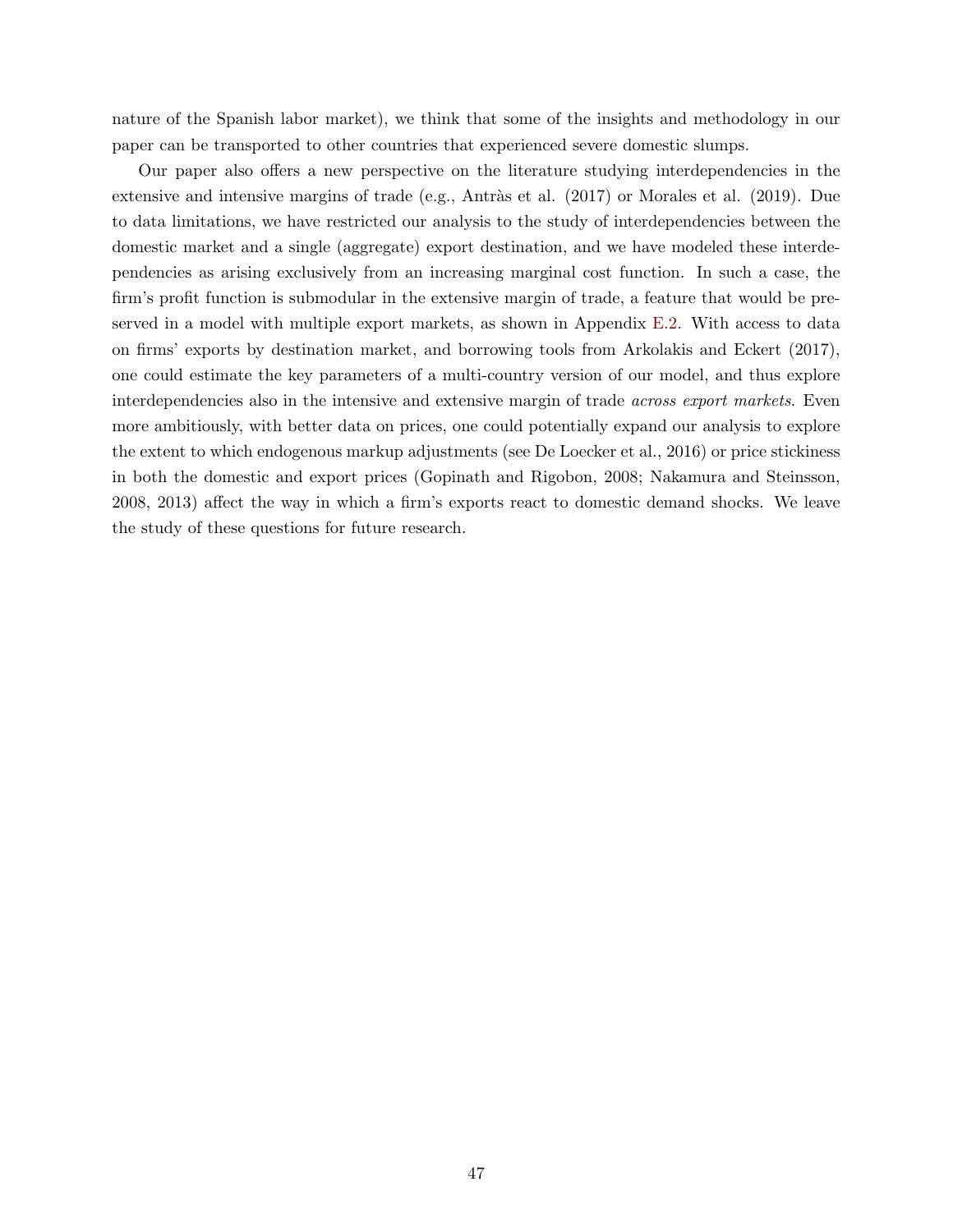# References

- Adão, Rodrigo, Michal Kolesár, and Eduardo Morales (2019), "Shift-Share Designs: Theory and Inference," The Quarterly Journal of Economics, Vol. 134, No. 4, pp. 1949-2010.
- Ahn, JaeBin, and Alexander F. McQuoid (2017), "Capacity Constrained Exporters: Identifying Increasing Marginal Cost," Economic Inquiry, Vol. 55, No. 3, pp. 1175-1191.
- Almunia, Miguel, David Lopez-Rodriguez, and Enrique Moral-Benito (2018), "Evaluating the Macro-representativeness of a Firm-level Dataset: An Application for the Spanish Economy," mimeo Bank of Spain.
- Anderson, James E, and Eric van Wincoop (2003), "Gravity with Gravitas: A Solution to the Border Puzzle," American Economic Review, Vol. 93, No. 1, pp. 170-192.
- Antràs, Pol (2011), "El Comportamiento de las Exportaciones Españolas," Apuntes Fedea, Vol 2, pp. 1-11.
- Antràs, Pol, Teresa C. Fort, and Felix Tintelnot (2017), "The Margins of Global Sourcing: Theory and Evidence from US Firms." American Economic Review, Vol. 107, No. 9, pp. 2514-2564.
- Arkolakis, Costas, and Fabian Eckert (2017), "Combinatorial Discrete Choice," mimeo Yale University.
- Autor, David H., David Dorn, and Gordon H. Hanson (2013), "The China Syndrome: Local Labor Market Effects of Import Competition in the United States,"American Economic Review, Vol. 103, No. 6, pp. 2121-2168.
- Basco, Sergi, David Lopez-Rodriguez, and Ferran Elias (2020), "Credit Supply, Education and Mortgage Debt: The BNP Securitization Shock in Spain," mimeo Bank of Spain.
- Beraja, Martin, Erik Hurst, and Juan Ospina (2019), "The Aggregate Implications of Regional Business Cycles," Econometrica, Vol. 87, No. 6, pp. 1789-1833.
- Berman, Nicolas, Antoine Berthou, and Jèrôme Héricourt (2015), "Export Dynamics and Sales at Home," Journal of International Economics, Vol. 96, No. 2, pp. 298-310.
- Blum, Bernardo S., Sebastian Claro, and Ignatius J. Horstmann (2013), "Occasional and Perennial Exporters," Journal of International Economics, Vol. 90, No. 1, pp. 65-74.
- Borusyak, Kirill, Peter Hull, and Xavier Jaravel (2020), " Quasi-Experimental Shift-Share Research Designs," mimeo University College London.
- Bown, Chad P. (2011), "Introduction," in Bown, Chad P. (ed.), The Great Recession and Import Protection: The Role of Temporary Trade Barriers, CEPR and The World Bank, pp. 1-53.
- Combes, Pierre-Philippe, Miren Lafourcade, and Thierry Mayer (2005), "The Trade-Creating Effects of Business and Social Networks: Evidence From France," Journal of International Economics, vol. 66, pp. 1-29.
- Daumal, Marie, and Soledad Zignago (2010), "Measure and Determinants of Border Effects of Brazilian States," Papers in Regional Science, vol. 89, No. 4, 735-758.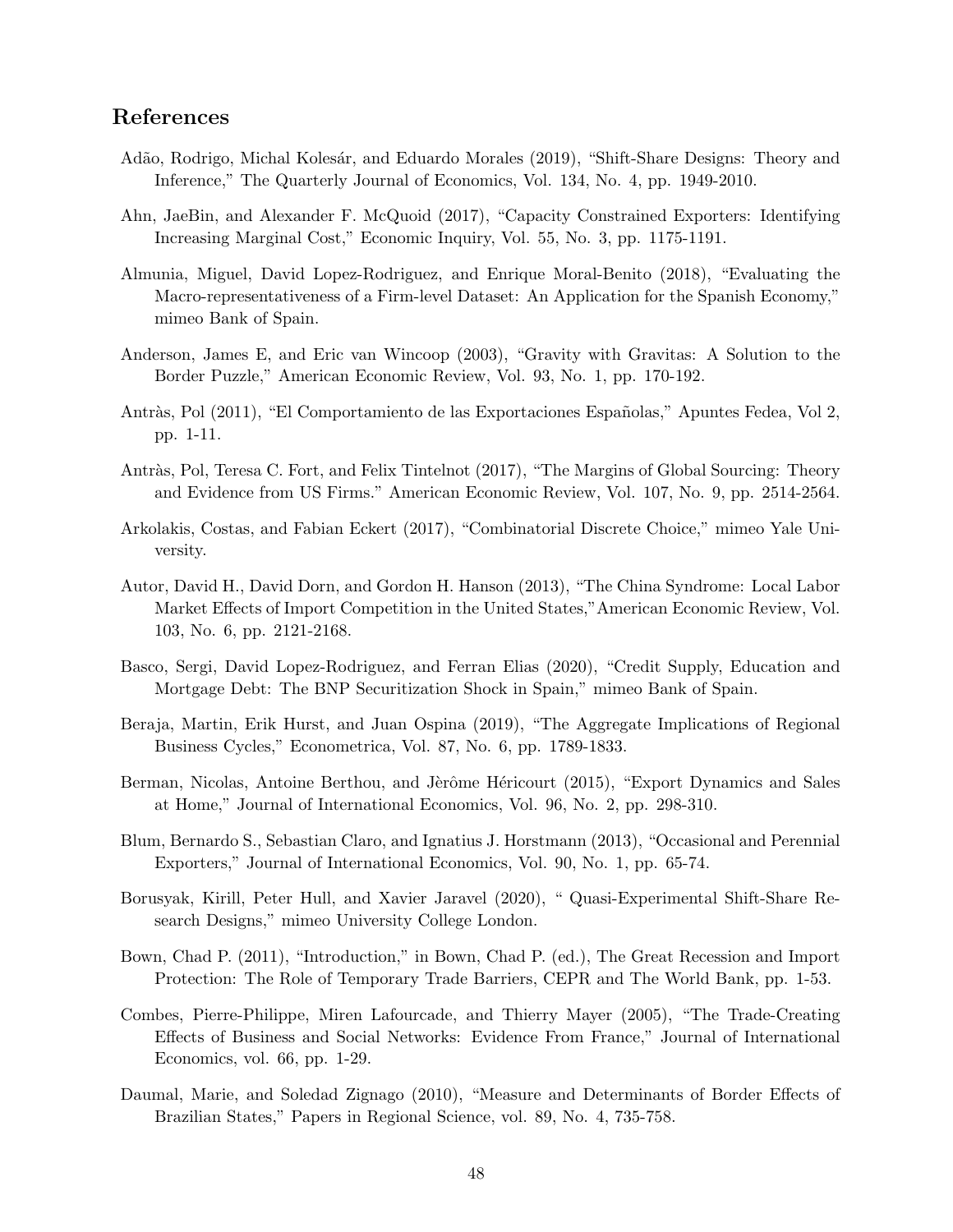- De Loecker, Jan, Pinepoli K. Goldberg, Amit K. Khandelwal, and Nina Pavcnik (2016), "Price, Markups, and Trade Reform," Econometrica, Vol. 84, No. 1, pp. 445-510.
- De Lucio, Juan, Raúl Mínguez, Asier Minondo, and Francisco Requena (2017a), "Los Márgenes del Crecimiento de las Exportaciones Españolas Antes y Después de la Gran Recesión," Estudios de Economía Aplicada, Vol. 35, No. 1, pp. 43-62.
- De Lucio, Juan, Raúl Mínguez, Asier Minondo, and Francisco Requena (2017b), "Is Spain Experiencing an Export Miracle?", Funcas SEFO, Vol. 7, No. 4, pp. 53-66.
- Díaz-Lanchas, Jorge, Carlos Llano, and José Luis Zofío (2019), "A Trade Hierarchy of Cities Based on Transport Cost Thresholds," JRC Working Papers on Territorial Modelling and Analysis, No. 02/2019.
- Dickstein, Michael, and Eduardo Morales (2018), "What do Exporters Know?" The Quarterly Journal of Economics, Vol. 133, No. 4, 1753-1801.
- Dolado, Juan J., Carlos García-Serrano, and Juan F. Jimeno (2002), "Drawing Lessons from the Boom of Temporary Jobs in Spain," Economic Journal, Vol. 112, No. 480, pp. 270-295.
- Donaldson, Dave, and Richard Hornbeck (2016), "Railroads and American Economic Growth: A "Market Access" Approach," The Quarterly Journal of Economics, Vol. 131, No. 2, pp. 799-858.
- Eppinger, Peter S., Nicole Meythaler, Marc-Manuel Sindlinger, and Marcel Smolka (2017), "The Great Trade Collapse and the Spanish Export Miracle: Firm-level Evidence from the Crisis," The World Economy, Vol. 41, No. 2, pp. 457-493.
- Fan, Haichao, Yu Liu, Larry Qiu, and Xiaoxue Zhao (2020),"Export to Elude," Journal of International Economics, 103366.
- Fisher, Eric O'N, and Vikas Kakkar (2004), "On the Evolution of Comparative Advantage in Matching Models," Journal of International Economics, Vol. 64, No. 1, pp. 169-193.
- Fitzgerald, Doireann, and Stefanie Haller (2018), "Exporters and Shocks," Journal of International Economics, Vol. 113, pp. 154-171.
- Gandhi, Amit, Salvador Navarro, and David Rivers (2020), "On the Identification of Gross Output Production Functions," Journal of Political Economy, Vol. 128, No. 8, pp. 2973-3016.
- Garmendia, Aitor, Carlos Llano, Asier Minondo, and Francisco Requena (2012),"Networks and the Disappearance of the Intranational Home Bias," Economic Letters, Vol. 116, pp. 178-182.
- Goldsmith-Pinkham, Paul, Isaac Sorkin, and Henry Swift (2020), "Bartik Instruments: What, When, Why and How," American Economic Review, Vol. 110, No. 8, pp. 2586-2624.
- Gopinath, Gita, and Roberto Rigobon (2008), "Sticky Borders," The Quarterly Journal of Economics, Vol. 123, No. 2, 531-575.
- Grisby, John, Erik Hurst and Ahu Yildirmaz (2020), "Aggregate Nominal Wage Adjustments: New Evidence from Administrative Payroll Data," mimeo University of Chicago.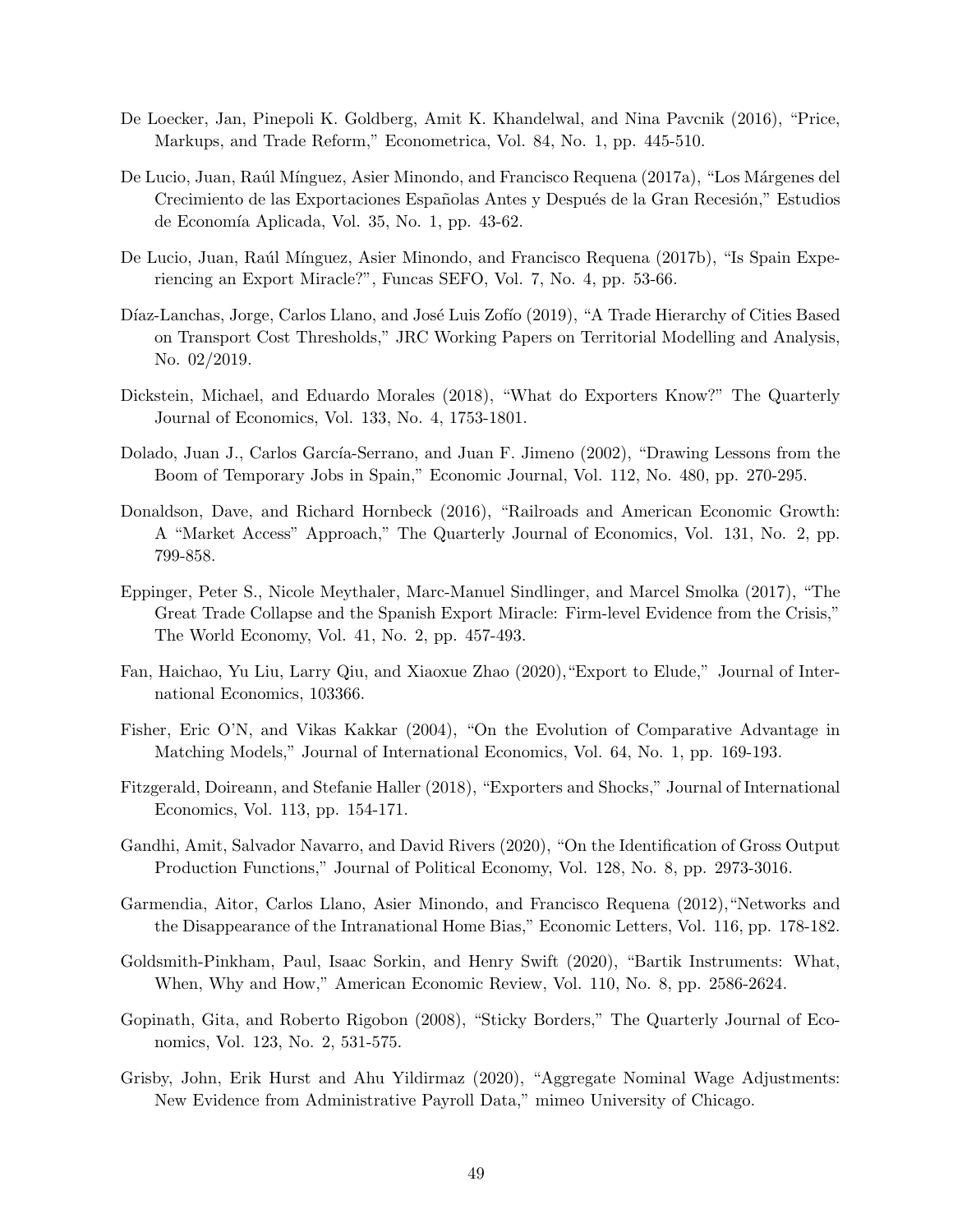- Hanson, Gordon H. (2005), "Market potential, Increasing Returns and Geographic Concentration," Journal of International Economics, Vol. 67, pp. 1-24.
- Harris, Chauncy D. (1954), "The Market as a Factor in the Localization of Industry in the United States," Annals of the Association of American Geographers, Vol. 54, No. 4, pp. 315-348.
- Hausman, Joshua K., Paul W. Rhode, and Johannes F. Wieland (2019), "Recovery from the Great Depression: The Farm Channel in Spring 1933," American Economic Review, Vol. 109, No. 2, pp. 427-472.
- Head, Keith and Thierry Mayer (2014), "Gravity Equations: Workhorse, Toolkit, and Cookbook," Chapter 3 in Gopinath, G, E. Helpman and K. Rogoff (eds.), vol. 4 of the Handbook of International Economics, Elsevier, pp. 131-195.
- Helble, Matthias (2007), "Border Effect Estimates for France and Germany," Review of World Economics, Vol. 143, No. 3, pp. 433-463.
- Helliwell, John F. (1996), "Do National Borders Matter for Quebec's Trade?" Canadian Journal of Economics, Vol. 29, No. 3, 507–522.
- Hillberry, Russell and David Hummels (2008), "Trade Responses to Geographic Frictions: A Decomposition Using Micro-Data," European Economic Review, Vol. 52, No. 3, pp. 527- 550.
- International Monetary Fund (2015), Crisis Program Review.
- International Monetary Fund (2018), Spain, IMF Country Report No. 18/330.
- Jacks, David S. and Dennis Novy (2008), "Market Potential and Global Growth over the Long Twentieth Century," Journal of International Economics, Vol. 114, pp. 221-237.
- Masier, Giacomo and Ernesto Villanueva (2011), "Consumption and Initial Mortgage Conditions" ECB Working Paper #1297, February.
- Melitz, Marc J. (2003), "The Impact of Trade on Intra-Industry Reallocations and Aggregate Industry Productivity," Econometrica, Vol. 71, No. 6, pp. 1695-1725.
- Morales, Eduardo, Gloria Sheu, and Andrés Zahler (2019), "Extended Gravity," The Review of Economic Studies, Vol. 86, No. 6, pp. 2668-2712.
- Myint, Hla (1958), "The 'Classical Theory' of International Trade and the Underdeveloped Countries," Economic Journal, Vol. 68, No. 270, pp. 317-337.
- Myro, Rafael (2015), "España en la Economía Global: Claves del Éxito de las Exportaciones Españolas," RBA Libros.
- Nakamura, Emi, and Jón Steinsson (2008) "Five Facts About Prices: A Reevaluation of Menu Cost Models," The Quarterly Journal of Economics, Vol. 123, No. 4, 1415-1464.
- Nakamura, Emi, and Jón Steinsson (2013) "Price Rigidity: Microeconomic Evidence and Macroeconomic Implications," Annual Review of Economics, Vol. 5, 133-163.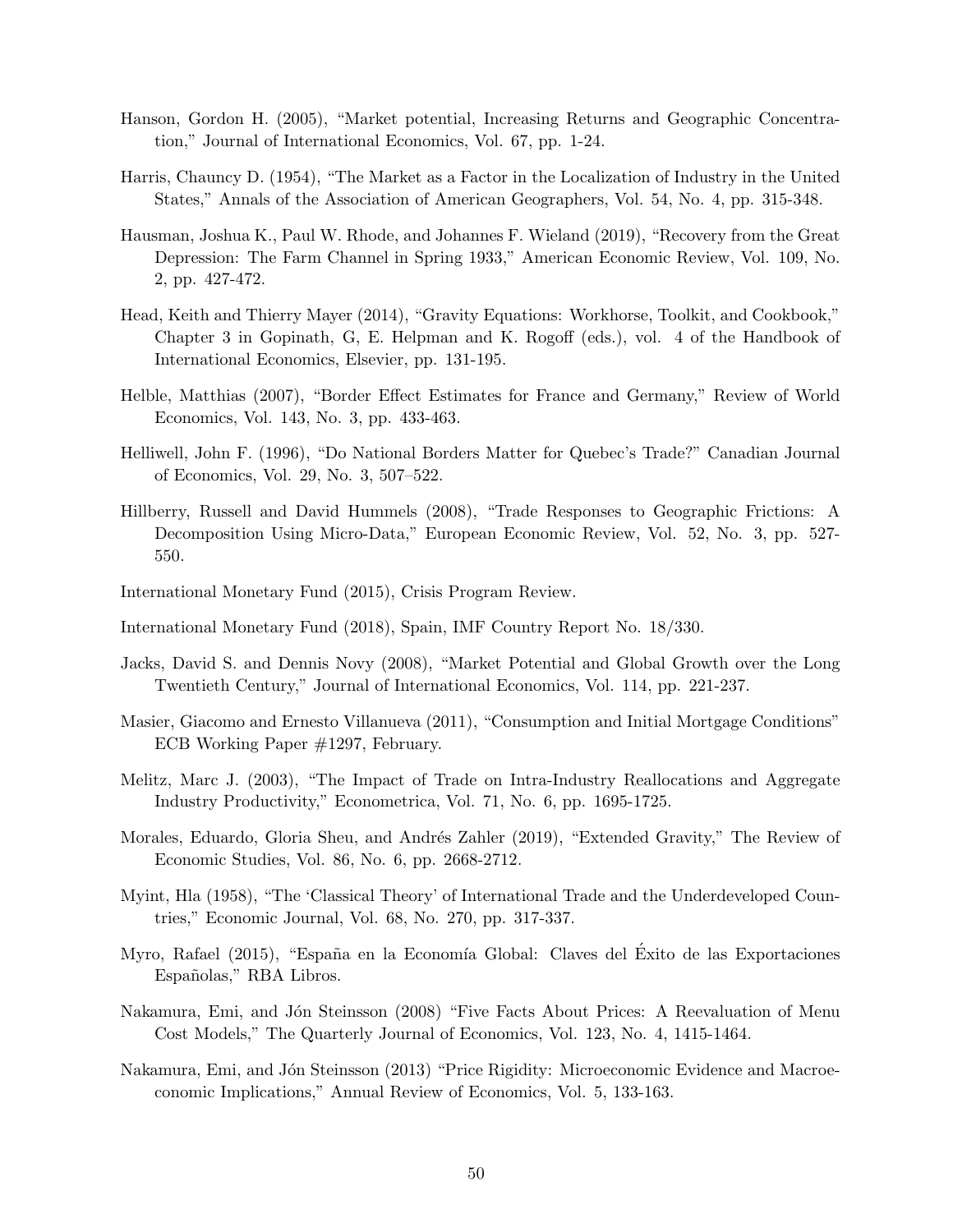- Neary, Peter J. and Albert G. Schweinberger (1986), "Factor Content Functions and the Theory of International Trade." Review of Economic Studies, Vol. 53, No. 3, pp. 421-432.
- Nitsch, Volker (2002), "Border Effects and Border Regions: Lessons from the German Unification," Banakgesellschaft, Berlin.
- Poncet, Sandra (2005), "A Fragmented China: Measure And Determinants Of Chinese Domestic Market Disintegration," Review of International Economics, Vol. 13, No. 3, pp. 409-430.
- Redding, Stephen, and Anthony J. Venables (2004), "Economic Geography and International Inequality," Journal of International Economics, Vol. 62, pp. 53-82.
- Rodríguez-Clare, Andrés, Mauricio Ulate and José P. Vásquez (2020), "New-Keynesian Trade: Understanding the Employment and Welfare Effects of Trade Shocks," mimeo UC Berkeley.
- Salas, Jorge (2018), "Drivers of Spain's Export Performance and the Role of Labor Market Reforms," IMF Working Paper.
- Santos, Tano (2014), "Antes del Diluvio: The Spanish Banking System in the First Decade of the Euro," mimeo Columbia Business School.
- Soderbery, Anson (2014), "Market Size, Structure, and Access: Trade with Capacity Constraints," European Economic Review, Vol. 70, pp. 276-298.
- Stock, James H. and Mark W. Watson (1999), "Chapter 1: Business Cycle Fluctuations in US Macroeconomic Time Series," Handbook of Macroeconomics, Elsevier, Volume 1, Part A, pp. 3-64.
- Vannoorenberghe, Gonzague (2012), "Firm-level Volatility and Exports," Journal of International Economics, Vol. 86, No. 1, pp. 57-67.
- Waugh, Michael (2019), "The Consumption Response to Trade Shocks: Evidence from the US-China Trade War," mimeo New York University.
- Williams, J. H. (1929), "The Theory of International Trade Reconsidered," Economic Journal, Vol. 39, No. 154, pp. 195-209.
- Wolf, Holger C. (2000), "Intranational Home Bias in Trade," Review of Economics and Statistics, Vol. 82, pp. 555-563.
- Xing, Weibo, and Shantong Li (2011), "Home Bias, Border Effect and Internal Market Integration in China: Evidence from Inter-Provincial Value-added Tax Statistics," Review of Development Economics, Vol. 15, No. 3, pp. 491-503.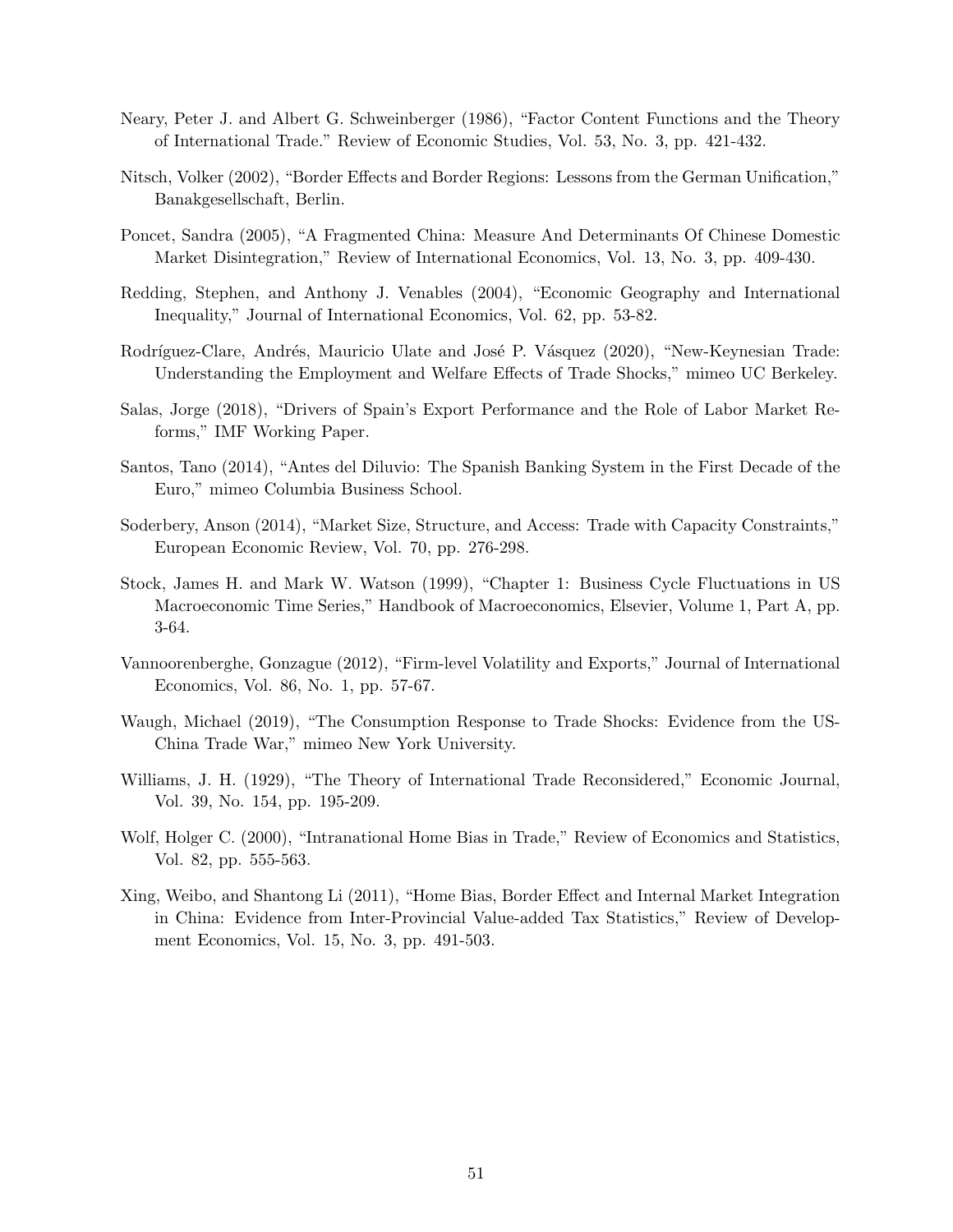## <span id="page-52-0"></span>A Convexity of the Short-run Marginal Cost Function

Suppose a firm's production function depends on fixed or pre-determined input  $K_i$  and a flexible and static input  $L_i$ . Let us refer to the former as capital and the latter as labor. Assuming a Cobb-Douglas technology in capital and labor, the cost minimization problem of a firm with productivity  $\varphi_i$  seeking to produce a total amount of output  $Q_i$  can be expressed as:

$$
\begin{aligned} \min \quad & \omega_i L_i \\ s.t. \quad & \varphi_i K_i^{\alpha_K} L_i^{\alpha_L} \ge Q_i, \end{aligned}
$$

where  $\omega_i$  denotes the nominal wage that firm i faces, and  $\alpha_K$  and  $\alpha_L$  denote then the output elasticities with respect to capital and labor, respectively. The first-order condition of the costminimization problem of the firm delivers

$$
\omega_i = \mu \alpha_L \frac{Q_i}{L_i}
$$

$$
\varphi_i K_i^{\alpha_K} L_i^{\alpha_L} = Q_i,
$$

where  $\mu$  denotes the Lagrange multiplier on the constraint  $\varphi_i K_i^{\alpha_K} L_i^{\alpha_L} = Q_i$ . After solving for  $L_i$ in the second of these equalities, we can rewrite the short-run total costs as a function of output,  $Q_i$ , as follows

$$
\omega_i L_i = \omega_i \left( \varphi_i K_i^{\alpha_K} \right)^{-\frac{1}{\alpha_L}} \left( Q_i \right)^{\frac{1}{\alpha_L}}.
$$

Note that, unless  $\alpha_L = 1$ , this short-run total cost function is not linear in the total output  $Q_i$ . More specifically, as long as  $0 < \alpha_L < 1$ , this short-run cost function will be convex in  $Q_i$ . Using  $\tilde{\varphi}_i$  to denote a shifter of the short-run costs, and using  $\lambda$  to denote the deviation of the output elasticity of the short-run cost function relative to the case in which this function is linear in  $Q_i$ , i.e.,

$$
\begin{array}{rcl}\n\widetilde{\varphi}_i & = & \alpha_L \left( \varphi_i K_i^{\alpha_K} \right)^{\frac{1}{\alpha_L}} \\
\lambda & = & \frac{1 - \alpha_L}{\alpha_L},\n\end{array}
$$

we can rewrite the short-run total costs as

$$
\omega_i L_i = \frac{1}{\widetilde{\varphi}_i} \omega_i \frac{1}{1 + \lambda} (Q_{it})^{1 + \lambda}.
$$

The elasticity of the short-run total costs with respect to output is thus

$$
\frac{\partial \ln(\omega_i L_i)}{\partial \ln(Q_{it})} = 1 + \lambda.
$$

Note that, the lower the value of  $\alpha_L$  (i.e., the lower the elasticity of output with respect to the flexible input), the larger the elasticity with respect to output of the short-run total cost function. The curvature of the total cost schedule is thus crucially shaped by the parameter determining the elasticity of output with respect to the flexible input.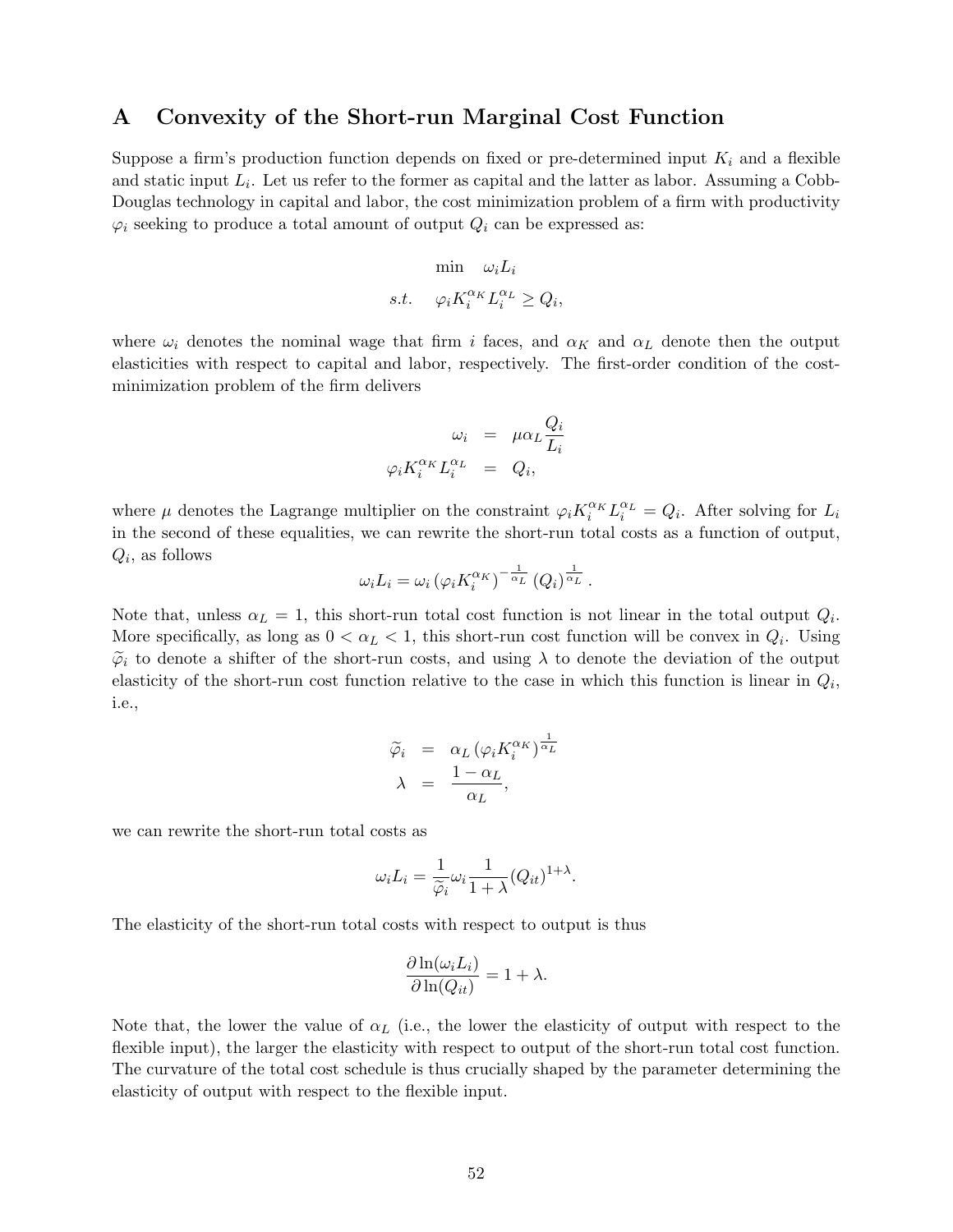# <span id="page-53-0"></span>B Data Appendix

## B.1 Macroeconomic Data

Data on Spanish unemployment, real GDP, internal demand, private final consumption expenditure and exports of goods come from the Spanish National Statistical Office (Instituto Nacional de Estadística). Data on merchandise exports and real GDP shares for the countries that belong to the European Monetary Union come from the AMECO Dataset (i.e., annual macro-economic database of the European Commission's Directorate General for Economic and Financial Affairs). Data on unit labor costs in the manufacturing sector for Spain and the European Monetary Union were obtained from the Bank of Spain (*Banco de España*), the Eurosystem, and the OECD dataset on Productivity and ULC by main economic activity. We use the input-output tables produced by the Spanish National Statistical Office for the year 2005 to identify the interlinkages across industries (e.g., the two top leading input providers or two top leading buying industries of the vehicles manufacturing industry discarded in the robustness analysis described in Table [6\)](#page-28-1).

## B.2 Construction of the Commercial Registry Dataset

As described in section [3.3,](#page-13-1) our main source of firm-level data is the Commercial Registry (Registro Mercantil Central), which contains annual financial statements of around 85% of registered firms in the non-financial economy. We collect data from two separate sources to construct our own firm-level dataset: (i) the Central de Balances dataset from the Bank of Spain, and (ii) Sabi, from Informa, a private company. The Bank of Spain made an effort to expand and treat the information for small firms gathered in the Commercial Registry but the Central de Balances dataset does not cover the universe of private-sector firms. In particular, this dataset excludes, mainly, medium and large firms that submit information after the regular submission deadline or that do not use a digital support. Conversely, the Informa dataset puts special emphasis on compiling information on large and medium-sized firms that submit their statements either late or on paper. We combine the information in these two datasets to take advantage of their complementarities in order to maximize the coverage of the resulting database. A detailed description of how we combine the two sources to construct our firm-level dataset can be found in Almunia et al. (2018).

In terms of the sectoral disaggregation of the data, note that NACE (*Nomenclature générale des* activités économiques dans les Communautés Européennes) is the European statistical classification of economic activities. It classifies manufacturing firms into 24 different sectors. Some firms move to a different zip code or change their sectoral classification during the period of analysis. In the boom-to-bust regressions reported later, we assign to these firms a fixed zip code and sector using their most frequent value in each case. A firm's zip code corresponds to the location of its headquarters.

### B.3 Foreign Transactions Dataset

As described in section [3.3,](#page-13-1) until 2014 the Bank of Spain required all financial institutions and a set of large companies to report all foreign transactions, including imports, exports and other financial transactions. Until 2007, there is information for each transaction on the country of destination (or origin). However, from 2008 to 2013, the Bank of Spain relaxed this requirement and allowed reporting institutions to group multiple transactions into a single reported transaction. In those cases, the country of destination (or origin) reflected in the data corresponds to the country of the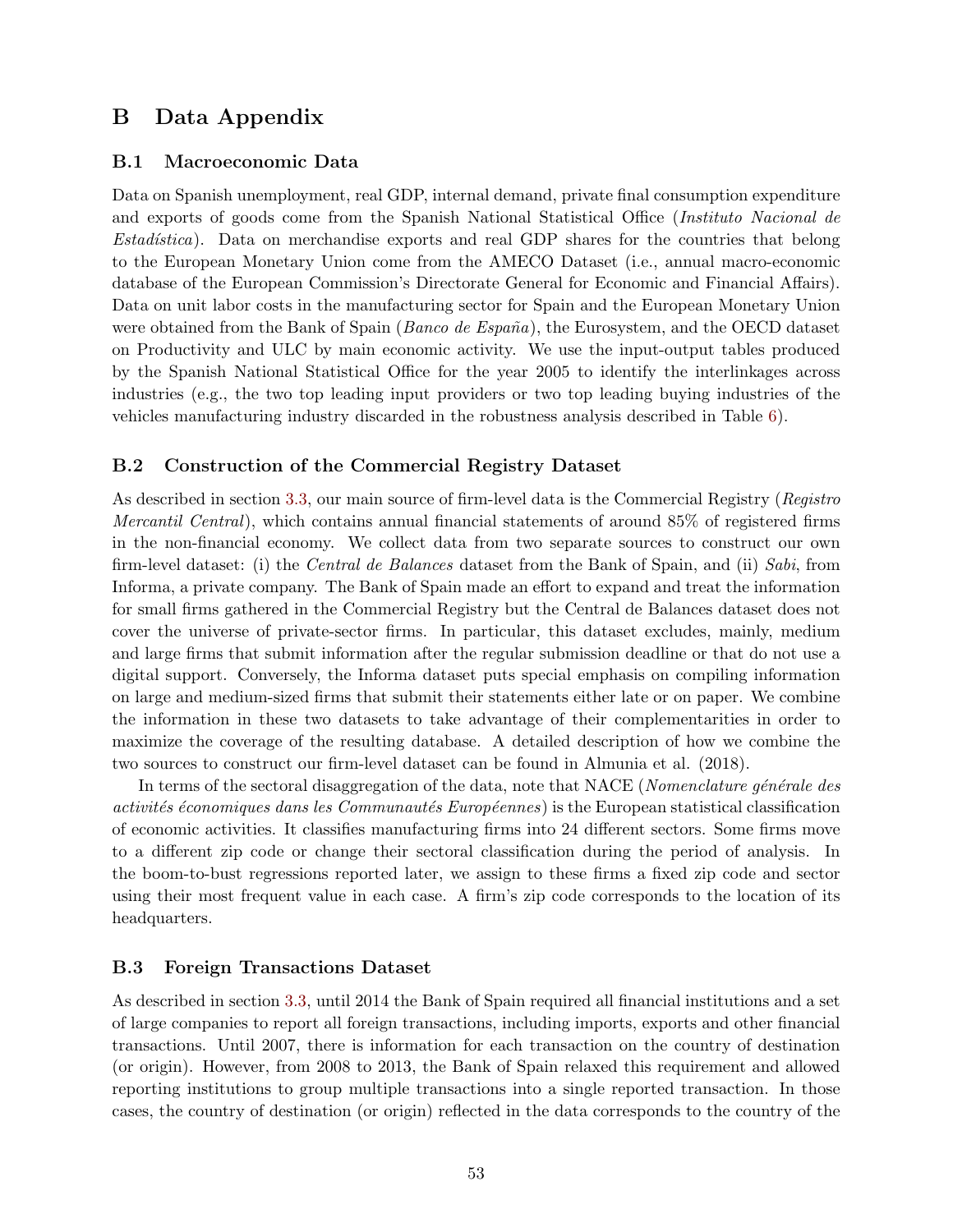largest transaction in that group. Similarly, the product code reported corresponds to the largest transaction as well. This implies that one cannot analyze changes in exports or imports by country of destination (or origin) nor by product in a consistent way for periods spanning around 2008. The foreign transactions registry collected by the Bank of Spain was discontinued in early 2014. Since then, the Bank of Spain's monitoring of foreign transactions mainly relies on aggregate data built from transaction-level information that is provided by the Spanish tax administration.

#### B.3.1 Minimum Reporting Threshold

Between 2001 and 2007, all foreign transactions of more than  $\epsilon$ 12,500 had to be reported to the Bank of Spain. In order to reduce the compliance costs for reporting institutions, the minimum reporting threshold was updated in 2008 to  $\epsilon$ 50,000. From that year onwards, a firm appears in the dataset if it has at least one transaction larger than  $\epsilon$ 50,000 in that year. In order to create a homogeneous sample for the period 2002-2013, we apply the post-2008 minimum reporting threshold to the data from 2002 to 2007, meaning that we only record a positive export flow in a given year for firms that have at least one transaction exceeding  $\epsilon$ 50,000 in that year. This adjustment reduces substantially the number of exporting firms that appear in the data, but the impact on the aggregate amount exported is small.

### B.4 Vehicles per Capita and Tax Records of Firm-Level Sales within Spain

The information on the stock of vehicles by both municipality and province is provided by the Spanish Registry of Motor Vehicles. According to Spanish Law, vehicles have to be registered in the municipality where the owner has her permanent residence. This residence status should match the one reported in the municipal census  $(Padrón)$ . In the case of legal entities (business or institutions), vehicles must be registered in the municipality where they undertake their main activity, which should match the location reported to the tax authorities. The census of vehicles at the municipal level is maintained by the General Directorate for Traffic (Dirección General de Tráfico). Each city council has the capacity to levy a small fee on the registered vehicles in its municipality (*Impuesto sobre Vehículos de Tracción Mecánica*). This fee usually depends on several criteria such as vehicle power, type of vehicle, pollution level, etc. In aggregate terms, these fees collectively raised tax revenue equivalent to around 0.2% of GDP in 2016.

The information on population both at the municipality and province levels is provided by the Spanish National Statistical Office.

Regarding our data on firm-level sales within Spain, Spanish Tax Law obligates all firms (legal entities) and professionals (natural persons) that undertake economic activities to report detailed information on the transactions with their trading partners. In 2006, this information is collected in Form 347, officially called "Annual information return on transactions with third parties". We work with data for the year 2006 because it is the first year for which a precise and consistent comprehensive digitization of the data is available. In particular, each business must report the monetary value of its individual sales to each trading partner. The reported transactions include all domestic sales to businesses, households and the public sector. The law uniquely exempts mandatory reporting of individual transactions when the annual aggregate sales to a trading partner do not exceed  $\epsilon$ 3,005.06. This tax record of sales to third-parties is a fundamental tool of tax enforcement for both the VAT and the corporate income tax given that transactions included in Form 347 must be reported consistently in both tax returns.

The Spanish Tax Agency (*Agencia Estatal de Administración Tributaria*, AEAT) shared with